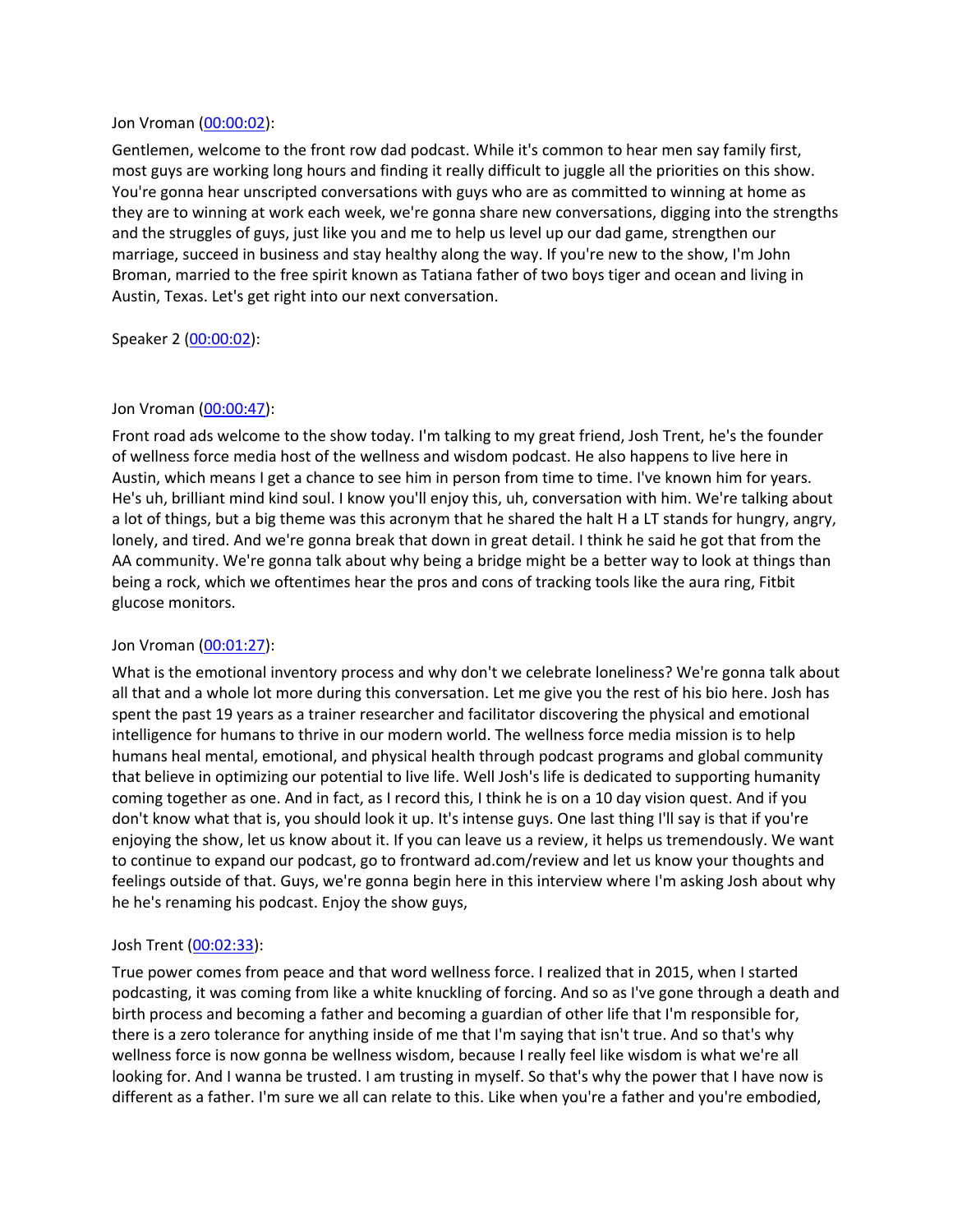you feel much more powerful. You don't feel like you have to so much. So wellness force is now wellness wisdom

### Jon Vroman [\(00:03:22](https://www.temi.com/editor/t/lDt1Y2438ZMtccGhL55QfwfFHlcxX4HPa5UArSv2oLQFy4JxMQsMClyMnnTeNLrjx6qEjNk9NZzri80afU2ewHUZ7so?loadFrom=DocumentDeeplink&ts=202.8)):

That great. Where else have you changed your mind?

### Josh Trent ([00:03:25](https://www.temi.com/editor/t/lDt1Y2438ZMtccGhL55QfwfFHlcxX4HPa5UArSv2oLQFy4JxMQsMClyMnnTeNLrjx6qEjNk9NZzri80afU2ewHUZ7so?loadFrom=DocumentDeeplink&ts=205.16)):

I've changed my mind in a lot of different things about the feminine, about women, about what it means to be a father. You know, the, the archetypes, the identity of, of truly what is an embodied father? What is an embodied man? And course I'm speaking from a heterosexual, right? I'm sure there's lots of dads in the world that they identify with. Maybe they love a man or however people wanna identify. I think that that inside of us, John, I used to, I used to like intellectualize this, I would say, oh yeah, being an embodied father, being an embodied man is about balancing the masculine and feminine inside of yourself. But I never really understood that until I was taken to the edge of my patients, to the edge of my, my, where I thought my mind could handle with, uh, Novas birth. And just with all the things that I've gone through in relationship and expanding with, with my woman care. So I would say definitely like how I identify with the feminine and myself. I've had to look at that differe. And then also, how do I identify as a partner with a woman and how I see women and letting go of a lot of limiting beliefs around women,

### Jon Vroman [\(00:04:28](https://www.temi.com/editor/t/lDt1Y2438ZMtccGhL55QfwfFHlcxX4HPa5UArSv2oLQFy4JxMQsMClyMnnTeNLrjx6qEjNk9NZzri80afU2ewHUZ7so?loadFrom=DocumentDeeplink&ts=268.59)):

Where have you been pushed to your edge? What does that even look like? Or what took you there? And what is, what is the edge?

## Josh Trent ([00:04:35](https://www.temi.com/editor/t/lDt1Y2438ZMtccGhL55QfwfFHlcxX4HPa5UArSv2oLQFy4JxMQsMClyMnnTeNLrjx6qEjNk9NZzri80afU2ewHUZ7so?loadFrom=DocumentDeeplink&ts=275.72)):

The edge for me is another thing that's gone through death and rebirth that that is the preframe to the answer for your question is that I used to think wellness was a square or a quadrant. I used to think that being well and being balanced was to the degree that I'm full in mental, physical, emotional, and spiritual. And now I realize that it's actually a Pentagon because Financial's missing. And one of the guys in your group, we did a, in a beautiful podcast, Justin Donald, and we talked about how the wellness quadrant really for all men really needs to be a wellness Pentagon. And so for me, in order for me to constantly fill those five sections of the Pentagon, my edge exists with how much I'm pulling Chi or pulling energy to fill those different buckets, to fill those different areas. And more importantly, where am I out of a, what am I stressing out about?

### Josh Trent ([00:05:23](https://www.temi.com/editor/t/lDt1Y2438ZMtccGhL55QfwfFHlcxX4HPa5UArSv2oLQFy4JxMQsMClyMnnTeNLrjx6qEjNk9NZzri80afU2ewHUZ7so?loadFrom=DocumentDeeplink&ts=323.55)):

That's wasting energy. What am I experiencing in life? We had a very challenging birth story and, you know, out of respect to, to my partner, I can't go into detail about it, but it really knocked us on our and being in the NICU for 10 days and, and going through a lot of stress with sleep deprivation as a father, walking him, the house, having him, you know, I'm a first time dad. So learning about the, the real, not just uncomfortability, but the true attack on the physiology that we experience as new dads. Totally. It is surreal. No one can ever prepare you for it. You could read it in a book and I have tons of dad books, you know, but, but you'll never actually know what it feels like and how you will have to rise to an edge. You didn't even know existed until you start going through weeks, even months of consistent sleep deprivation and, and the science.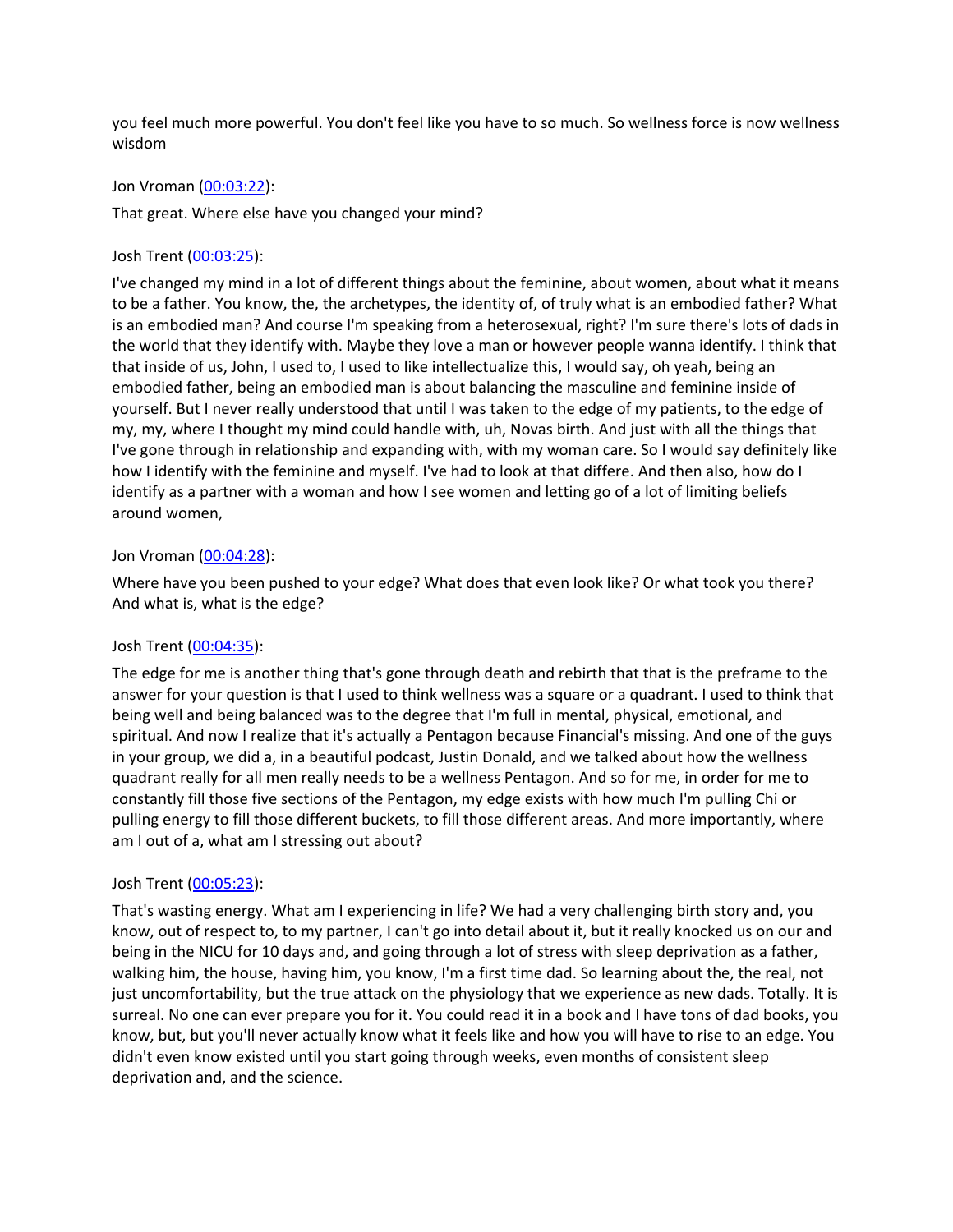### Josh Trent ([00:06:16](https://www.temi.com/editor/t/lDt1Y2438ZMtccGhL55QfwfFHlcxX4HPa5UArSv2oLQFy4JxMQsMClyMnnTeNLrjx6qEjNk9NZzri80afU2ewHUZ7so?loadFrom=DocumentDeeplink&ts=376.28)):

I actually, since you listened to the show on wellness wisdom with, with Dr. Loran, when we are not sleeping, John, and we're not getting enough deep sleep, our brain is swimming in its own excrement. And that's kind of a powerful thing to, to, it's kind of a gross thing, but it's true. We have these gly lyphocytes these cells, these divisions in our brain. And when we sleep this, these lymphatic channels get cleaned. Part of why we deep sleep is that we clean our brain. So the answer to your question is showing up with a dirty brain from excessive stacked sleep deprivation was the greatest edge I ever have faced. And, and actually still sometimes continue to face as a new dad. As, as a first time, dad, you, you don't know who you are until you've gone through sleep deprivation. And then also since you've increased your responsibility in those five parts of the Pentagon, for sure,

## Jon Vroman [\(00:07:08](https://www.temi.com/editor/t/lDt1Y2438ZMtccGhL55QfwfFHlcxX4HPa5UArSv2oLQFy4JxMQsMClyMnnTeNLrjx6qEjNk9NZzri80afU2ewHUZ7so?loadFrom=DocumentDeeplink&ts=428.19)):

Dude, several things showed up for me as, as you shared all that. And thank you for opening up and talking about what's not going well. Cause from the outside, looking in, dude, a lot of things going great for you, you know, and that's, and that's a, that's good as it should be. There are, are a lot of things going great for you, but it's, it's easy to miss sometimes what you don't see behind the scenes where you're fighting through a lack of sleep. And then the byproducts of that, what happens as a result of that? So a couple things, one, we talk about like the things we thought we knew about parenting before we became a parent. You're like, you can't read that necessarily. You have to go through. Nope. I, I love, I had somebody come to my house few years ago and they didn't have kids, but I remember they tried to give me advice about raising kids.

## Jon Vroman [\(00:07:46](https://www.temi.com/editor/t/lDt1Y2438ZMtccGhL55QfwfFHlcxX4HPa5UArSv2oLQFy4JxMQsMClyMnnTeNLrjx6qEjNk9NZzri80afU2ewHUZ7so?loadFrom=DocumentDeeplink&ts=466.41)):

And I was like, I was like, oh, trust me. Like, I understand I'm not even angry at you cuz I had a lot of ideas about what a perfect parent was like before I was a parent. Uh, a lot of that has evolved after going through it. Number two is I think that, well what helps a lot to men when they're younger to get where they are is burning the candle at both ends pushing the boundaries. I think about times where, you know, I was doing these ultra marathons, but ultimately I was doing them ultra unhealthy, you know, so many of like my victories were done in such a, an unhealthy way. And the, the longer that I'm here experiencing life, the more I realized the power of the pause, the power of rest and just understanding how to measure twice and cut once and just be a little more intentional and not so well, I'll just, if I don't have an answer, I'm just gonna stay up all night until I find one versus you know, which is what I used to do.

## Jon Vroman [\(00:08:36](https://www.temi.com/editor/t/lDt1Y2438ZMtccGhL55QfwfFHlcxX4HPa5UArSv2oLQFy4JxMQsMClyMnnTeNLrjx6qEjNk9NZzri80afU2ewHUZ7so?loadFrom=DocumentDeeplink&ts=516.45)):

If I was ever behind on work, I'm like, I'm just gonna pull an all nighter and uh, uh, and then I'd wake up the I'd come out the next day and I'm like, oh guys, I discovered something great. If you're ever behind on work, just stay up all night. And by the way, it's like, I remember bragging about how I'd go out. I'd I'd, I'd be up all night. And then the next day I'd run 13 miles. That was great short term. But long term I was, I was crashing until I had the charity and the business, the front row dads and the speaking. And my wife is like, you're more of a moment maker for the rest of the world than you are for our family. And I was like, you know, those were the type of like, so I handed off the charity I handed, I stopped speaking and now for Rhodes is my only mission.

### Jon Vroman [\(00:09:16](https://www.temi.com/editor/t/lDt1Y2438ZMtccGhL55QfwfFHlcxX4HPa5UArSv2oLQFy4JxMQsMClyMnnTeNLrjx6qEjNk9NZzri80afU2ewHUZ7so?loadFrom=DocumentDeeplink&ts=556.17)):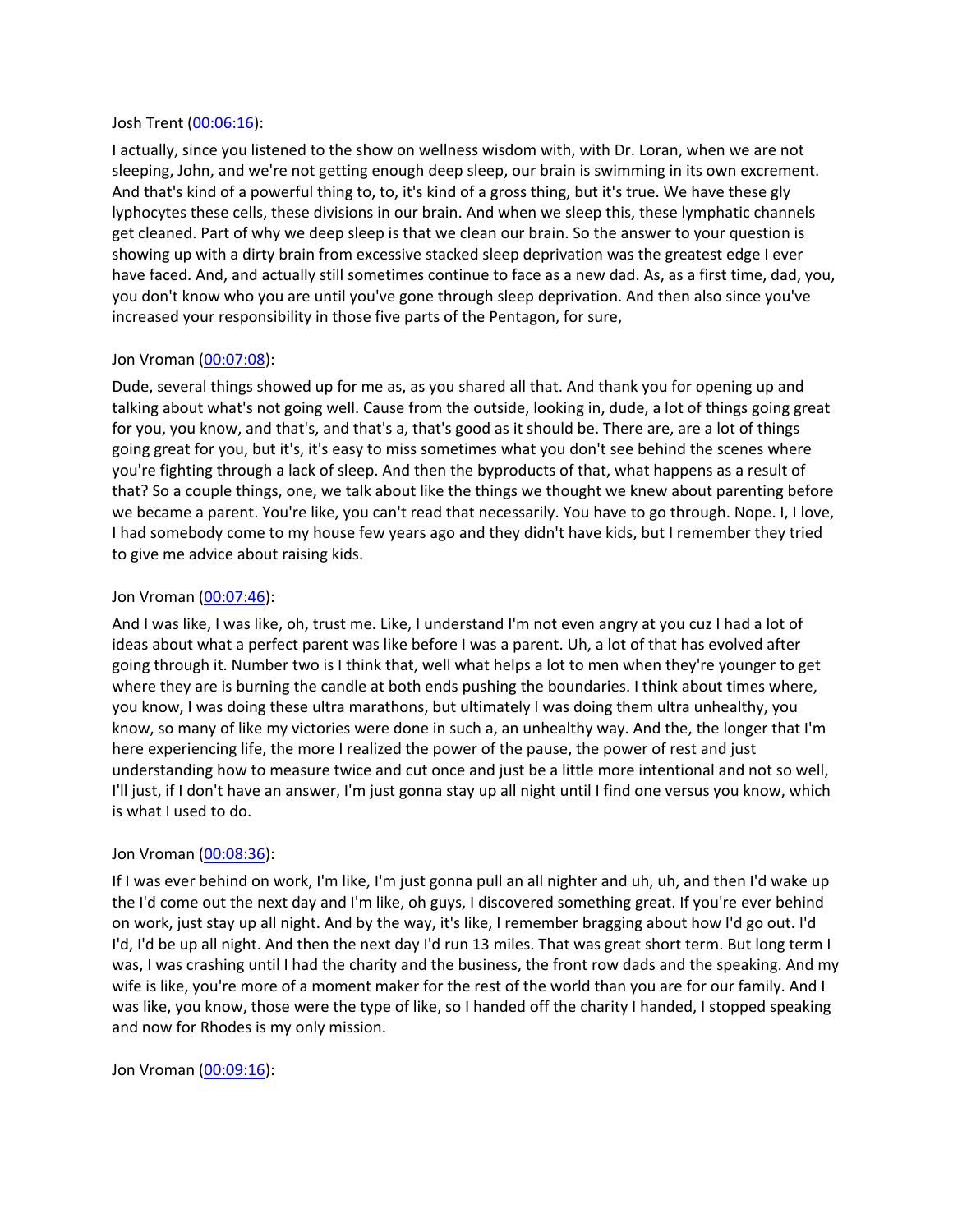And now I try, I, my badge of honor that I wear is like my sleep score on my aura ring. You know, it's a, it's so interesting how, what we care about, what we measure, because the other thing I'll say, Josh, and I'm, I'm curious about how this lands for you is emotional intelligence. Cuz you strike me as such a grounded person. The thing that most people know if they've listened to my show for a while, is that that's the thing I've struggl with the most. So I'm, I'm, I'm a super nice person. I am in my heart. I love people. I love my wife. I love my kids, but dude, I have lost my over the years. And a lot of it was because I was just burnt. And like you said, if I wasn't sleeping well and I was, my brain was, was garbage. Then what was coming outta my mouth was oftentimes garbage. So my question ultimately, as a follow up to the that is did you always seem so grounded and centered and I, I have a hard time picturing you losing your mind, but do you struggle with emotional intelligence in that way of like keeping your emotions in check and not, you know, I,

### Josh Trent ([00:10:09](https://www.temi.com/editor/t/lDt1Y2438ZMtccGhL55QfwfFHlcxX4HPa5UArSv2oLQFy4JxMQsMClyMnnTeNLrjx6qEjNk9NZzri80afU2ewHUZ7so?loadFrom=DocumentDeeplink&ts=609.29)):

I struggle to the degree that I am tending to a very, very powerful acronym that is no in the AA circles. I've never had like an alcohol addiction. I've never done AA, but I'll, I'll say this, like there's so many layers to what you just spoke about. Like literally what you just said. We could unpack the physiology, the psychology for quite some time. So cut me off if I'm going

### Jon Vroman [\(00:10:32](https://www.temi.com/editor/t/lDt1Y2438ZMtccGhL55QfwfFHlcxX4HPa5UArSv2oLQFy4JxMQsMClyMnnTeNLrjx6qEjNk9NZzri80afU2ewHUZ7so?loadFrom=DocumentDeeplink&ts=632.6)):

To no, this is good cuz

## Josh Trent ([00:10:33](https://www.temi.com/editor/t/lDt1Y2438ZMtccGhL55QfwfFHlcxX4HPa5UArSv2oLQFy4JxMQsMClyMnnTeNLrjx6qEjNk9NZzri80afU2ewHUZ7so?loadFrom=DocumentDeeplink&ts=633.96)):

I really wanna, I wanna speak not only for, for, from my experience, but also I know that when I'm sharing this, I am 100% confident that there is a dad watching or just a man watching that maybe hasn't gotten to this point yet or doesn't have the awareness of this. And that's my intention with sharing. Like that's my pure intention. What I'm gonna say is it's H a L T it's called halt. And if you're hungry, if you're angry, if you're lonely or if you're tired now, those are very base things. If you look at Maslow's triangle, like at the bottom of the triangle is like safety, security, then there's, uh, procreation. Then there's meaning then there's service to others. So it's this, you know, a very, very specific triangle at the bottom of the triangle is angry, lonely, tired. Hmm. If I am experiencing one of those, uh, pieces and I'm going through, like, let's say I haven't eaten all day.

## Josh Trent ([00:11:27](https://www.temi.com/editor/t/lDt1Y2438ZMtccGhL55QfwfFHlcxX4HPa5UArSv2oLQFy4JxMQsMClyMnnTeNLrjx6qEjNk9NZzri80afU2ewHUZ7so?loadFrom=DocumentDeeplink&ts=687.12)):

Well then yeah, I'm gonna be more edgy than when I'm nourished. If I'm angry because I have not taken the responsibility to sit down and do an emotional inventory practice or be with my self and meditation or breath work and really feel my anger and process my anger then. Yeah. I'm gonna project that onto my partner and other people. If I'm feeling lonely, this is a big one, John, especially for men for so long, we were taught to be quiet, be Gary Cooper and be John Wayne. You know, we don't need to show emotion. We need to brace. We need to be the rock for our family. Well, I disagree. I think we need to be a bridge for our family. I think we need, I think a bridge pivots, but it always is strong. Or you could use the metaphor of an Oak. We need to be like a bridge or an Oak instead of a rock rocks sink in the water rocks are actually very fragile.

## Josh Trent ([00:12:13](https://www.temi.com/editor/t/lDt1Y2438ZMtccGhL55QfwfFHlcxX4HPa5UArSv2oLQFy4JxMQsMClyMnnTeNLrjx6qEjNk9NZzri80afU2ewHUZ7so?loadFrom=DocumentDeeplink&ts=733.45)):

If you crack a rock in the right spot, it'll split right in half, not the same thing for a bridge or an Oak. So the last one is tired and we talked about this with sleep deprivation. So when I'm really tired, my brain is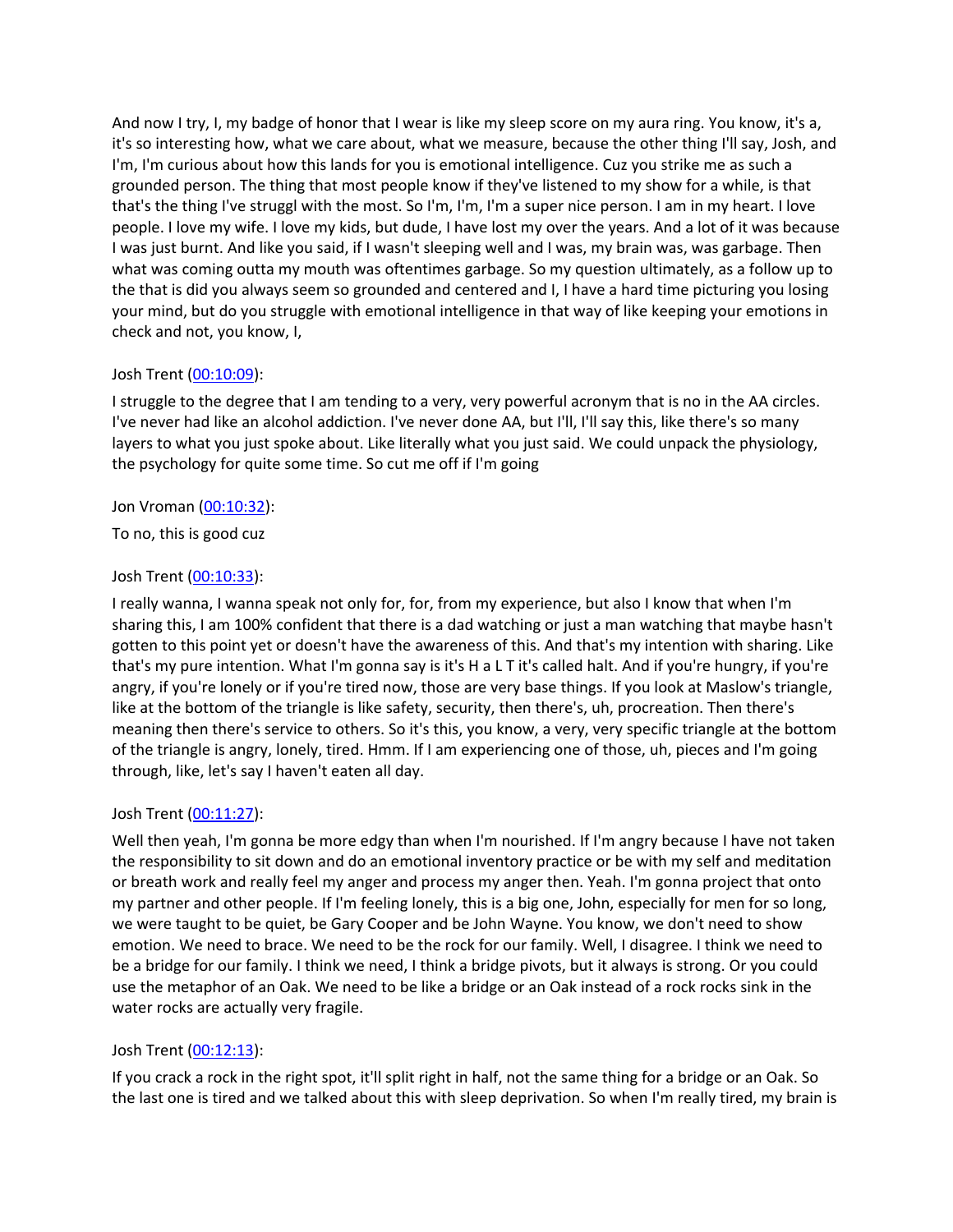swimming in its own excrement. And so of course I'm gonna project some of that experience onto my partner or the people. So the answer is like threefold to your question. Yes, of course. I still struggle at times with emotional intelligence, but I'll tell you what I am so mindful. And I am so focused on making sure that my ha and L and T are fully integrated, fully processed, fully nourished for that. I don't project that onto my partner and I can look back and, and see a lot of the set in my month of a seven months of Nova's life.

# Josh Trent ([00:12:56](https://www.temi.com/editor/t/lDt1Y2438ZMtccGhL55QfwfFHlcxX4HPa5UArSv2oLQFy4JxMQsMClyMnnTeNLrjx6qEjNk9NZzri80afU2ewHUZ7so?loadFrom=DocumentDeeplink&ts=776.29)):

A lot of the times where I was snappy or where I was projecting was because I was not aware of, or I had let my hunger, my anger, my loneliness, or my tiredness, uh, create a story in my subconscious mind. A and this is the, the last part of the, of the answer for your question. The, the third layer of this is really like what's going on physiologically in my body. That creates a psychological story. So physiologically my brain is experiencing less synaptic connection, dendrites and axons. Aren't functioning properly, cuz they're swimming in their own ex Clement. The channels are not being cleaned. I am going to have a harder time and making rational decisions. I am gonna become more overwhelmed, more easily. So there's a physiological process that's happening. And then my mind to protect itself, you know, and really what it is John is it's the ego.

### Josh Trent ([00:13:46](https://www.temi.com/editor/t/lDt1Y2438ZMtccGhL55QfwfFHlcxX4HPa5UArSv2oLQFy4JxMQsMClyMnnTeNLrjx6qEjNk9NZzri80afU2ewHUZ7so?loadFrom=DocumentDeeplink&ts=826.71)):

We don't, we don't wanna be wrong. The ego does not wanna be wrong. The ego has two jobs be right and be safe. And so if I am of course, a lifelong journey to integrate my ego. But in those moments where I'm triggered, where I'm experiencing H a L T and I'm under a physiological load to the degree that I am honest with my partner or honest with whoever I'm in the room with about what I'm experiencing, that's gonna take away all of the tension. It's gonna cut any and it's, this is the big one. It's not going to permit. It's not going to allow me vulnerable communication with my partner, with my friend, whoever I'm with vulnerable communication is what takes away the physiological experience that projects a psychological story onto someone else. In other words, if I'm experiencing H a LT, my, my ego, my mind, if I'm not careful will create a story that it's my partner's issue as to why I feel the way I feel, therefore I need to be angry at her, or I need to be angry at my friend. Cause I'm experiencing a physiological come on,

## Jon Vroman [\(00:14:47](https://www.temi.com/editor/t/lDt1Y2438ZMtccGhL55QfwfFHlcxX4HPa5UArSv2oLQFy4JxMQsMClyMnnTeNLrjx6qEjNk9NZzri80afU2ewHUZ7so?loadFrom=DocumentDeeplink&ts=887.68)):

Man. Nobody's ever blamed their spouse.

## Josh Trent ([00:14:50](https://www.temi.com/editor/t/lDt1Y2438ZMtccGhL55QfwfFHlcxX4HPa5UArSv2oLQFy4JxMQsMClyMnnTeNLrjx6qEjNk9NZzri80afU2ewHUZ7so?loadFrom=DocumentDeeplink&ts=890.64)):

So, so there's a physiological condition that creates a psychological story. Yeah. Yeah. And of course there's a layer there too. As many much of our conversation will have layers. There's a processing of trauma and a way of being that we show up as that also is part of the recipe to how we get angry and get upset and, and are emotionally intelligent with our partner. So it's, it's very nuanced, but at the end of the day, it's a story that we create that it's their issue and we need to be angry with them. Sure. And really it's about us nourishing our H a LT.

## Jon Vroman [\(00:15:20](https://www.temi.com/editor/t/lDt1Y2438ZMtccGhL55QfwfFHlcxX4HPa5UArSv2oLQFy4JxMQsMClyMnnTeNLrjx6qEjNk9NZzri80afU2ewHUZ7so?loadFrom=DocumentDeeplink&ts=920.61)):

So let's talk about, and I don't know if we'll be able to get through all of them, but I naturally wanna say, all right, hunger, right? What do you do to pay attention to this? What is regulating your hunger look like? You know, some guys are like, I'm intermittent fasting, I'm hungry all the time. Or other people are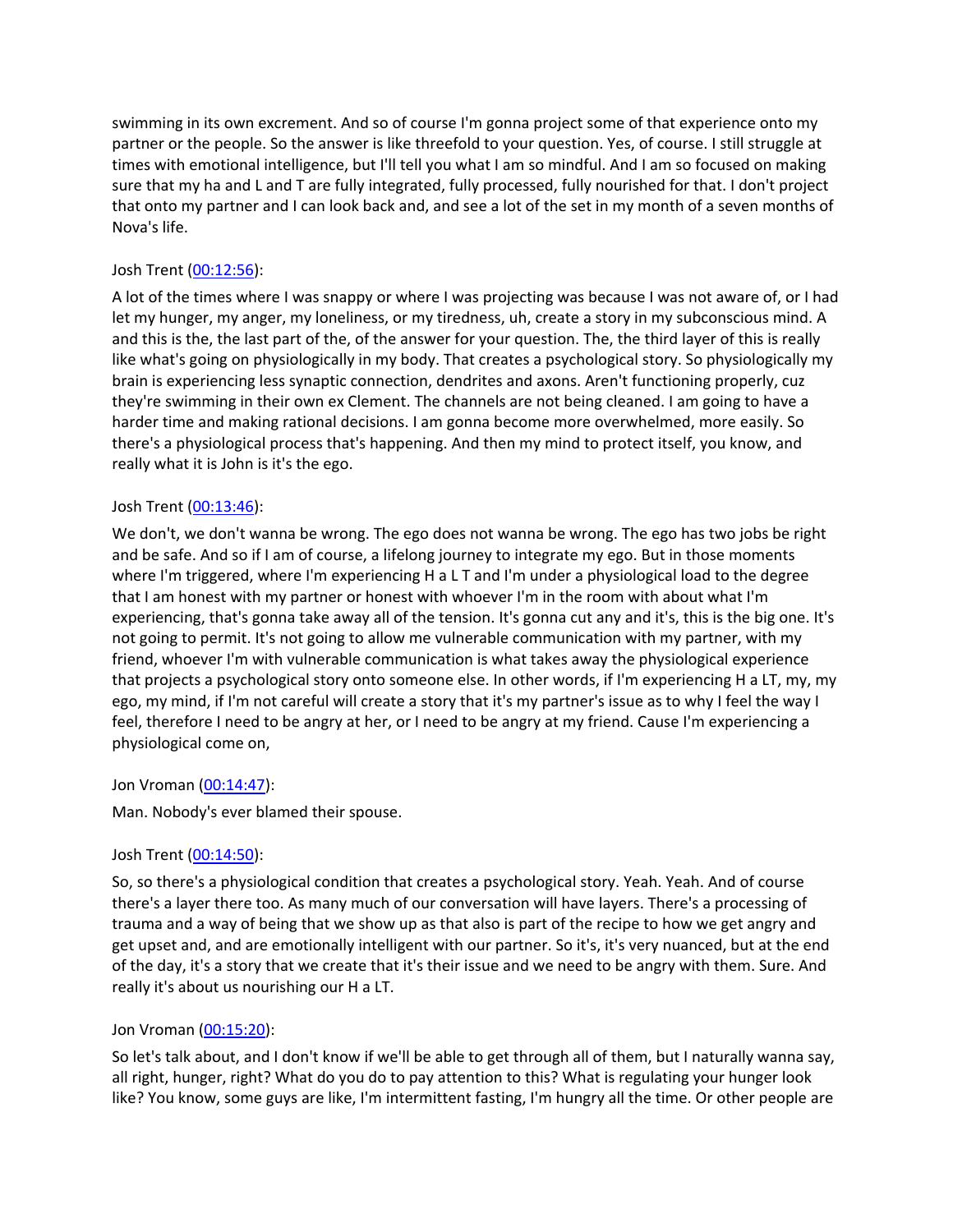like, nah, I just don't experience hunger pains at all. What are you eating? How often are you eating? What are the cues that say, Hey, I'm about to get hungry or there's benefits of being hungry in and of itself. So yeah. Walk us through that one a little bit about what are the solutions look like to keep you on track or get you back on track?

# Josh Trent ([00:15:56](https://www.temi.com/editor/t/lDt1Y2438ZMtccGhL55QfwfFHlcxX4HPa5UArSv2oLQFy4JxMQsMClyMnnTeNLrjx6qEjNk9NZzri80afU2ewHUZ7so?loadFrom=DocumentDeeplink&ts=956.08)):

This is huge because the first part is we have this mechanism in our body and it's the, the satiety mechanism. So we have a hormone that's secreted by the lining in our stomach and also in our system of digestion. And it's called lectin. Lectin is a hormone that's released that signals the brain that we're full grelin is a hormone that's released when the stomach lining shrinks. And when our blood sugar drops grelin is released to signal our brain to eat food. So the grelin leptin access that normally would be functioning perfectly when people are jacked up on too much caffeine or when are sleep deprived, especially it throws that Seesaw that that synergistic mechanism, it throws it out of the window. Science has shown that I think it's upwards to 350. I would be S surprised to say, it's probably more like 500 extra calories are eaten in a day where you don't get enough sleep and that's because your grelin increases and your leptin decreases.

# Josh Trent ([00:16:54](https://www.temi.com/editor/t/lDt1Y2438ZMtccGhL55QfwfFHlcxX4HPa5UArSv2oLQFy4JxMQsMClyMnnTeNLrjx6qEjNk9NZzri80afU2ewHUZ7so?loadFrom=DocumentDeeplink&ts=1014.24)):

So that's the first frame. Cause remember we talked about the, the physiological experience, creating the psychological story. Well, literally the reason that, that you feel hangry or that you have trouble regulating, am I hungry or am I just nervous and wanting food is because of this lectin grelin Seesaw. So how do we care for the lectin grelin Seesaw, especially as busy to ads, we make sure that we're spending time breathing and checking in, as you know, breathwork is, is something that I've been involved with in studying since 2016. It's the only leverage on we can pull that allows our, uh, autonomic or our automatic nervous system, which by the way, digestion is part of that. It's the only lever we can pull to modulate our stress. And lot of times when, and I've known this because I, I used to be 280 pounds at one point, a lot of times what many people that are driven to extra food or driven to extra calories are experiencing is a mismatch between LEIN and grelin.

## Josh Trent ([00:17:48](https://www.temi.com/editor/t/lDt1Y2438ZMtccGhL55QfwfFHlcxX4HPa5UArSv2oLQFy4JxMQsMClyMnnTeNLrjx6qEjNk9NZzri80afU2ewHUZ7so?loadFrom=DocumentDeeplink&ts=1068.38)):

And then of course, really what that's created by is, uh, unprocessed trauma or too much stress, having so much stress that the mind literally just needs a calming or, or, or a grounding. And so that's the first part for everyone to get honest about is, okay, do I even have an understanding or do I have an intuitive practice that allows me to feel when I'm hungry to actually feel physically when I'm hungry? Or can I be honest with myself and be aware that right now I'm eating because I'm nervous or because I'm anxious, there's an intelligence there that, that gets sharpened over time, but it can only be practiced if you care enough to be aware of it. So in other words, you literally have to put in your, or use an app. There's so many different things you could use to, to put this awareness in front of your face.

## Josh Trent ([00:18:34](https://www.temi.com/editor/t/lDt1Y2438ZMtccGhL55QfwfFHlcxX4HPa5UArSv2oLQFy4JxMQsMClyMnnTeNLrjx6qEjNk9NZzri80afU2ewHUZ7so?loadFrom=DocumentDeeplink&ts=1114.38)):

So that's a focal point for you. But the number one thing I would say is if you can do six deep breaths and we did this before you hit the red button, if you can do six circular breaths, two second, inhale four second exhale. And at the end of that, if you calm yourself for a minute, so we're talking like a two minute practice here and you still feel the sensation of hunger and you notice that your mind is not racing well, then you're probably hungry. But if you immediately get up from your desk or get up from your workspace and you go to the food and you notice you're not breathing, it's probably more of an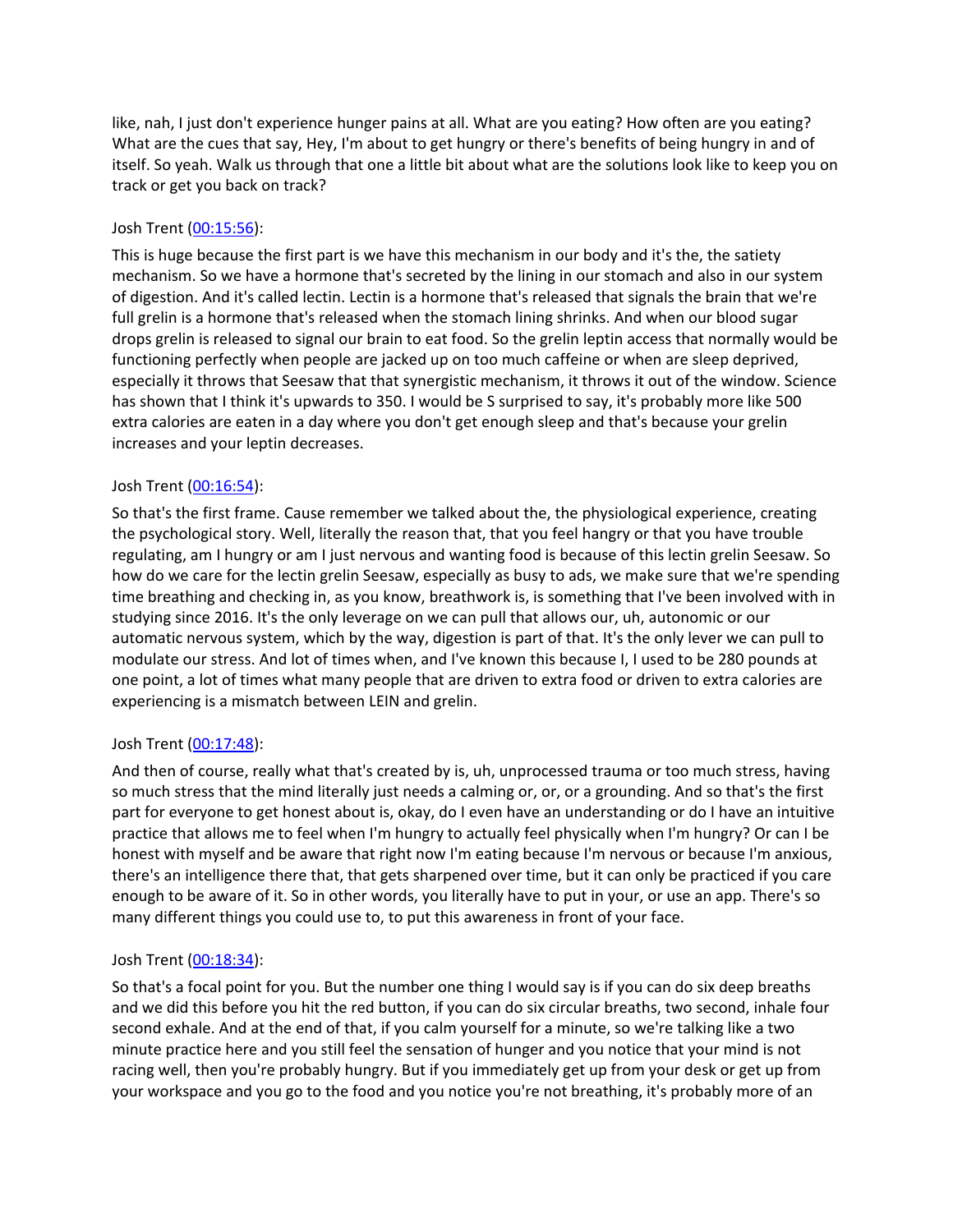anxiety or depression or an overwhelm thing is no shame in that. But that's the edge of intuition that that's the first part where you start.

### Jon Vroman [\(00:19:14](https://www.temi.com/editor/t/lDt1Y2438ZMtccGhL55QfwfFHlcxX4HPa5UArSv2oLQFy4JxMQsMClyMnnTeNLrjx6qEjNk9NZzri80afU2ewHUZ7so?loadFrom=DocumentDeeplink&ts=1154.72)):

Mm. Can we put hydration under hunger also, is that, can I sure sweep into that category? I wonder how much just even being dehydrated affects people in their mood and their tolerance of whatever's not going well, because they're just not hydrated properly.

## Josh Trent ([00:19:31](https://www.temi.com/editor/t/lDt1Y2438ZMtccGhL55QfwfFHlcxX4HPa5UArSv2oLQFy4JxMQsMClyMnnTeNLrjx6qEjNk9NZzri80afU2ewHUZ7so?loadFrom=DocumentDeeplink&ts=1171.06)):

Yeah. I mean, I, I, I love these little glass jars. If you're watching on YouTube, wherever this is, I always have glass jars because number one, it's 24 ounces. So I fill it up multiple times a day, so it increases my movement. But the second thing is, is we use a Burkey and the Burkey's really cool because it it's the, in my opinion, the best filtration system out there, but people don't know the, this, it strips the minerals out of the water. So you're not getting trace minerals with the Burkey, cuz it's literally pulling everything outta the water. So I use element packets. You don't have to, you could just use salt and lemon, but I use element packets because what you're talking about is true. Yes, we're dehydrated, but actually we're low on sodium. And if you look at some of the shows that we've done, or just look at Rob Wolf's work or, or Dr.

# Josh Trent ([00:20:11](https://www.temi.com/editor/t/lDt1Y2438ZMtccGhL55QfwfFHlcxX4HPa5UArSv2oLQFy4JxMQsMClyMnnTeNLrjx6qEjNk9NZzri80afU2ewHUZ7so?loadFrom=DocumentDeeplink&ts=1211.03)):

James, I think it's Nito or nickel Latino, just look up the salt fix. That's a really good book he talks about not only is, is the water in our system low, but really it's the sodium. And so sodium as you know, John in a battery, in a car, we're, we're a battery dude. So if I'm low on sodium, then my body's gonna find sodium from somewhere. It's gonna find sodium from food. Maybe it's gonna, I'm gonna crave something salty, right. Or something that may not be, be good for myself. When really you probably just need to fill a 20 ounce glass of water, put some hydration in it, put some electrolytes in it and then wait five minutes. And I bet you, you probably won't be that hungry or go take a walk or just do something to, to get your mind off of the fixation off of the myopic view of I need to eat right now.

## Jon Vroman [\(00:20:53](https://www.temi.com/editor/t/lDt1Y2438ZMtccGhL55QfwfFHlcxX4HPa5UArSv2oLQFy4JxMQsMClyMnnTeNLrjx6qEjNk9NZzri80afU2ewHUZ7so?loadFrom=DocumentDeeplink&ts=1253.91)):

Yeah. I, I, so that resonates with me a lot, especially the waiting five minutes. I remember when I was doing the longest water fast I did was, uh, was about six days. And I remember the thing that happened was I would, I, I would get hungry and then I would just say, I would say, let me just have some water. And uh, cause that's all I could do. And then just get back to work or whatever. And oftentimes it was like, the hunger just totally went away. And it was just, I think I was more inhabit of being hungry than I was actually hungry. So is it the habit of being hungry or, or the hunger and using it as a distraction? It's like, no, this is what I do when I wrap up this part of my day, I eat. So

## Josh Trent ([00:21:32](https://www.temi.com/editor/t/lDt1Y2438ZMtccGhL55QfwfFHlcxX4HPa5UArSv2oLQFy4JxMQsMClyMnnTeNLrjx6qEjNk9NZzri80afU2ewHUZ7so?loadFrom=DocumentDeeplink&ts=1292.61)):

Yeah, you're speaking truth because there is, there is something to be said about human ritual. Like for example, in the mornings I love an espresso. I just do. It's like my thing, it's, it's a it's I enjoy it, but I don't do more than two shots. I'm never having like three and four and five shots of espresso. And I absolutely never have more caffeine for the rest of the day. That's my nervous system. Y'all can figure out what's best for you, but I love the ritual of that. And of course, you know, you know, the caffeine blocks adenine, so we feel more energetic. And then also it suppresses our appetite. So I'm not getting as much growlin produced in my system, but if I'm not careful, and this is something I have to be mindful of, I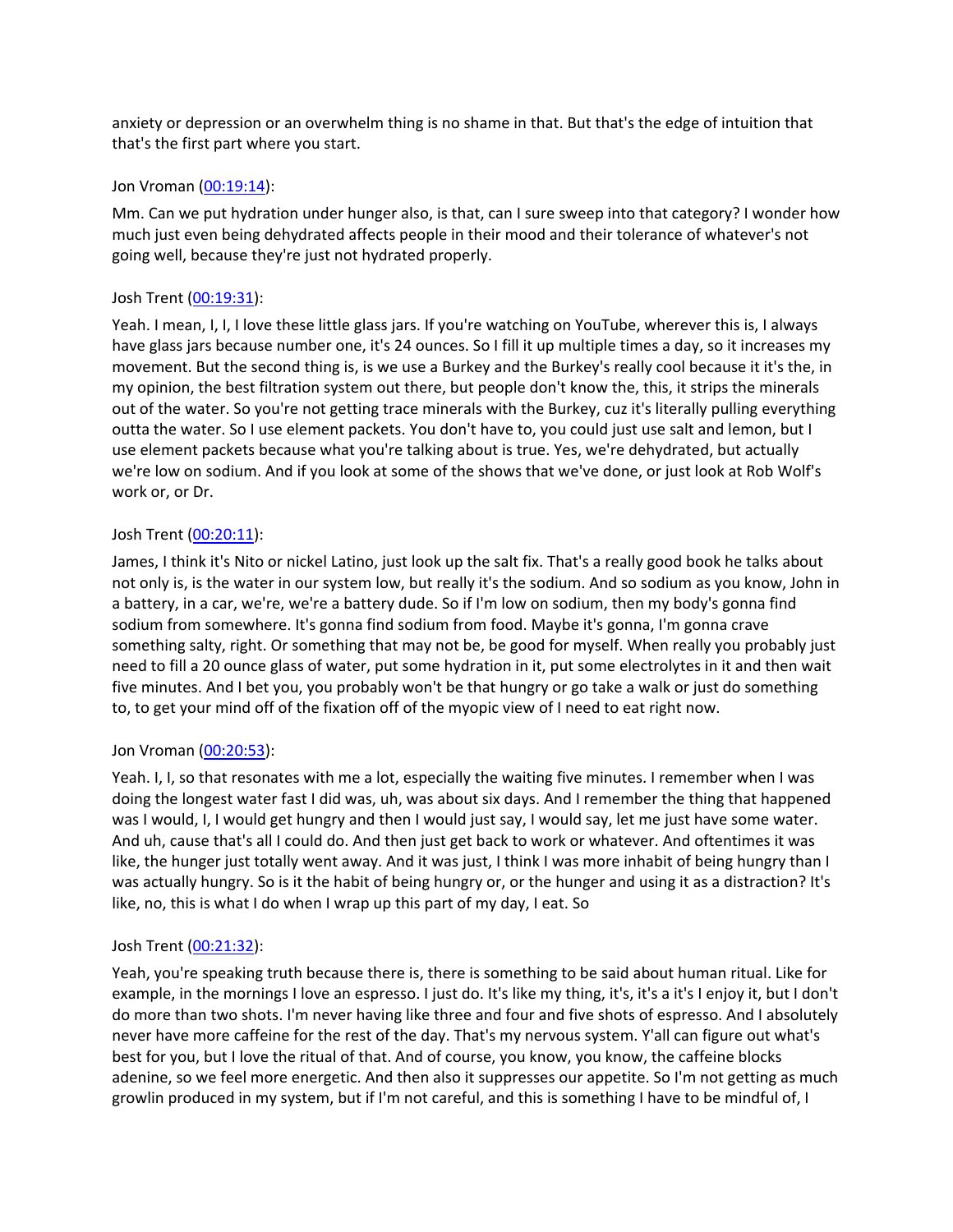might go till two or three o'clock before eating and my blood sugar's gonna be so low that I'm probably gonna be famish and eat too much.

### Josh Trent ([00:22:20](https://www.temi.com/editor/t/lDt1Y2438ZMtccGhL55QfwfFHlcxX4HPa5UArSv2oLQFy4JxMQsMClyMnnTeNLrjx6qEjNk9NZzri80afU2ewHUZ7so?loadFrom=DocumentDeeplink&ts=1340.52)):

So what I like to do is I like to really focus on protein, protein, and fat, actually protein and fat and a little bit of carbs. And the very last thing I'll say is for this one, just from a health perspective, Christo Reio is a master at nutrition. She's the founder of the whole journey. She's been on the show a couple times and she talks about food combination. And I didn't know about this till really I would say three years ago is when I started practicing it. When you eat, you need to make sure that you eat your carbs. If you're, if you're doing heavy carbs fruits, especially fructose from fruit, you gotta eat it separately from your proteins, you can do fruit and protein. Like you can do fructose and protein, but you don't wanna have a bunch of carbs and a bunch of fructose and a bunch of protein it's too much for your digestive system.

### Josh Trent ([00:23:03](https://www.temi.com/editor/t/lDt1Y2438ZMtccGhL55QfwfFHlcxX4HPa5UArSv2oLQFy4JxMQsMClyMnnTeNLrjx6qEjNk9NZzri80afU2ewHUZ7so?loadFrom=DocumentDeeplink&ts=1383.4)):

And essentially what happens is the fructose gets backed up and it starts to petrify. And you have a lot of digestive of disorders in that way. So the way it would look would be if you were having a snack or having a meal, you'd have like some chicken breast and some berries. And that would be it. You wouldn't have chicken, breast berries and chips or chicken, breast berries and potatoes right now, if you wanna just have carbs, just have the carbs, but just have 'em by themselves. Like don't eat them with the fruit and with the feel like

### Jon Vroman [\(00:23:30](https://www.temi.com/editor/t/lDt1Y2438ZMtccGhL55QfwfFHlcxX4HPa5UArSv2oLQFy4JxMQsMClyMnnTeNLrjx6qEjNk9NZzri80afU2ewHUZ7so?loadFrom=DocumentDeeplink&ts=1410.4)):

Sometimes intuitively we know this, like you just had some pickles, no don't drink milk or something like that. That just, you imagine these two not doing well together in your stomach. You just went for it. Yeah. Hey, grab this thing here real quick. Speaking of glucose. So my, I had somebody send this to me and I don't know much about it, but like right. This is a continuous glucose blood monitor, right? Or continuous, what is it called? Yeah. Yeah. Okay. There you go. Thank you. Continuous glucose monitor. Yeah. That's it. Have you used these before?

## Josh Trent ([00:23:59](https://www.temi.com/editor/t/lDt1Y2438ZMtccGhL55QfwfFHlcxX4HPa5UArSv2oLQFy4JxMQsMClyMnnTeNLrjx6qEjNk9NZzri80afU2ewHUZ7so?loadFrom=DocumentDeeplink&ts=1439.67)):

I've used a few of them. I, I don't know what model that is. I've used the,

Jon Vroman [\(00:24:03](https://www.temi.com/editor/t/lDt1Y2438ZMtccGhL55QfwfFHlcxX4HPa5UArSv2oLQFy4JxMQsMClyMnnTeNLrjx6qEjNk9NZzri80afU2ewHUZ7so?loadFrom=DocumentDeeplink&ts=1443.2)):

Is it useful?

## Josh Trent ([00:24:04](https://www.temi.com/editor/t/lDt1Y2438ZMtccGhL55QfwfFHlcxX4HPa5UArSv2oLQFy4JxMQsMClyMnnTeNLrjx6qEjNk9NZzri80afU2ewHUZ7so?loadFrom=DocumentDeeplink&ts=1444.62)):

Yeah, it is. I I'll tell you where I figured out the food combination for me as well was by watching my spike. So we, we, we've all heard of like the glycemic index of foods where, you know, a banana might be a hundred popcorn, 75. So different foods on some chart that's created says, well, if you eat this food, it's gonna have your blood sugar raised this much, or it's gonna impact your blood sugar this much. But you know what? Science and their grand wisdom has forgotten. Every single one of us has a certain, uh, proclivity or a predisposition to lean a certain way based on a certain food for factors that we don't understand. In other words, you have to just go through the testing process and see which foods affect me and which foods don't from, like a glycemic index totally perspective. So the big one for me, when I used Nutrien actually was the CGM I used.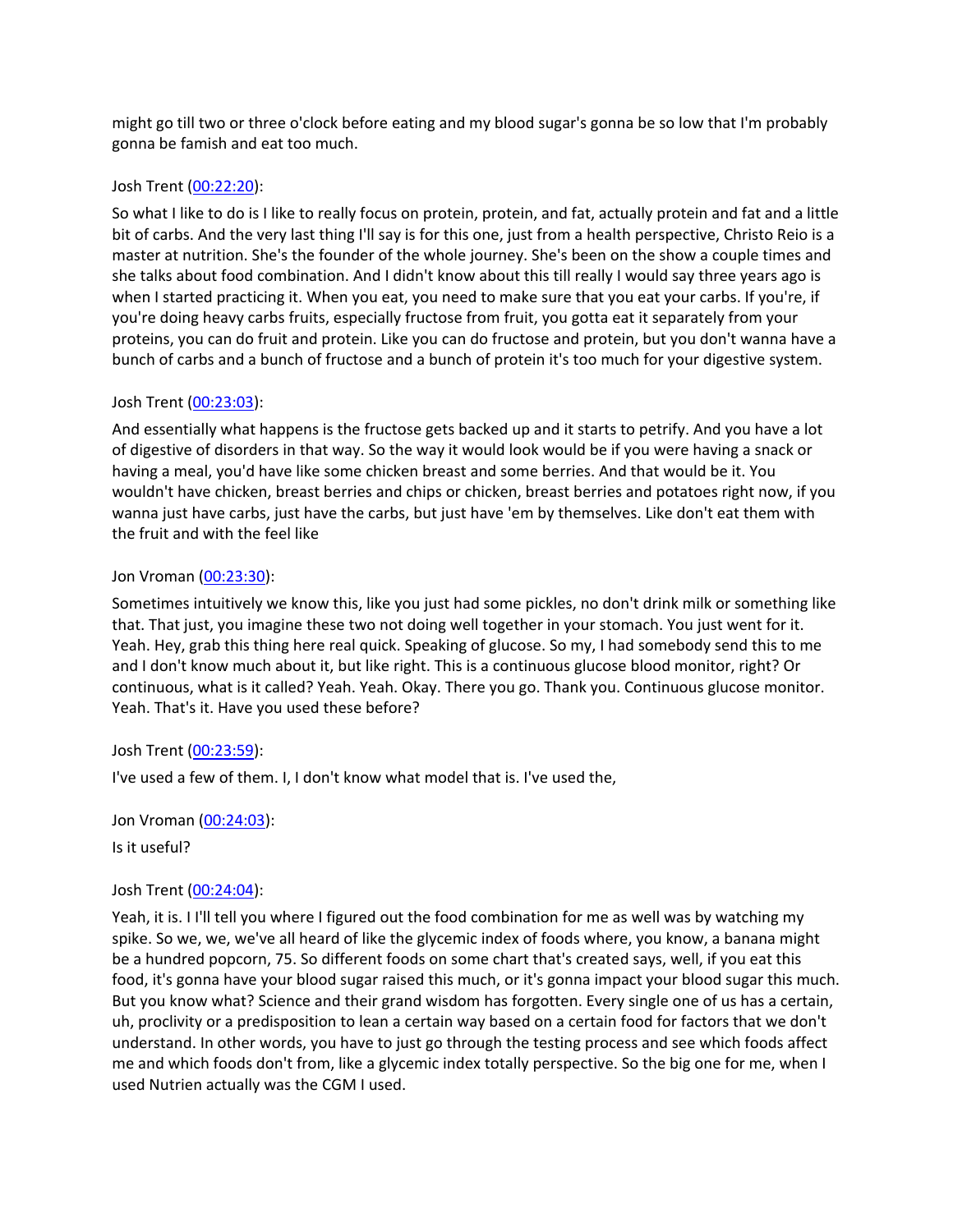### Josh Trent ([00:24:56](https://www.temi.com/editor/t/lDt1Y2438ZMtccGhL55QfwfFHlcxX4HPa5UArSv2oLQFy4JxMQsMClyMnnTeNLrjx6qEjNk9NZzri80afU2ewHUZ7so?loadFrom=DocumentDeeplink&ts=1496.21)):

I loved Nutrien because it gave me real time feedback. And what I found was John, when I would eat like carbs alone, my, I would spike and I crash. But when I would eat like some berries or an apple and some protein, it would be this beautiful rise and this beautiful drop. Yep. And so I learned that right away and you know, what was interesting rice for me, even when I would eat rice and protein, I would still spike. So I knew that rice affected my blood sugar way different than potatoes. It was very, very fascinating because if you look at the glycemic chart, they'd be like arguing with you, but I actually tested it. So I think CGMs are good. Well,

## Jon Vroman [\(00:25:35](https://www.temi.com/editor/t/lDt1Y2438ZMtccGhL55QfwfFHlcxX4HPa5UArSv2oLQFy4JxMQsMClyMnnTeNLrjx6qEjNk9NZzri80afU2ewHUZ7so?loadFrom=DocumentDeeplink&ts=1535.19)):

Why I think this is so relevant is, I mean, look, I, I, I have enough experience now after six years of this front row, dad thing to know that guys have problems losing their. Even the ones that are really even keeled in public, you know what I, their companies and at the church, all this stuff, it's like behind the scenes, I talk to their wives. I know they're like, oh, he comes home. And he's like, ah, the everywhere in the house. And you know, it's. Yeah, yeah. So it's a very different, but so I say that not with, uh, judgment, but both compassion. Cuz I have been that guy many times. Let's be honest. Okay. So, and I've said that for years, I'm never hiding the fact that like this thing I, thing I've wrestled with, what I'm wondering is if somebody did a study, hooked up these dudes to these CGMs, followed them around with a camera and they're like, you lost your at 4:20 PM. You lost your, like what correlation would there be between their blood sugar since we're on still the hunger of halt. Right. I said, I don't know if we'd get through all this. Sure,

Josh Trent ([00:26:29](https://www.temi.com/editor/t/lDt1Y2438ZMtccGhL55QfwfFHlcxX4HPa5UArSv2oLQFy4JxMQsMClyMnnTeNLrjx6qEjNk9NZzri80afU2ewHUZ7so?loadFrom=DocumentDeeplink&ts=1589.8)):

Sure. It's very

## Jon Vroman [\(00:26:30](https://www.temi.com/editor/t/lDt1Y2438ZMtccGhL55QfwfFHlcxX4HPa5UArSv2oLQFy4JxMQsMClyMnnTeNLrjx6qEjNk9NZzri80afU2ewHUZ7so?loadFrom=DocumentDeeplink&ts=1590.32)):

Deep. But how much would be correlated to that? If we were that aware and you said it right, there's a consciousness to this and that when we are finally aware of like, oh, I can see that this is happening at this time of day, I can pair it up with the fact that I hadn't eaten or that you know, and, and dude, I've gotta tell you this, Josh, I'm slightly going off topic here a little bit, but talk about like awareness of you. You're a Ora ring fan. Right. I heard you talk about, okay. So I, I love this thing, but I never loved it more than just recently. So here's a little bit of a story. So I quit off golf for three years and then four months ago I decided I would have a glass of wine. And that led to like now I have wine and beer.

## Jon Vroman [\(00:27:10](https://www.temi.com/editor/t/lDt1Y2438ZMtccGhL55QfwfFHlcxX4HPa5UArSv2oLQFy4JxMQsMClyMnnTeNLrjx6qEjNk9NZzri80afU2ewHUZ7so?loadFrom=DocumentDeeplink&ts=1630.81)):

And like, then it was, I was going out and every time it was like, well, I haven't had that in forever. So I might as well have that now. Well, over the course of these four months, I noticed that my sleep monitor my HR V so my body was in stress was just crashing over four months. It was just going down and down and down my heart rate, my resting heart rate at night was going up and up and up and up and up. And so I, what I'm trying to do right now, and the reason I bring that up is I'm trying to look from a, a, a broader view. I'm trying to zoom out on these things in my life and not just figure out how, how I felt today when I did blank, but try to see a wider range of data points in my life to say over a period of time, what is it like on an average?

Jon Vroman [\(00:27:53](https://www.temi.com/editor/t/lDt1Y2438ZMtccGhL55QfwfFHlcxX4HPa5UArSv2oLQFy4JxMQsMClyMnnTeNLrjx6qEjNk9NZzri80afU2ewHUZ7so?loadFrom=DocumentDeeplink&ts=1673.31)):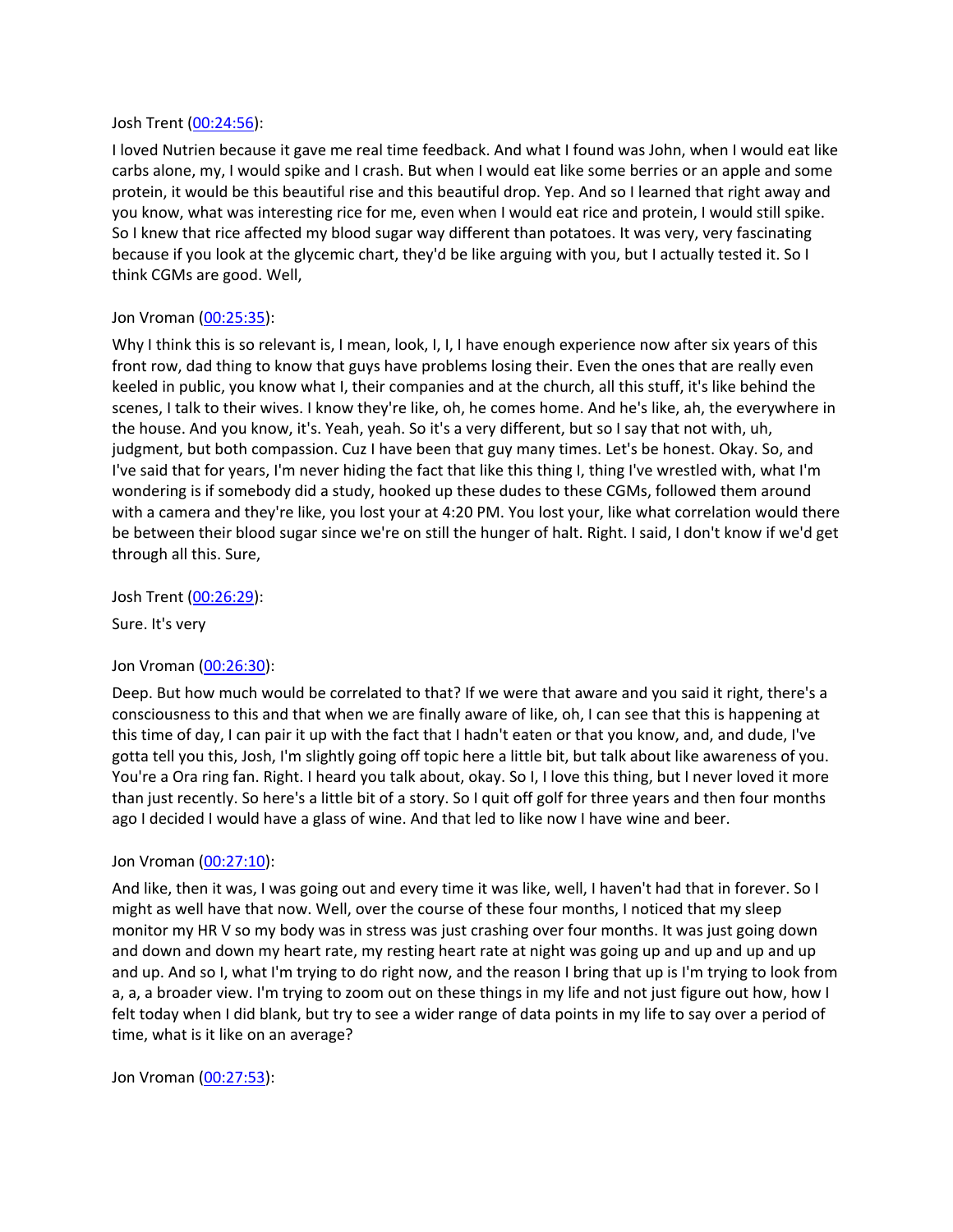My health, my attitude, my weight, my body, the inflammation, all that stuff. I'm trying to see it over a wider range over a period of time. You know what I mean? So I, that, because I think it's important for all of us. Cause you can't do all this. You can't run out and get an no ring and a glucose monitor and be checking all these things all at once. But I think that it's important to probably start tracking something initially and have some data points for this in your life, because I think this makes a big difference to your family in a lot of ways, cleaning your attitude.

## Josh Trent ([00:28:25](https://www.temi.com/editor/t/lDt1Y2438ZMtccGhL55QfwfFHlcxX4HPa5UArSv2oLQFy4JxMQsMClyMnnTeNLrjx6qEjNk9NZzri80afU2ewHUZ7so?loadFrom=DocumentDeeplink&ts=1705.74)):

Yeah. And also it becomes a external locus of control. If you look at behavior change or, or human psychology, we put a external framework outside of ourselves for internal accountability. And then the, the goal of that, the absolute goal of having an aura ring or having a CGM or having any tool that you like put on in your body is that eventually you don't need the tool. That's the catch. That's the double edged sword here is that I like right now, I'm not wearing the or ring I'm, I'm just like, I'm, I'm taking a break because I became almost, it would affect my mood the next day, even more because I'd look at my sleep score and I would say, oh my gosh,

## Jon Vroman [\(00:29:04](https://www.temi.com/editor/t/lDt1Y2438ZMtccGhL55QfwfFHlcxX4HPa5UArSv2oLQFy4JxMQsMClyMnnTeNLrjx6qEjNk9NZzri80afU2ewHUZ7so?loadFrom=DocumentDeeplink&ts=1744.4)):

You're supposed to be at a

### Josh Trent ([00:29:06](https://www.temi.com/editor/t/lDt1Y2438ZMtccGhL55QfwfFHlcxX4HPa5UArSv2oLQFy4JxMQsMClyMnnTeNLrjx6qEjNk9NZzri80afU2ewHUZ7so?loadFrom=DocumentDeeplink&ts=1746.77)):

Nova was up. I, you know, and so we have to be cautious of this. Like there's always a paradox and there's always, there's always another side to the story when it comes to these behavior change tools and a long time ago, you know, I thought when I first started the podcast, actually that I was gonna go into the field of like behavior change and wellness technology. And then the more I, I dove in myself and the more I saw the people that were like the front runners in that industry, the more I saw that they weren't healthy, they weren't happy. They weren't really embodying their brand. And also what I started to notice in myself is that my mood would paradoxically be changed if the tool that I put in place for the external framework of accountability, didn't show me the right data. Mm. And so I, I do think for a short term, 30 days, 60 days, maybe 90 days use these tools make your changes. Really, it's a connection with your soul. It's a much deeper conversation. And I hope we get to the alt man, cuz the H is big, but like alt is really important. You know, let's

### Jon Vroman [\(00:30:08](https://www.temi.com/editor/t/lDt1Y2438ZMtccGhL55QfwfFHlcxX4HPa5UArSv2oLQFy4JxMQsMClyMnnTeNLrjx6qEjNk9NZzri80afU2ewHUZ7so?loadFrom=DocumentDeeplink&ts=1808.35)):

Go, there, let's go there. The only thing I wanna slightly disagree with what you just said and, and we're really good buddies, so I can do this. Please

### Josh Trent ([00:30:15](https://www.temi.com/editor/t/lDt1Y2438ZMtccGhL55QfwfFHlcxX4HPa5UArSv2oLQFy4JxMQsMClyMnnTeNLrjx6qEjNk9NZzri80afU2ewHUZ7so?loadFrom=DocumentDeeplink&ts=1815.27)):

Disagree, come on.

## Jon Vroman [\(00:30:15](https://www.temi.com/editor/t/lDt1Y2438ZMtccGhL55QfwfFHlcxX4HPa5UArSv2oLQFy4JxMQsMClyMnnTeNLrjx6qEjNk9NZzri80afU2ewHUZ7so?loadFrom=DocumentDeeplink&ts=1815.93)):

Is that for me? The aura ring, the biggest win of it is actually being able to see the year early because I could see that, oh man, in this season, in the summer, it was really high. And then in the spring it was like here. And then in the, I could see like right around October, right around Halloween, right around Christmas time. And being able to watch a 12 month trend was actually really powerful for me. So I'd only say that from a, but you're right. I fully agree with you powerful. Well, because I could see that, like for example, in the summertime, my HR-V was going higher, which I wanted, my heart rate was going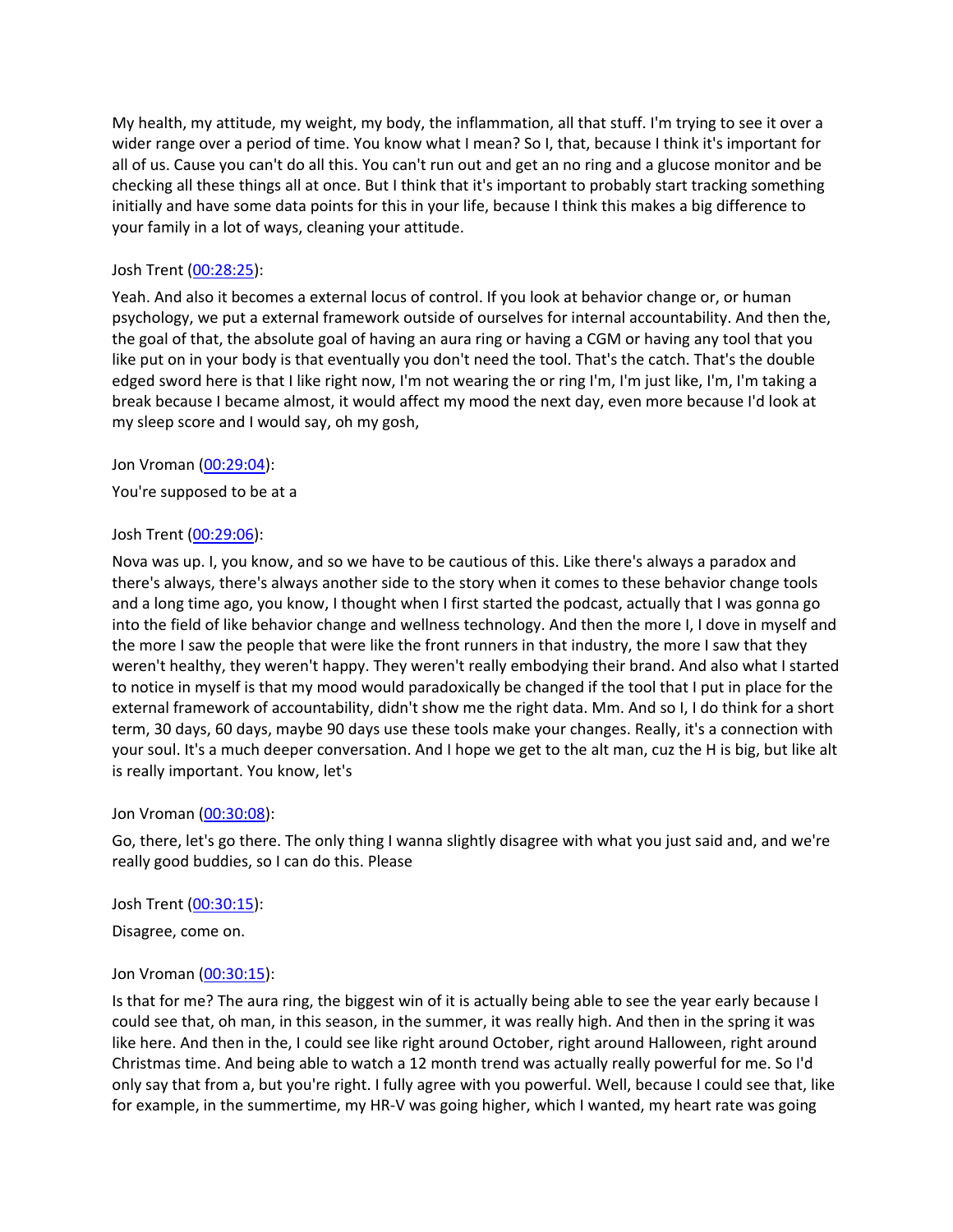lower. And I'm like, why is that over a, what was happening in the summer? Oh, well dude, I'm, I'm laying at the pool an hour and out of the day I'm

Josh Trent ([00:31:03](https://www.temi.com/editor/t/lDt1Y2438ZMtccGhL55QfwfFHlcxX4HPa5UArSv2oLQFy4JxMQsMClyMnnTeNLrjx6qEjNk9NZzri80afU2ewHUZ7so?loadFrom=DocumentDeeplink&ts=1863.48)):

## D

# Jon Vroman [\(00:31:03](https://www.temi.com/editor/t/lDt1Y2438ZMtccGhL55QfwfFHlcxX4HPa5UArSv2oLQFy4JxMQsMClyMnnTeNLrjx6qEjNk9NZzri80afU2ewHUZ7so?loadFrom=DocumentDeeplink&ts=1863.72)):

From a, I'm definitely getting vitamin D I'm, you know, it's a different workload for me. My kids are outta school. I'm getting so I can start to try to figure out, well, what is it about that season? That's really good. And I also don't think that means that I have to make the rest of the year exactly like that. But I could appreciate the fact that my summers are rejuvenating in that way and that, Hey, I'm gonna make sure the summer's rejuvenating. Cause I know that when the kids go back to school and the sun goes down and it's a little darker more often that maybe I will feel a little more stressed and like the holidays are tough and I might eat a little more sugar or whatever. So I need to understand maybe the seasons and cycles. So anyway, I just wanted to say that for me, that's been really valuable.

# Josh Trent ([00:31:41](https://www.temi.com/editor/t/lDt1Y2438ZMtccGhL55QfwfFHlcxX4HPa5UArSv2oLQFy4JxMQsMClyMnnTeNLrjx6qEjNk9NZzri80afU2ewHUZ7so?loadFrom=DocumentDeeplink&ts=1901.78)):

It's potent dude. And to pay you back real quick, I just have to tell you the way that you're doing it is actually the noble way because you're looking at it from a lens of being your own parent. And I know you've probably explored this concept on your show and we've heard it from young and we've heard it a lot. If I can parent the child inside of me, then I can parent the children outside of me with more, ease, more grace, more fluidity. So the child in you, cuz we all have it. We all have an inner young man, right? I don't care how experienced you are as a dad. He is always asking for something, whether it's more rest or more food or more joy or more love or more connection. So I think sometimes these technological tools, these pieces of wellness tech, you have a really good mindfulness about it because you're experiencing it from joy, not from guilt and shame, right?

## Josh Trent ([00:32:26](https://www.temi.com/editor/t/lDt1Y2438ZMtccGhL55QfwfFHlcxX4HPa5UArSv2oLQFy4JxMQsMClyMnnTeNLrjx6qEjNk9NZzri80afU2ewHUZ7so?loadFrom=DocumentDeeplink&ts=1946.54)):

So your macro view of your years or your seasons is really healthy. Not everyone is like that's right. And I think that's what I was speaking to earlier. If we can have a healthy view of the data and make mindful decisions that maybe just include us noticing we're stressed out, noticing our HIV is dropping and taking a day off and clearing the schedule and like sitting in the park, putting your hands on your heart and like loving your inner child or being with your children then good. Then the date is actually doing something for you.

## Jon Vroman [\(00:32:52](https://www.temi.com/editor/t/lDt1Y2438ZMtccGhL55QfwfFHlcxX4HPa5UArSv2oLQFy4JxMQsMClyMnnTeNLrjx6qEjNk9NZzri80afU2ewHUZ7so?loadFrom=DocumentDeeplink&ts=1972.75)):

Yeah. But I haven't number of friends who got rid of their arming, cuz they're like, I'm just tired of waking up and being like, oh, looks like things were your dear day is gonna be pretty. Apparently. You know,

Josh Trent ([00:33:02](https://www.temi.com/editor/t/lDt1Y2438ZMtccGhL55QfwfFHlcxX4HPa5UArSv2oLQFy4JxMQsMClyMnnTeNLrjx6qEjNk9NZzri80afU2ewHUZ7so?loadFrom=DocumentDeeplink&ts=1982.07)):

It's like, I know, I

Jon Vroman [\(00:33:02](https://www.temi.com/editor/t/lDt1Y2438ZMtccGhL55QfwfFHlcxX4HPa5UArSv2oLQFy4JxMQsMClyMnnTeNLrjx6qEjNk9NZzri80afU2ewHUZ7so?loadFrom=DocumentDeeplink&ts=1982.51)):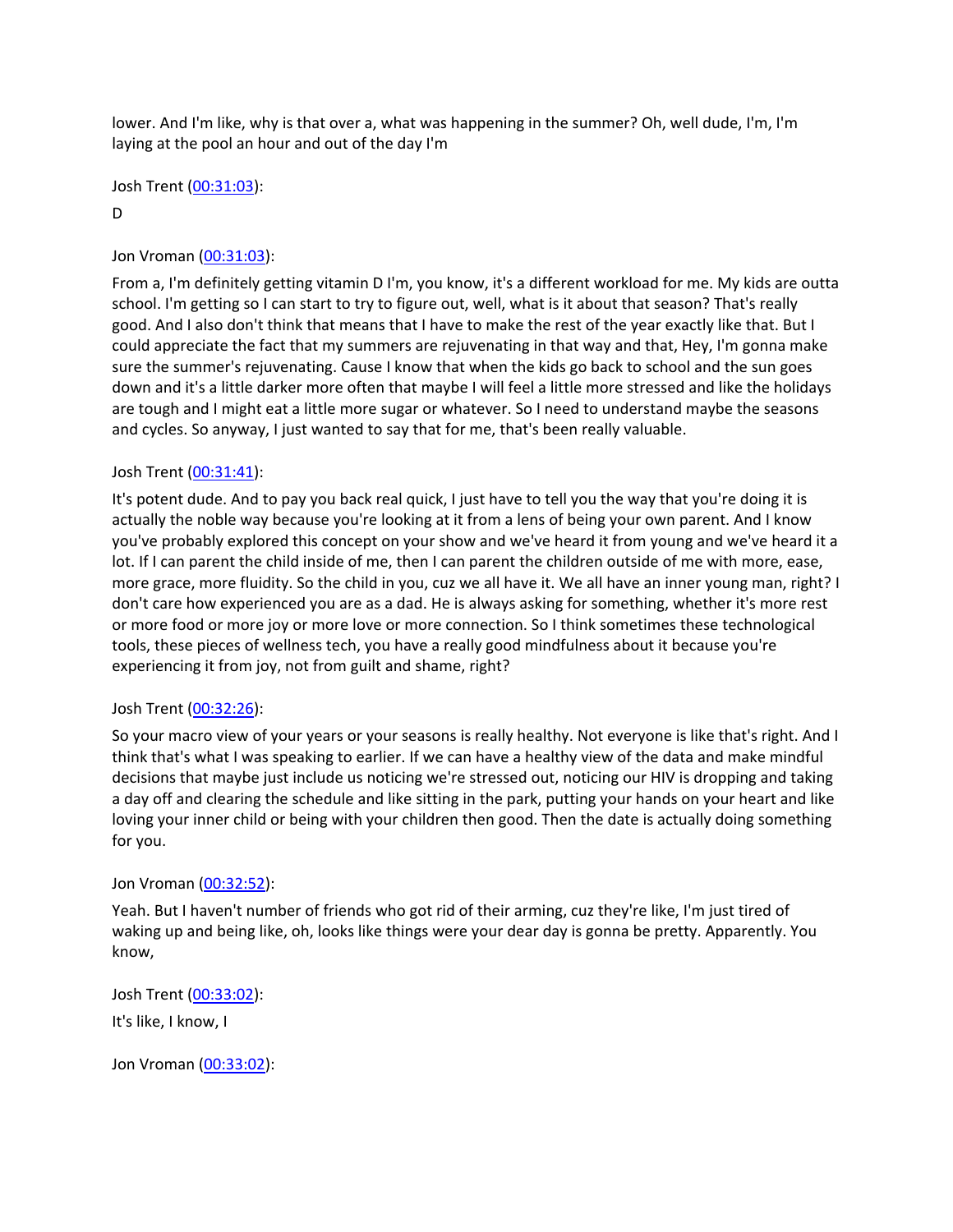Know smash the ring on the ground. Okay. Let's talk about the a, so let's talk about anger, right? That's what are you angry? Is that correct?

Josh Trent ([00:33:11](https://www.temi.com/editor/t/lDt1Y2438ZMtccGhL55QfwfFHlcxX4HPa5UArSv2oLQFy4JxMQsMClyMnnTeNLrjx6qEjNk9NZzri80afU2ewHUZ7so?loadFrom=DocumentDeeplink&ts=1991.13)):

Not in this current moment. No.

Jon Vroman [\(00:33:13](https://www.temi.com/editor/t/lDt1Y2438ZMtccGhL55QfwfFHlcxX4HPa5UArSv2oLQFy4JxMQsMClyMnnTeNLrjx6qEjNk9NZzri80afU2ewHUZ7so?loadFrom=DocumentDeeplink&ts=1993.24)):

Right. That's the question though, is, is in, in that moment, if you're checking in on the halt process, it's what anger are you feeling in your body? Is that correct? Is that the question that we should be asking if we're trying to become aware

### Josh Trent ([00:33:26](https://www.temi.com/editor/t/lDt1Y2438ZMtccGhL55QfwfFHlcxX4HPa5UArSv2oLQFy4JxMQsMClyMnnTeNLrjx6qEjNk9NZzri80afU2ewHUZ7so?loadFrom=DocumentDeeplink&ts=2006.22)):

A hundred percent and, and look, I know there's a lot of ways that we could describe emotions, but the more and more and more I have guests on the show that their whole business, their whole way of being is emotional intelligence. The more I find that there's anger, sadness, grief, and joy, that's basically it, that's what we experience. And so we experience these things. Anger is a lot more powerful than despair. So if you look at Hawkins has a beautiful scale, it's called the Hawkins frequency scale and he measures emotion and hurts. Hurts is how many times that a molecule or an object move moves. So guess what, John, and this is really interesting. I'm curious what you might guess and what everyone with us might guess. What do you guys feel is the lowest frequency, the lowest human emotion that we could ever experience in this world?

Jon Vroman [\(00:34:14](https://www.temi.com/editor/t/lDt1Y2438ZMtccGhL55QfwfFHlcxX4HPa5UArSv2oLQFy4JxMQsMClyMnnTeNLrjx6qEjNk9NZzri80afU2ewHUZ7so?loadFrom=DocumentDeeplink&ts=2054.81)): Contentment? The, the

Josh Trent ([00:34:16](https://www.temi.com/editor/t/lDt1Y2438ZMtccGhL55QfwfFHlcxX4HPa5UArSv2oLQFy4JxMQsMClyMnnTeNLrjx6qEjNk9NZzri80afU2ewHUZ7so?loadFrom=DocumentDeeplink&ts=2056.66)): Lowest, the absolute lowest.

Jon Vroman [\(00:34:18](https://www.temi.com/editor/t/lDt1Y2438ZMtccGhL55QfwfFHlcxX4HPa5UArSv2oLQFy4JxMQsMClyMnnTeNLrjx6qEjNk9NZzri80afU2ewHUZ7so?loadFrom=DocumentDeeplink&ts=2058.37)):

Yeah. I was trying to think of something that wasn't so obvious, but

### Josh Trent ([00:34:21](https://www.temi.com/editor/t/lDt1Y2438ZMtccGhL55QfwfFHlcxX4HPa5UArSv2oLQFy4JxMQsMClyMnnTeNLrjx6qEjNk9NZzri80afU2ewHUZ7so?loadFrom=DocumentDeeplink&ts=2061.81)):

Okay, okay. It's shame. Oh yeah. So shame resonates at 75, 200. It's not until you get to 250 Hertz or movements, frequency that you experience courage. But you know, what's about 1 75, 200 is anger. Anger is a sacred vessel that allows us as fathers that allows all human beings to get out out of despair, to get out of depression. And by the way, the opposite of depression is expression. So there's a way to practice sacred anger. That's not ungrounded abusive, hurtful anger. We live in a world right now, men that it really, it makes me sad. And it makes me upset because men are be being sedated. Men are being squished to not be angry, to not express themselves, to be politically correct, to call a woman, who's feeding their child a chest feeder instead of a mother. This is the narrative. This is what we're experiencing in the world.

## Josh Trent ([00:35:16](https://www.temi.com/editor/t/lDt1Y2438ZMtccGhL55QfwfFHlcxX4HPa5UArSv2oLQFy4JxMQsMClyMnnTeNLrjx6qEjNk9NZzri80afU2ewHUZ7so?loadFrom=DocumentDeeplink&ts=2116.23)):

And so we have to remove ourselves from that narrative. We have to reconnect with what sacred anger actually is. Sacred. Anger is an expression of our consciousness, our being so that we can get out of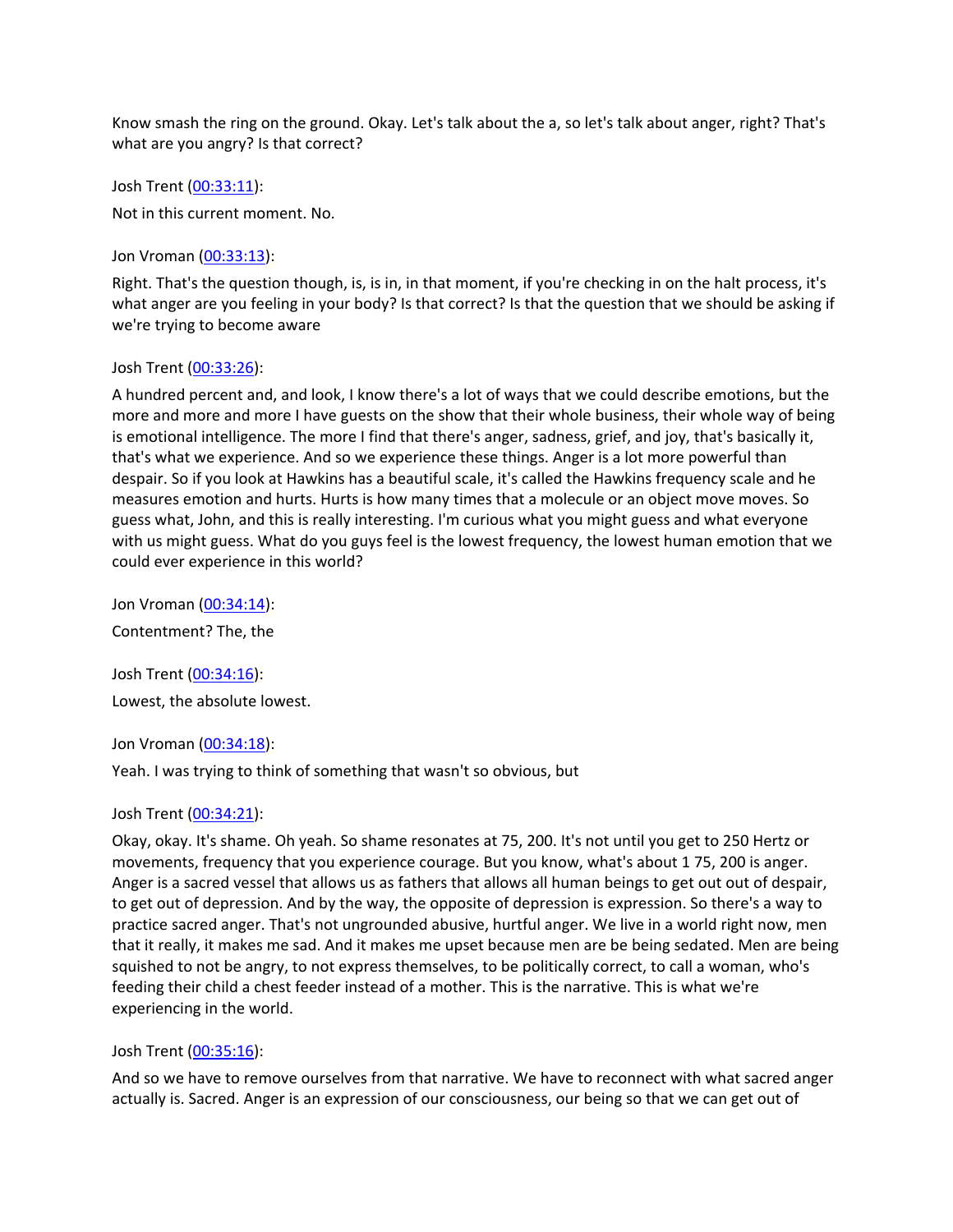depression or out of a lower form of consciousness, a lower experience. And then of course after anger comes more positive things, right? Like courage and fulfillment and acceptance and then joy. And you can go keep going up the ladder to enlightenment if you want. But the anger part is big because to the degree that I'm not aware of my anger, first of all, have the skills to process my anger properly, have a healthy outlet for my anger. That's not deleterious to myself for, or my wife or my children. That's the degree that that category of the H a LT is going to make me create the psychological story that someone else is making my life terrible.

## Josh Trent ([00:36:07](https://www.temi.com/editor/t/lDt1Y2438ZMtccGhL55QfwfFHlcxX4HPa5UArSv2oLQFy4JxMQsMClyMnnTeNLrjx6qEjNk9NZzri80afU2ewHUZ7so?loadFrom=DocumentDeeplink&ts=2167.25)):

But I have a news flash for myself and all of us. It ain't them. It's you it's me. We're the ones that control it. So the pieces we can go through are threefold. The first is can I at first be aware of my anger and the big one that I talk about quite a bit, man is just taking a journal. It doesn't have to be complicated. You take a journal, you open up that journal. And in the journal, there's two sides of a page on the left side of that journal. You write 10 things that are making you angry, or you sad or making you depressed. This is the most potent simplistic form of, of emotional inventory that any father or any human being could ever take and your subconscious right now is gonna hear it. And it's gonna say whatever, Josh, that's too simple. But my question to you is, well, if it's so simple, are you doing it? Because sometimes the most simple things can be actually the least easy things. So after you do your breath work, after you do your meditation,

Jon Vroman [\(00:37:02](https://www.temi.com/editor/t/lDt1Y2438ZMtccGhL55QfwfFHlcxX4HPa5UArSv2oLQFy4JxMQsMClyMnnTeNLrjx6qEjNk9NZzri80afU2ewHUZ7so?loadFrom=DocumentDeeplink&ts=2222.93)):

What's anger for you. I mean like what what's making you angry right now, what would be on your list?

Josh Trent ([00:37:08](https://www.temi.com/editor/t/lDt1Y2438ZMtccGhL55QfwfFHlcxX4HPa5UArSv2oLQFy4JxMQsMClyMnnTeNLrjx6qEjNk9NZzri80afU2ewHUZ7so?loadFrom=DocumentDeeplink&ts=2228.11)): Okay. So, or gimme

Jon Vroman [\(00:37:08](https://www.temi.com/editor/t/lDt1Y2438ZMtccGhL55QfwfFHlcxX4HPa5UArSv2oLQFy4JxMQsMClyMnnTeNLrjx6qEjNk9NZzri80afU2ewHUZ7so?loadFrom=DocumentDeeplink&ts=2228.67)): A real example. Yeah.

## Josh Trent ([00:37:10](https://www.temi.com/editor/t/lDt1Y2438ZMtccGhL55QfwfFHlcxX4HPa5UArSv2oLQFy4JxMQsMClyMnnTeNLrjx6qEjNk9NZzri80afU2ewHUZ7so?loadFrom=DocumentDeeplink&ts=2230.17)):

What's making me the most angry. If I'm writing on the left side of the page is why it's so challenging to scale in business. Why is it so challenging for my business to scale? And why is it so challenging for me to remember, to breathe in the moments where my partner's writing a program and that program is either anger, grief, fear, shame, sadness, something, which that's a whole nother conversation. Because a lot of times when our partner is projecting something on us, it's something that they're or feeling that doesn't really have anything to do with us. So the two things that are I'll I'll do three first thing is scaling business. Wait

Jon Vroman [\(00:37:46](https://www.temi.com/editor/t/lDt1Y2438ZMtccGhL55QfwfFHlcxX4HPa5UArSv2oLQFy4JxMQsMClyMnnTeNLrjx6qEjNk9NZzri80afU2ewHUZ7so?loadFrom=DocumentDeeplink&ts=2266.09)):

A minute, wait minute, I have 10, sorry. Wait a minute. 20. I'm sorry. No, there was 30 things I'm about. Yeah.

Josh Trent ([00:37:53](https://www.temi.com/editor/t/lDt1Y2438ZMtccGhL55QfwfFHlcxX4HPa5UArSv2oLQFy4JxMQsMClyMnnTeNLrjx6qEjNk9NZzri80afU2ewHUZ7so?loadFrom=DocumentDeeplink&ts=2273.43)): So pick the top 10, but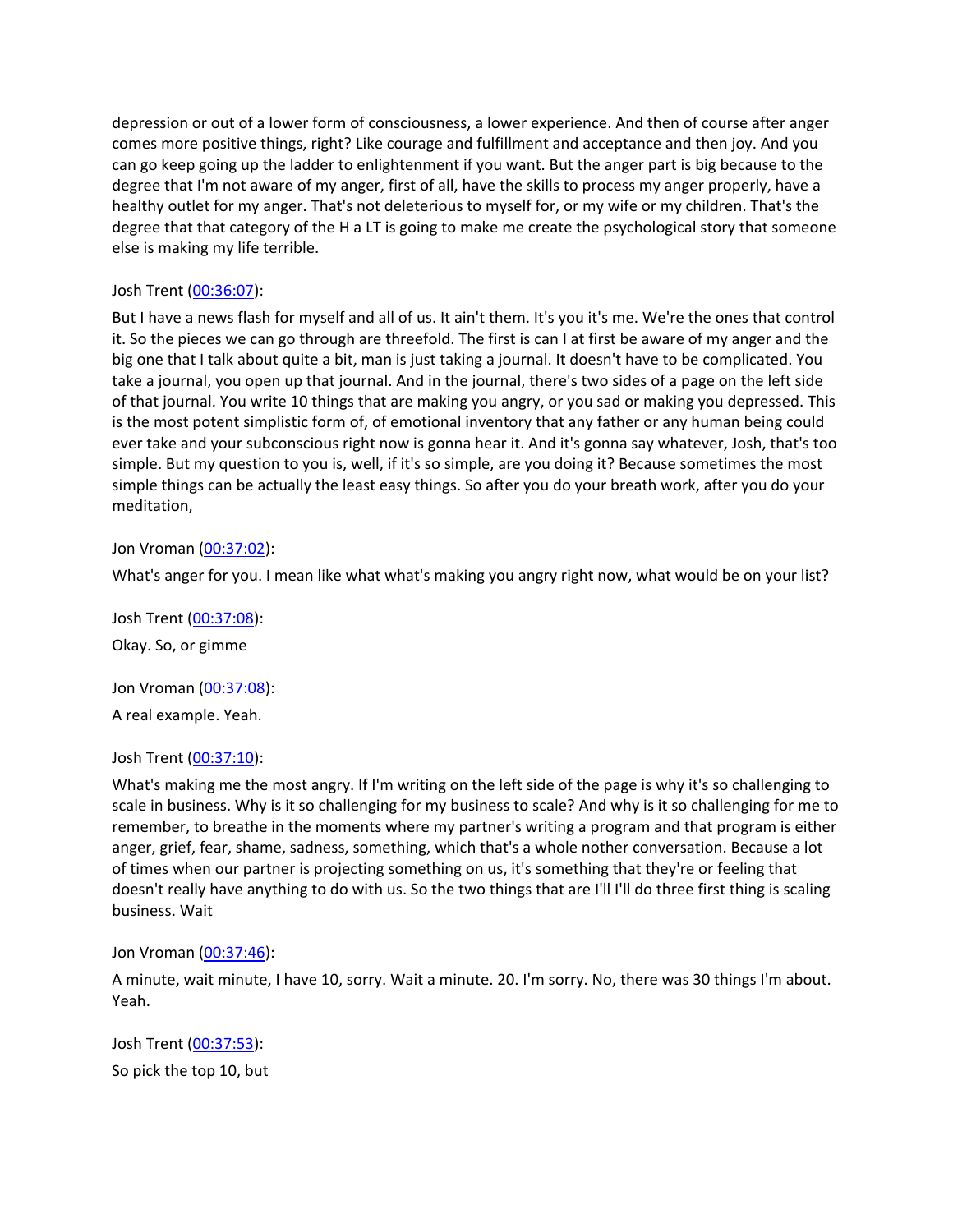Jon Vroman [\(00:37:55](https://www.temi.com/editor/t/lDt1Y2438ZMtccGhL55QfwfFHlcxX4HPa5UArSv2oLQFy4JxMQsMClyMnnTeNLrjx6qEjNk9NZzri80afU2ewHUZ7so?loadFrom=DocumentDeeplink&ts=2275.29)): No, no, go ahead.

## Josh Trent ([00:37:55](https://www.temi.com/editor/t/lDt1Y2438ZMtccGhL55QfwfFHlcxX4HPa5UArSv2oLQFy4JxMQsMClyMnnTeNLrjx6qEjNk9NZzri80afU2ewHUZ7so?loadFrom=DocumentDeeplink&ts=2275.99)):

That's really. And what else is there? So the way that I do this attunement here to where I'm being honest with you and not, and not bullshitting is I take a, a conscious breath. So

### Josh Trent ([00:38:11](https://www.temi.com/editor/t/lDt1Y2438ZMtccGhL55QfwfFHlcxX4HPa5UArSv2oLQFy4JxMQsMClyMnnTeNLrjx6qEjNk9NZzri80afU2ewHUZ7so?loadFrom=DocumentDeeplink&ts=2291.38)):

My business also my own personal health, you know, what I'm struggling with right now is even with my son on my cold, my proud and all the knowledge that I have, I'm at times frustrated with what wisdom does my body, or what wisdom does God want me to know that I'm resisting subconsciously? That, that makes me angry at times because I really, I truly, in my core have the desire for humility. Like I think that the big question that I ask God all the time is I say God, as I go through my day, like, please, please. First of all, know that I'm humble and I'm here to learn. And also please grant me the, the wisdom so that I can embody the things that you're teaching me. So can I be humble to learn them? What is it that I need to know? What is it God that I need to know?

### Josh Trent ([00:39:00](https://www.temi.com/editor/t/lDt1Y2438ZMtccGhL55QfwfFHlcxX4HPa5UArSv2oLQFy4JxMQsMClyMnnTeNLrjx6qEjNk9NZzri80afU2ewHUZ7so?loadFrom=DocumentDeeplink&ts=2340.77)):

And so that conversation for me sometimes works out really good. Sometimes it doesn't. And I find myself reverting back to childhood patterns of frustration and overwhelm when I'm having trouble integrating the wisdom that God has given me. And that's a big one. So that's something that's on my list. So, and the other one is conflict with my woman, which I think we all have this, you know, to be in partnership with a divine feminine woman is, is very challenging at times. And it needs to be challenging because that's the only way we're gonna grow. I think Wayne Dyer even said this, John. He was like, well, if I, if I pray to God for courage, then going to give me, or God's gonna give me it, doesn't have to be a man. It's gonna give me problems to solve. And so if I want wisdom, if I wanna be a wise father or a wise man.

### Josh Trent ([00:39:44](https://www.temi.com/editor/t/lDt1Y2438ZMtccGhL55QfwfFHlcxX4HPa5UArSv2oLQFy4JxMQsMClyMnnTeNLrjx6qEjNk9NZzri80afU2ewHUZ7so?loadFrom=DocumentDeeplink&ts=2384.61)):

Sure. And it's impossible for me, for my woman to not present me challenge, otherwise I, I wouldn't be wise. So that's how I start. That inventory process is like, all right. And you know, we're doing it in real time. I'm here on front row dads. Like you're asking me like, boom, right. To my subconscious right. To my heart. Like what makes you angry? Like what you off. Yeah. And what me off is the learning curve in business, the learning curve in integrating God's wisdom into my life and also my patience and, and the way that I'm still clearing out debris. I'm still clearing out out of processing and programming from how I grew up as a child, you know, and a lot of men have experiences, but mine was that my mom was manic bipolar. My dad left home when I was really young.

### Josh Trent ([00:40:27](https://www.temi.com/editor/t/lDt1Y2438ZMtccGhL55QfwfFHlcxX4HPa5UArSv2oLQFy4JxMQsMClyMnnTeNLrjx6qEjNk9NZzri80afU2ewHUZ7so?loadFrom=DocumentDeeplink&ts=2427.89)):

He had a co a massive cognitive dissonance to reality in his own way because of his upbringing. And so because of that, like I have to be extremely aware and I think we all do really. I do. And we all do. We have to be extremely aware of is the trigger that I'm feeling. Is it something that is actually being caused by my partner? And if so, let me breathe and explain to them in a nonviolent way, what I'm experiencing. And then from there also the, that's why I say do this emotional inventory for process. Because a lot of times, if you're having a really challenging time in life, there's a default mode network. And you're just gonna start picking out the negative all the time. Like you said, like I have 30 things on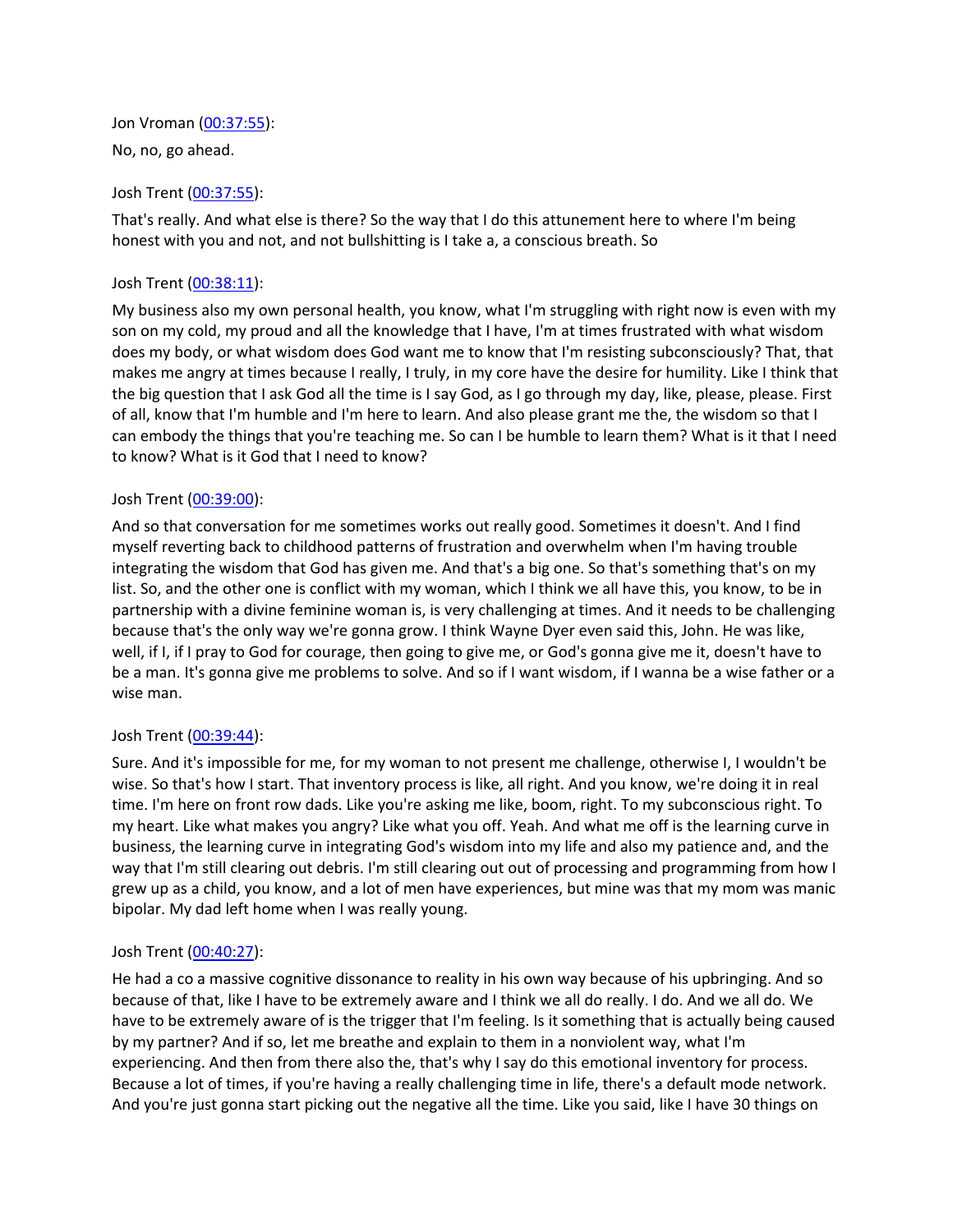my, on my inventory that are me off. Well, sometimes it can be really hard to, to write down 10 things on the other side of the page that you're truly grateful for.

### Josh Trent ([00:41:19](https://www.temi.com/editor/t/lDt1Y2438ZMtccGhL55QfwfFHlcxX4HPa5UArSv2oLQFy4JxMQsMClyMnnTeNLrjx6qEjNk9NZzri80afU2ewHUZ7so?loadFrom=DocumentDeeplink&ts=2479.2)):

And that's why I love this practice because if I do 10 pain and 10 pleasure, 10 gratitude, then I can have the real conversation with a friend like you. Or if I was working you with you and you're my coach. And I would say I did my emotional inventory practice and out of the 10 things that are me off that are causing me the most pain. I circled this one, and this is the one that I'm committed to changing. Like this is the one out of all the 10, I'm not gonna run an overwhelmed program. I'm literally just gonna work with you. I'm gonna admit to you that this one's causing me the most pain. And by the way, John or coach, I'm willing to change that, willing to face that because I'm most grateful for this one thing that I circled. Yeah. And that's the moment share with a coach or with a friend that, that we all need to have

### Jon Vroman [\(00:42:03](https://www.temi.com/editor/t/lDt1Y2438ZMtccGhL55QfwfFHlcxX4HPa5UArSv2oLQFy4JxMQsMClyMnnTeNLrjx6qEjNk9NZzri80afU2ewHUZ7so?loadFrom=DocumentDeeplink&ts=2523.47)):

Fellas, I wanna take a minute and share something personal with you. You know, few years ago at the high point of my professional career, I felt like I was really struggling at home and I knew I could be doing so much better in my, and as a father to my two boys. So I invited 30 guys to get together and talk about how we could win at home. And today the brotherhood has grown and it consists of 200 guys from 10 different countries. And recently we decided to define our core values. What made this community so unique? Why was it growing so quickly and was such great guys? And how do we wanna show up for each other going 'em forward? What type of people would we want to have join us? And this is what we came up with. Our core value. Number one is what we call five wise.

## Jon Vroman [\(00:42:42](https://www.temi.com/editor/t/lDt1Y2438ZMtccGhL55QfwfFHlcxX4HPa5UArSv2oLQFy4JxMQsMClyMnnTeNLrjx6qEjNk9NZzri80afU2ewHUZ7so?loadFrom=DocumentDeeplink&ts=2562.27)):

And this is about authentic curiosity. And here's what it reads. We are humble. Lifelong learners searching for level 10 success within each of our six pillars. We ask big questions and we're vulnerable. When big questions are are asked of us, no, no posturing, just a deep willingness to be better. We are grounded in our mission to be family men with businesses, not businessmen with families. We are hungry for wisdom that allows us to connect more deeply. We are conscious of our egos and choose to rise above them, suspending judgment. We wanna see things from a new perspective, aware of our blind spots, facing fears. We see failure as feedback. We choose growth value. Number two, we call this one lead domino. This is about intentional execution. We take massive action. We believe in deliberate participation with full presence. We show up step up and speak up.

### Jon Vroman [\(00:43:31](https://www.temi.com/editor/t/lDt1Y2438ZMtccGhL55QfwfFHlcxX4HPa5UArSv2oLQFy4JxMQsMClyMnnTeNLrjx6qEjNk9NZzri80afU2ewHUZ7so?loadFrom=DocumentDeeplink&ts=2611.93)):

Our calendars, reflect our priorities, making time for what Matt matters. Most decisive focused. We are conscious and calculated. We make moves that are efficient and effective. Creating with confidence, intentional routines and rhythms. We believe in building momentum through healthy habits, aware of our core values. We apply our true strengths and stay in our zone of genius. We are men of our word. We honor our commitment, no excuses, no time to waste all in engagement now. And finally, number three, we call this one rising tide. This is about communal drive. We believe in the power of unified and aligned strengths, creative cooperation, and collaboration team effort. We honor our ethos of engagement to build true connections. Trust. We believe in diverse opinions and inclusive conversations, freely sharing our best resources, helping each other win. We are the source. We believe in community challenges that drive healthy competition legacy and Seveng impact band of brothers. Everyone gives more than they take. We prop each other up through unconditional generosity together.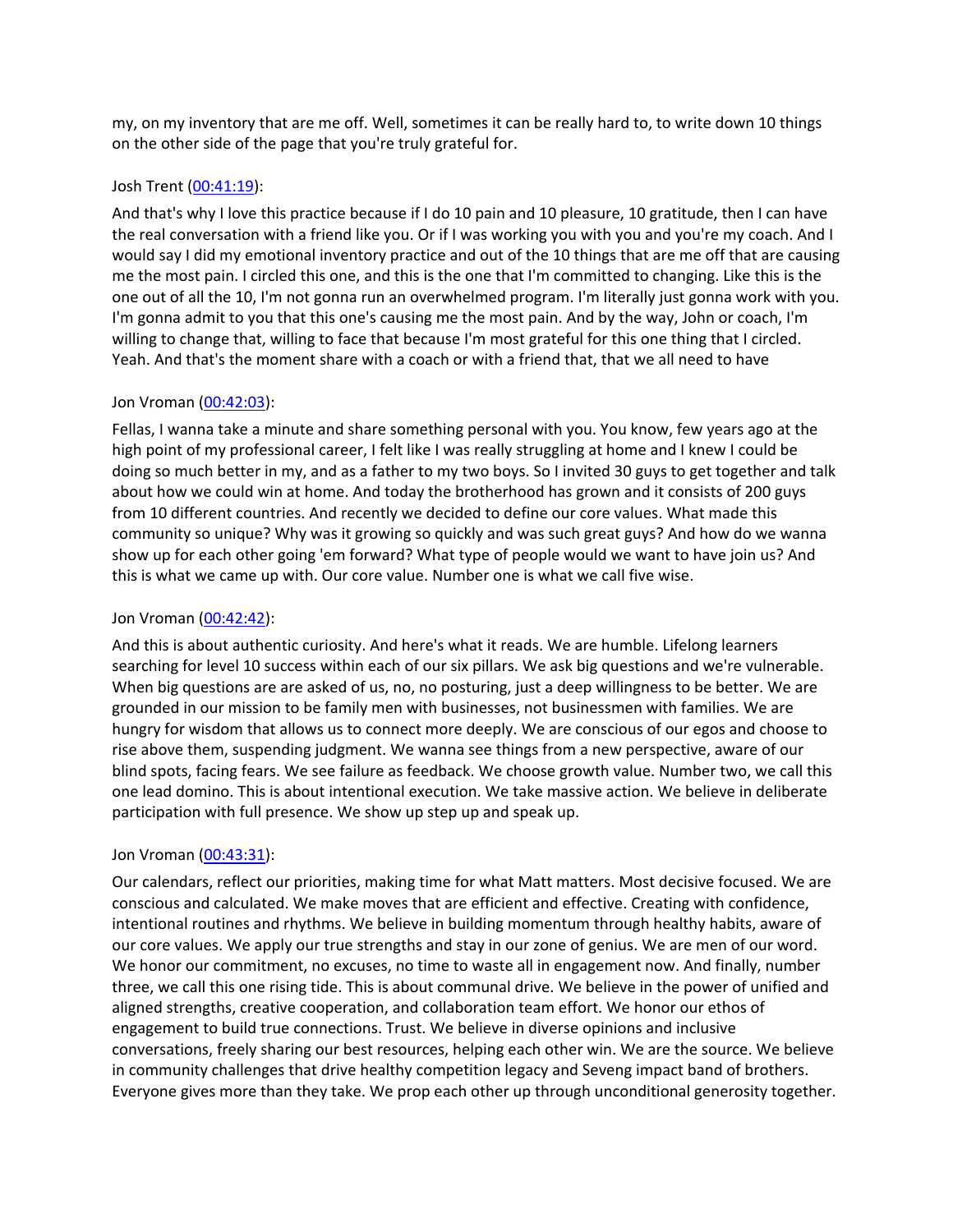We go further faster. Now listen, guys, if those values resonate with you and you're considering joining the brotherhood, here's what one of our members has to say about their experience.

## Speaker 4 ([00:44:48](https://www.temi.com/editor/t/lDt1Y2438ZMtccGhL55QfwfFHlcxX4HPa5UArSv2oLQFy4JxMQsMClyMnnTeNLrjx6qEjNk9NZzri80afU2ewHUZ7so?loadFrom=DocumentDeeplink&ts=2688.04)):

I just wanted to say that one of the reasons that I'm part of front row dads is that just knowing that I'm part of this group helps me holding myself to a higher standard. I started out today saying that I wanted to get involved and outside my comfort zone, even though the language barrier. And I wanted to just thank all of you for being a safe place, to be outside the comfort zone. And also, especially to Josh for holding me accountable. When we were on the team now, and one from the team was supposed to share what we've been talking about. He just pointed at me and said, um, you asked for it. So, uh, this one's on you. And I like the fact that I'm being held accountable and being held to a higher standard. That's why I'm here.

# Jon Vroman [\(00:45:40](https://www.temi.com/editor/t/lDt1Y2438ZMtccGhL55QfwfFHlcxX4HPa5UArSv2oLQFy4JxMQsMClyMnnTeNLrjx6qEjNk9NZzri80afU2ewHUZ7so?loadFrom=DocumentDeeplink&ts=2740.76)):

Look, man, the time is now to pour into your family, no matter how great you are at fatherhood marriage or juggling your work and your personal life calendar, we can help you be better. If you're ready to take the next step, go to front road, adss.com and click join the brotherhood.

# Jon Vroman [\(00:45:57](https://www.temi.com/editor/t/lDt1Y2438ZMtccGhL55QfwfFHlcxX4HPa5UArSv2oLQFy4JxMQsMClyMnnTeNLrjx6qEjNk9NZzri80afU2ewHUZ7so?loadFrom=DocumentDeeplink&ts=2757.88)):

I just wanna say to, before we move on into the next part about being lonely is when it comes to the anger piece, I am fully with you in that it can be really, it can be such a positive thing. It can put up a lot of conversations that need to be created in your life. It can give lots of teaching moments for you and your children. Lots of opportunity to teach forgiveness and apology and a chance for kids, especially if they experience a little bit of your anger or even a lot of your anger that they're going to experience it in the world. And so experiencing it at it's actually like a safe place to see that anger can show up and then it can be resolved and it could be channeled and all of that. But I, I love the idea. If I walk away with just one thing, it's a question that I'm gonna bring to my journal tomorrow, which is how do I channel anger, right.

## Jon Vroman [\(00:46:47](https://www.temi.com/editor/t/lDt1Y2438ZMtccGhL55QfwfFHlcxX4HPa5UArSv2oLQFy4JxMQsMClyMnnTeNLrjx6qEjNk9NZzri80afU2ewHUZ7so?loadFrom=DocumentDeeplink&ts=2807.7)):

Not how do I stop myself from getting angry? That used to be my question for a long time is how do I stop myself from getting angry? But now it's like, how do I notice the anger, feel the anger, and then use that as a conduit for creation. You know, like, Hey, I'm really angry about that. I wanna do something different. I wanna change something. And within me, perhaps within the world, but I'm gonna use that energy. And that force, like you said, that the frequency that could be used as a, as an opportunity to change

## Josh Trent ([00:47:14](https://www.temi.com/editor/t/lDt1Y2438ZMtccGhL55QfwfFHlcxX4HPa5UArSv2oLQFy4JxMQsMClyMnnTeNLrjx6qEjNk9NZzri80afU2ewHUZ7so?loadFrom=DocumentDeeplink&ts=2834.63)):

Such a good reminder, man. Cause the three things I shared with you that are causing me anger, like they truly are causing me anger. I'm not trying to hide like here we are, you know, I'm in it. Just like all. Yes. And, and the one thing I will share that really makes a difference is having a practice where I go in my garage, I have my sauna, I do my breathwork. I do my cold therapy. I do my journaling practice and my journaling practice could literally just be me on my phone, on my Evernote. Sometimes I don't write. Sometimes I just speak my journal into the phone. And there's always every single day man, every single day, there's always some kind of check in like, what am I really experiencing here? Am I angry about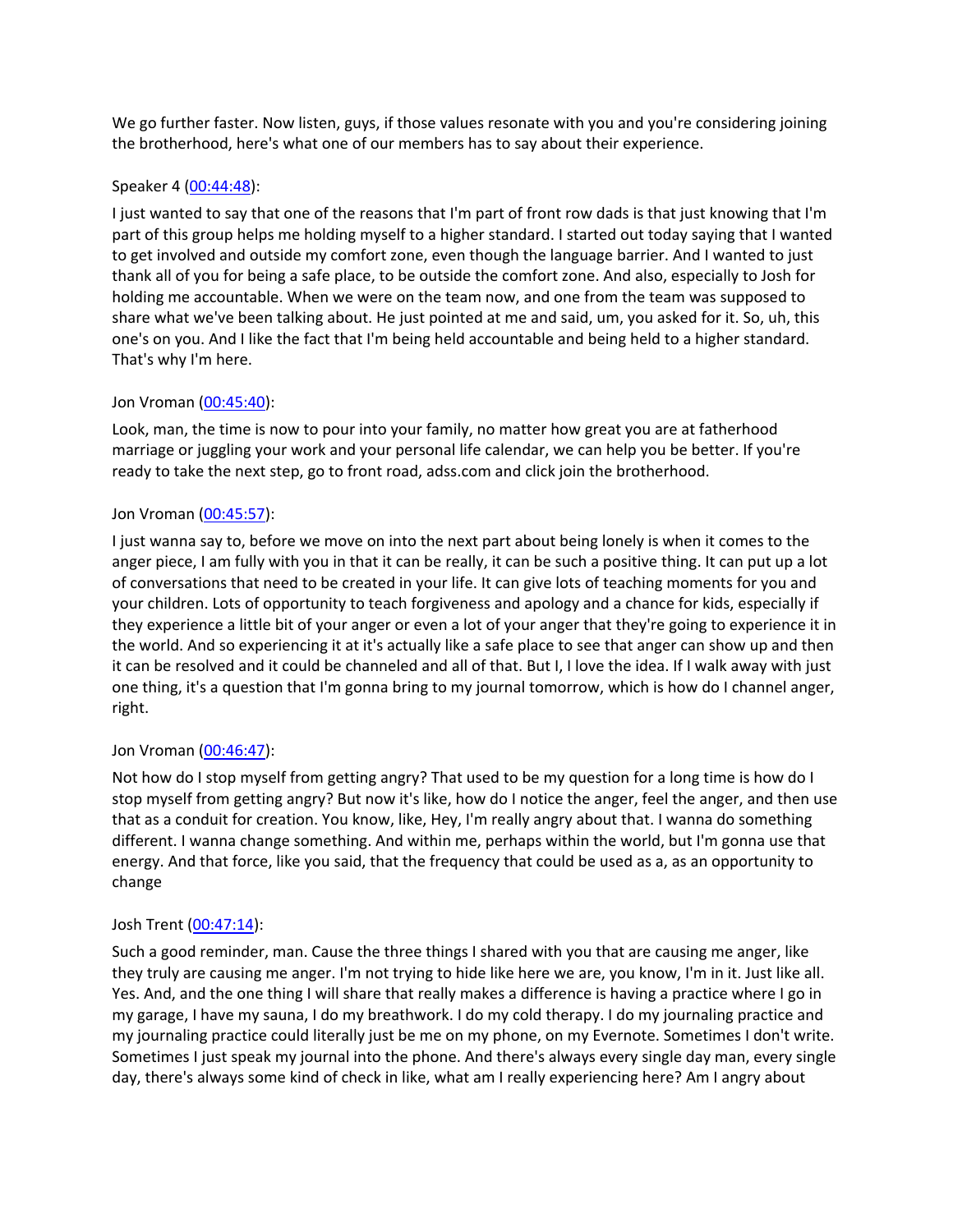something? Am I sad about something? And I will honestly say like, that happens every single day, some days deeper than others, but that's an everyday practice for me. Otherwise I'll go insane. Let's

Jon Vroman [\(00:48:02](https://www.temi.com/editor/t/lDt1Y2438ZMtccGhL55QfwfFHlcxX4HPa5UArSv2oLQFy4JxMQsMClyMnnTeNLrjx6qEjNk9NZzri80afU2ewHUZ7so?loadFrom=DocumentDeeplink&ts=2882.91)):

Talk about being lonely. I wasn't expecting this to be part of it. So why is that such a big piece of the, what does lonely have to do with things

Josh Trent ([00:48:12](https://www.temi.com/editor/t/lDt1Y2438ZMtccGhL55QfwfFHlcxX4HPa5UArSv2oLQFy4JxMQsMClyMnnTeNLrjx6qEjNk9NZzri80afU2ewHUZ7so?loadFrom=DocumentDeeplink&ts=2892.04)):

Immediately? What lit up in me was this conversation I had with, uh, Dr. Zach Bush. And he's a very famous medical doctor. He's been controversial but

Jon Vroman [\(00:48:22](https://www.temi.com/editor/t/lDt1Y2438ZMtccGhL55QfwfFHlcxX4HPa5UArSv2oLQFy4JxMQsMClyMnnTeNLrjx6qEjNk9NZzri80afU2ewHUZ7so?loadFrom=DocumentDeeplink&ts=2902)):

He's, he's our most downloaded episode.

Josh Trent ([00:48:24](https://www.temi.com/editor/t/lDt1Y2438ZMtccGhL55QfwfFHlcxX4HPa5UArSv2oLQFy4JxMQsMClyMnnTeNLrjx6qEjNk9NZzri80afU2ewHUZ7so?loadFrom=DocumentDeeplink&ts=2904.32)):

Okay. So people know. Yeah. So, so one thing that he said, or some

Jon Vroman [\(00:48:27](https://www.temi.com/editor/t/lDt1Y2438ZMtccGhL55QfwfFHlcxX4HPa5UArSv2oLQFy4JxMQsMClyMnnTeNLrjx6qEjNk9NZzri80afU2ewHUZ7so?loadFrom=DocumentDeeplink&ts=2907.77)):

Of them

#### Josh Trent ([00:48:27](https://www.temi.com/editor/t/lDt1Y2438ZMtccGhL55QfwfFHlcxX4HPa5UArSv2oLQFy4JxMQsMClyMnnTeNLrjx6qEjNk9NZzri80afU2ewHUZ7so?loadFrom=DocumentDeeplink&ts=2907.93)):

Do, maybe he even mentioned I front or dads is anytime that a cell is operating outside of the synergy. And you know, what's really called the homeostasis of the organism that cancer thrives in that environment. Now, why is that on a cellular level? If something in your body, if a organ, or if a group of cells, or if even one cell within you starts believe, starts to identify either electronically because cells run electricity, or you could even say spiritually, if I've allowed something to download into me, if I've absorbed an entity from being in the wrong plant medicine ceremony, if I'm hanging around with people that are poisoning my mind, eventually these thoughts become physical things. They manifest in cellular disruption. And so if I am experiencing cells or an organ that feels separate from myself, then it literally starts to create cancer. And the same thing exists for us emotionally, the emotional cancer that men, you and I are changing this conversation, but, but the emotional cancer that a lot of men are not willing to look at is do they honestly feel lonely?

### Josh Trent ([00:49:35](https://www.temi.com/editor/t/lDt1Y2438ZMtccGhL55QfwfFHlcxX4HPa5UArSv2oLQFy4JxMQsMClyMnnTeNLrjx6qEjNk9NZzri80afU2ewHUZ7so?loadFrom=DocumentDeeplink&ts=2975.05)):

Cause if you honestly, if some part of you feels lonely, then the antidote to loneliness is vulnerable connection, but vulnerable connection is not taught in schools, maybe in great schools. It is. It's definitely, wasn't something that, that was focused on 'em 42 years old. This year was not something that I learned in school, how to be a vulnerable, authentic communicator, no way. So it's up to us as dads to teach that to our children. And I'll tell you that, that already in seven months, I am learning so much from Nova about where I'm still not free about where cancer exists inside of me. And I don't mean like physical cancer. I just mean like a separation where I believe part of me is lonely. A lot of loneliness is a belief that we're lonely and that belief gets implanted. And I'll say this with respect from dad, from mom, from grandma, from grandpa, cuz they felt lonely themselves and they unconsciously projected onto us.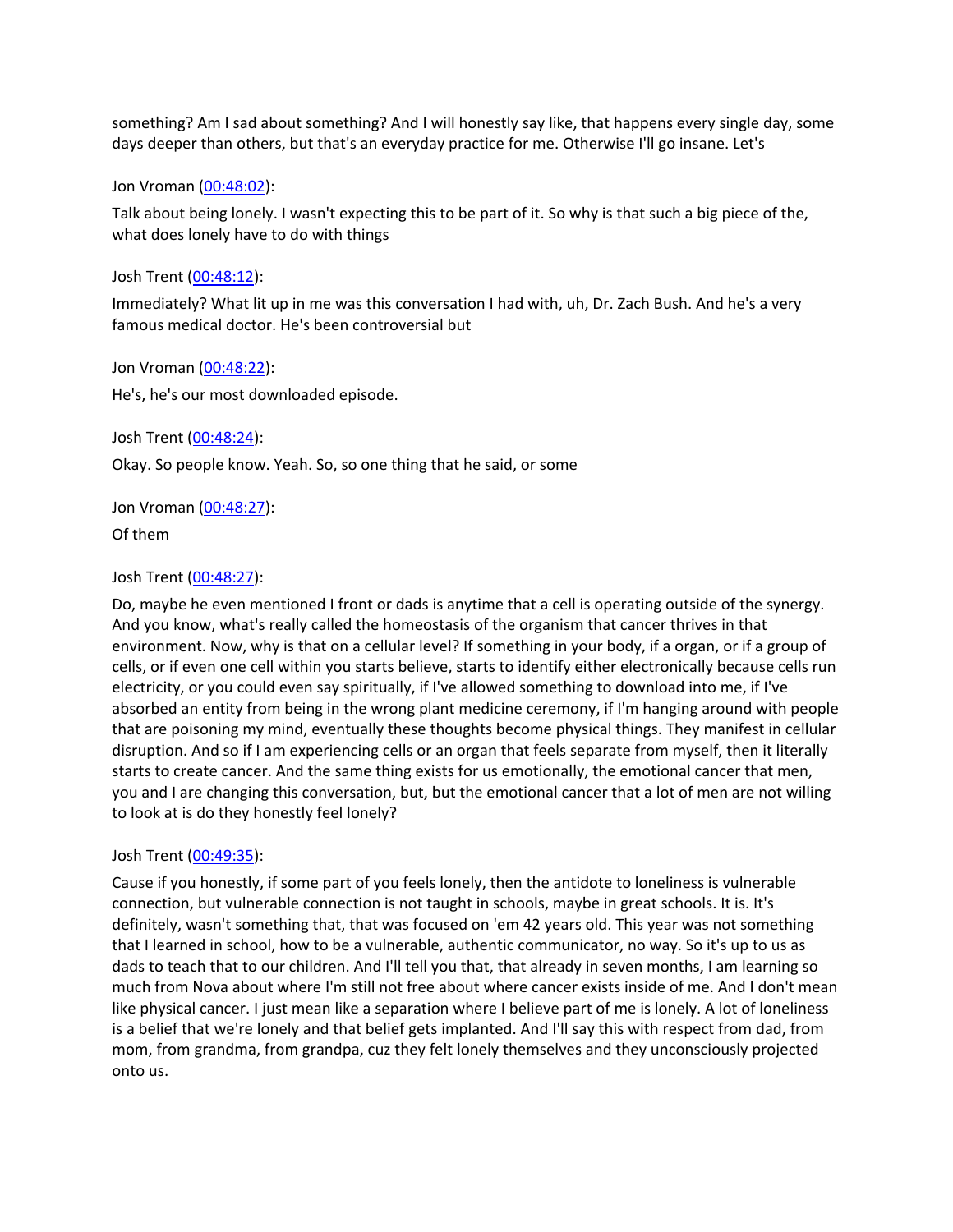### Josh Trent ([00:50:26](https://www.temi.com/editor/t/lDt1Y2438ZMtccGhL55QfwfFHlcxX4HPa5UArSv2oLQFy4JxMQsMClyMnnTeNLrjx6qEjNk9NZzri80afU2ewHUZ7so?loadFrom=DocumentDeeplink&ts=3026.09)):

Now it's not, it's not their fault. It's our responsibility. I'm I'm, I'm not here to blame my parents. And I don't think any of us should ever blame our parents for anything. I think we, we chose to come in here. We're here at this time. So the lonely piece is really important because if you feel, if you're experiencing the emotion of loneliness, which really is sadness or fear, then you could, if you're not careful, start to make choices that put you in the bar more often or make you use internet pornography more often, or make you think that buying this new Corvette is gonna make you happy or whatever it is. Cuz at the core of loneliness, I think what we all want is we're just thriving. We want that thriving connection. So at the core of loneliness, what we really want is we just, we're so afraid of what it would feel like to be vulnerable with someone else about what we really need or about how we're really feeling. So I, I do think that loneliness can be a gift and I'm not like trying to spiritually bypass that. I don't think that loneliness is a bad thing. I think that loneliness is a barometer that should us back to having the courage to vulnerably communicate emotionally about something that we need or something that we want. Yeah. So I, I think, I think loneliness serves a purpose,

### Jon Vroman [\(00:51:36](https://www.temi.com/editor/t/lDt1Y2438ZMtccGhL55QfwfFHlcxX4HPa5UArSv2oLQFy4JxMQsMClyMnnTeNLrjx6qEjNk9NZzri80afU2ewHUZ7so?loadFrom=DocumentDeeplink&ts=3096)):

Dude. I think this is huge because now that you're saying all this, I can think about times when I want tiger to hear something. So tiger is my 12 year old. Right? And it's like, I want you to hear something and I'm trying to communicate it and he won't hear what I'm trying to say. And then I'm getting and then I'm getting angry and part of why I'm losing control, why I'm, why I'm breaking loose, you know? And not in, maybe not in a positive way is because he's not getting what I'm saying. And that makes me feel totally alone. I'm the only one who gets this and like, that's the ultimate, like why I'm so at my wife sometimes like you don't get me and that that's loneliness. And so it's like, when I think she should get me, my friend Kelly Flanigan, a book called true companions, he's in front row dads.

### Jon Vroman [\(00:52:17](https://www.temi.com/editor/t/lDt1Y2438ZMtccGhL55QfwfFHlcxX4HPa5UArSv2oLQFy4JxMQsMClyMnnTeNLrjx6qEjNk9NZzri80afU2ewHUZ7so?loadFrom=DocumentDeeplink&ts=3137.47)):

And he, he explored loneliness really deeply. And he talked about how, yeah, you'll never be fully known by any other human on this planet ever because how could they, how could anybody fully know you? Like every piece of what makes up Josh, Trent, like you will never fully know all of Josh, Trent, it's just too complex. It's too deep. It's too. It's too ever evolving and moving. And it's a, there's no way you'll ever accomplish that. And so by our very nature of being these complex humans, we are going to be in some ways a alone and that doesn't make it bad. It just makes it that it is what it is. And yet sometimes we feel like it's bad. Like that's a horrible thing. I'm not supposed to be alone. So we go connect to porn or this or that, or buy a new car or whatever, pick up the phone, call somebody. So we don't have to feel that feeling. But actually if we feel it, we're like, oh, I'm alone, I'm lonely. You know? And then we just sort of accept and acknowledge that. And then, and then allow that to almost be a positive reason to connect with somebody like, Hey, I'm lonely, it's okay to be alone. And I'd love to be connected to somebody, but versus out of desperation,

### Josh Trent ([00:53:20](https://www.temi.com/editor/t/lDt1Y2438ZMtccGhL55QfwfFHlcxX4HPa5UArSv2oLQFy4JxMQsMClyMnnTeNLrjx6qEjNk9NZzri80afU2ewHUZ7so?loadFrom=DocumentDeeplink&ts=3200.32)):

I just had the biggest like brain explosion when I was hearing you talk and I, I just have to share this, like, why is it John? Why is it that as a society, men are taught to look at doing hard physical things as noble or courageous or pushing through work and working 150 hours in a week is noble yet sitting with the feelings of, of loneliness or sitting with the feelings of sadness that are in my opinion, just as challenging. And then having the courage and the skillset to communicate vulnerably. Why isn't that just as celebrated as the other stuff that's perceived as masculine or manly, that's the conversation that we're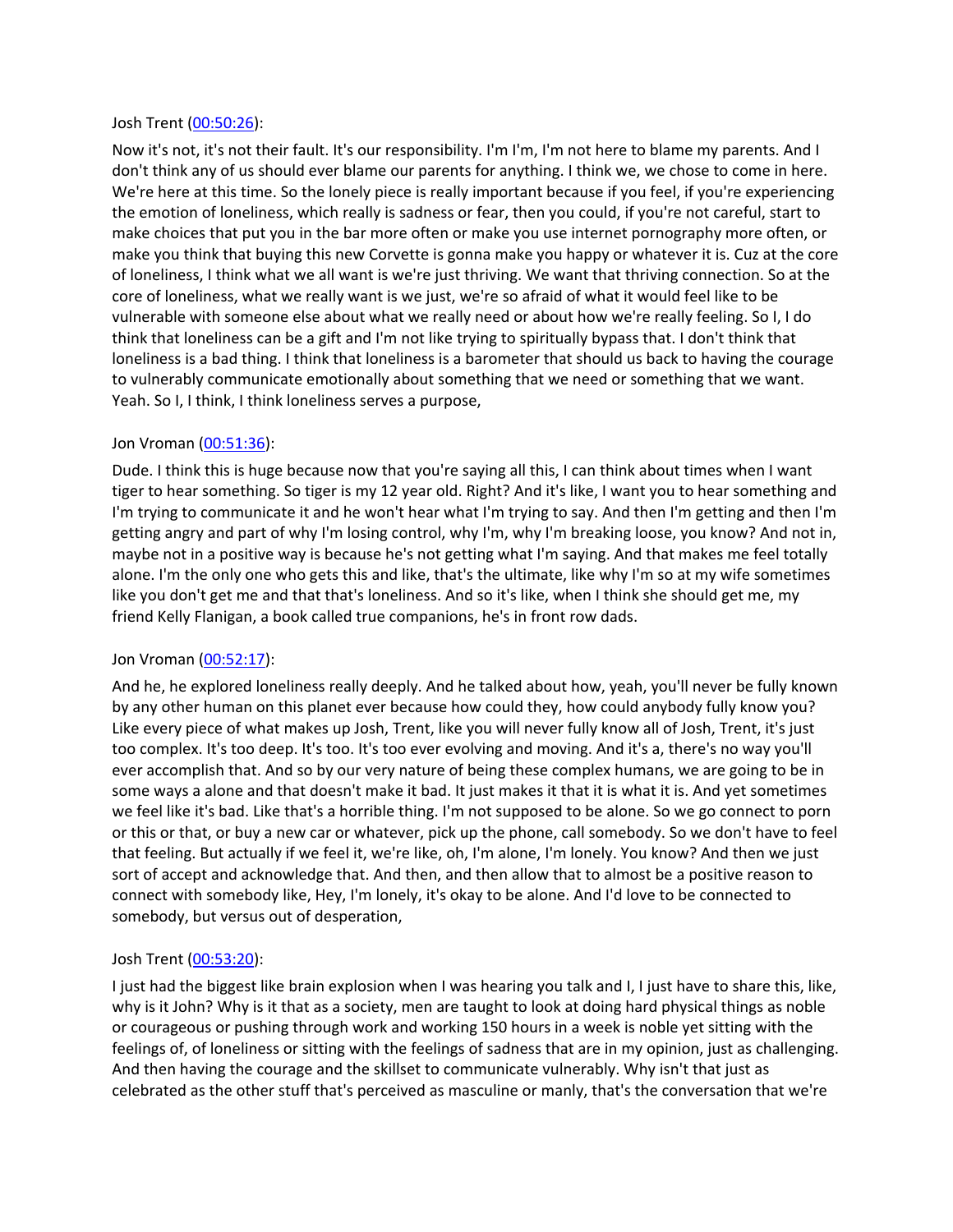having right now. That's what I'm really feeling. Can we celebrate that just as much as the other things that have been celebrated forever? And the answer to that from, from my observer is really that, well, the reason those things are celebrated is because that's what drives unconscious capitalism.

## Josh Trent ([00:54:18](https://www.temi.com/editor/t/lDt1Y2438ZMtccGhL55QfwfFHlcxX4HPa5UArSv2oLQFy4JxMQsMClyMnnTeNLrjx6qEjNk9NZzri80afU2ewHUZ7so?loadFrom=DocumentDeeplink&ts=3258.48)):

So there's a macro and a micro here. What drives unconscious capitalism is ungrounded. Men is men that don't have the skill or the courage to face their dark emotions, but they do have the courage to work 150 hours a week and to burn the candle at both ends and to be John Wayne, like we're in a massive shakedown, we're in a massive paradigm shift of exactly this because it's, what's being called for I's, it's quite simply just what's being called for. And so I, I, wow. I mean, I've never thought about that ever. I've never really put that into words like that.

# Jon Vroman [\(00:54:50](https://www.temi.com/editor/t/lDt1Y2438ZMtccGhL55QfwfFHlcxX4HPa5UArSv2oLQFy4JxMQsMClyMnnTeNLrjx6qEjNk9NZzri80afU2ewHUZ7so?loadFrom=DocumentDeeplink&ts=3290.54)):

That's great. Well, let's leave it at that then. And then move into our last one, which is tired. And talk to us about how this is what we started here.

Josh Trent ([00:55:01](https://www.temi.com/editor/t/lDt1Y2438ZMtccGhL55QfwfFHlcxX4HPa5UArSv2oLQFy4JxMQsMClyMnnTeNLrjx6qEjNk9NZzri80afU2ewHUZ7so?loadFrom=DocumentDeeplink&ts=3301.04)):

So

Jon Vroman [\(00:55:01](https://www.temi.com/editor/t/lDt1Y2438ZMtccGhL55QfwfFHlcxX4HPa5UArSv2oLQFy4JxMQsMClyMnnTeNLrjx6qEjNk9NZzri80afU2ewHUZ7so?loadFrom=DocumentDeeplink&ts=3301.96)): We're coming full circle, dude.

# Josh Trent ([00:55:03](https://www.temi.com/editor/t/lDt1Y2438ZMtccGhL55QfwfFHlcxX4HPa5UArSv2oLQFy4JxMQsMClyMnnTeNLrjx6qEjNk9NZzri80afU2ewHUZ7so?loadFrom=DocumentDeeplink&ts=3303.3)):

I'm tired right now. I'm tired right now. The Nova has a little old right now. And so like his mom was supposed to go on a plane, we canceled the plane. She's gonna fly next week. And he has this dry cough. And so I'm like, not only am I worried about him, cuz I'm a first time dad and I'm like, okay, what do I do? Let me research. Instead of that, it's like, just let nature take its course. You know, she's my, woman's a really beautiful reminder of nature because sh whenever I start going, well, we need to like get an X for him. We know I'm like in dad mode, I'm like, we need to take care of him. She's like, no, everything's okay. You know, almost like nature. Sometimes in nature, we need genetic upgrades. It's

## Jon Vroman [\(00:55:38](https://www.temi.com/editor/t/lDt1Y2438ZMtccGhL55QfwfFHlcxX4HPa5UArSv2oLQFy4JxMQsMClyMnnTeNLrjx6qEjNk9NZzri80afU2ewHUZ7so?loadFrom=DocumentDeeplink&ts=3338.26)):

Like a fever. I remember when, you know, I grew up, like, you've got a fever, we gotta get that fever down, get to the doctor, get, you know, get to the doctor, get that fever down. You know, it's like take some medicine and to get the fever down. And Tatiana's like, this fever's happening for a reason. You actually, men,

Josh Trent ([00:55:52](https://www.temi.com/editor/t/lDt1Y2438ZMtccGhL55QfwfFHlcxX4HPa5UArSv2oLQFy4JxMQsMClyMnnTeNLrjx6qEjNk9NZzri80afU2ewHUZ7so?loadFrom=DocumentDeeplink&ts=3352.65)):

We solve problems.

## Jon Vroman [\(00:55:53](https://www.temi.com/editor/t/lDt1Y2438ZMtccGhL55QfwfFHlcxX4HPa5UArSv2oLQFy4JxMQsMClyMnnTeNLrjx6qEjNk9NZzri80afU2ewHUZ7so?loadFrom=DocumentDeeplink&ts=3353.69)):

John, you want your child to have a fever. Like if they're battling a virus, that's the body's natural defense to, it's like, yeah, you just nurture that child. Love that child hydrate that child. Now, by the way I say all this, I'm not a doctor. This is not me giving medical advice. Right, right. But this is something that I learned yes. In observing Tatiana. Those are her beliefs. That's what she did. And I think she's brilliant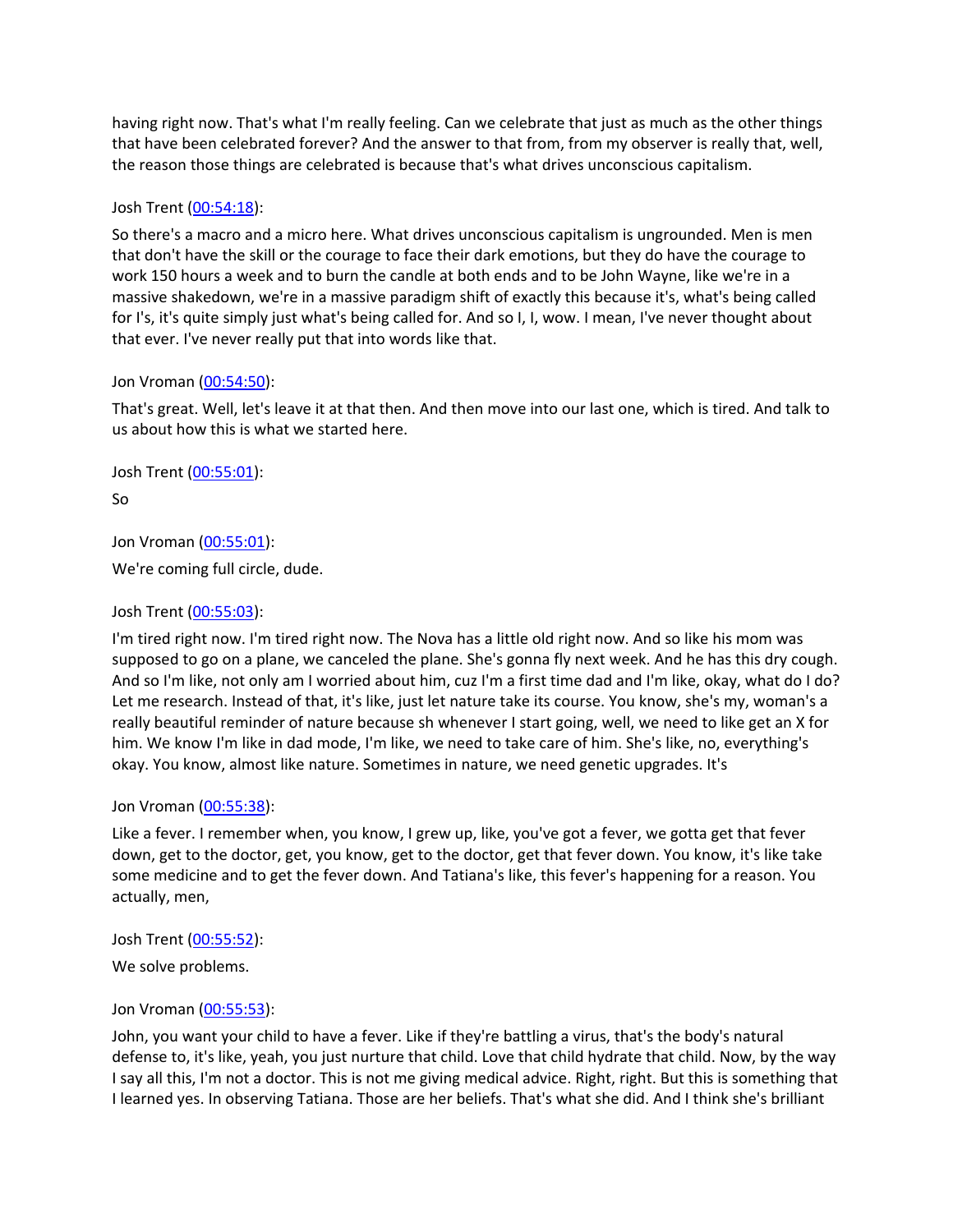in this space. I think she's got a great intuitive approach to it, but she also has some training here in this world as

## Josh Trent ([00:56:21](https://www.temi.com/editor/t/lDt1Y2438ZMtccGhL55QfwfFHlcxX4HPa5UArSv2oLQFy4JxMQsMClyMnnTeNLrjx6qEjNk9NZzri80afU2ewHUZ7so?loadFrom=DocumentDeeplink&ts=3381.44)):

Well. I'm glad we're here at thet. And I didn't know we were gonna talk about this either with this is so I love this concept and I love this conversation because God it's so practical. Like everyone can just write this on a piece of paper and just reflect on it. H I L T. Okay. That's it. I mean, it's, it's very simple, but the thing that's getting me right now and what I'm feeling is if I'm tired, then my do decision making faculty is blunted. It's almost like I don't have enough water or salt in my battery. Right. So, and we know this on some level and yes, neutropics can help and yes, coffee can help and there's things we can stack and I'm not gonna, I'm not gonna be yes. At like I was up super late. I woke up at 5:00 AM for, I don't know what reason and I did my breathwork and I couldn't sleep.

# Josh Trent ([00:57:05](https://www.temi.com/editor/t/lDt1Y2438ZMtccGhL55QfwfFHlcxX4HPa5UArSv2oLQFy4JxMQsMClyMnnTeNLrjx6qEjNk9NZzri80afU2ewHUZ7so?loadFrom=DocumentDeeplink&ts=3425.3)):

So I just worked. I worked from like five 30 all the way up till 10, and then like took a nap. So my sleep patterns are off today. And I had my, my normal treat. I had my, my two shots of espresso. And what I'm noticing in all of this is that I think to have a target of having my I sleep be perfect is illusionary. I don't think that's ever gonna work, especially for new dads, but I will say this, that there is always a way that I can say no to certain things on my schedule. And I can always give myself the permission to adjust and not be in shame and not fear judgment from others. So I can take care of me. Like there's some days where we're gonna have to suck it up and push through when we're tired. I get that.

# Josh Trent ([00:57:47](https://www.temi.com/editor/t/lDt1Y2438ZMtccGhL55QfwfFHlcxX4HPa5UArSv2oLQFy4JxMQsMClyMnnTeNLrjx6qEjNk9NZzri80afU2ewHUZ7so?loadFrom=DocumentDeeplink&ts=3467.74)):

But I bet you, man, if I really look down in there to my well of truth, and for most of us, we probably push really hard when we actually don't have to. And I bet you, if we reached out to our podcast person that we're doing an interview with, or our business call or whatever it is, I bet you that they would not only under stand, but it would probably give them some reprieve as well. And I think that's probably the elephant in the room that we're still looking at. You know, I talked about the unconscious capitalism where we have to go, go, go. And we do the hard things physically and work. But the softer side of us, the feminine side of us, the side of us, that's more in flow, more in fluidity that applies to the, to the T in the halt acronym as well.

## Josh Trent ([00:58:28](https://www.temi.com/editor/t/lDt1Y2438ZMtccGhL55QfwfFHlcxX4HPa5UArSv2oLQFy4JxMQsMClyMnnTeNLrjx6qEjNk9NZzri80afU2ewHUZ7so?loadFrom=DocumentDeeplink&ts=3508.81)):

Because I know for a long time, dude, when I was 20 15, 20 16, 20 17, 20 18, I was go 24, 7, 365. I was growing a business. I was growing a podcast. I was doing, I was traveling every conference, every meeting. And it was like, you know, I needed that. I needed that for a while because in 2015, I made a promise to God on a golf course in a total breakdown that I would rather leave the, the earth. I would rather die actually than do what I was doing before that. So I think I had to go through that evolution of pushing so hard that it hurt my physical health. And so to take care of myself, to be in communion with both my masculine and my feminine, it requires me to, yes, of course we can have the aura wing. We can structure our sleep. We can wear the glasses for blue light blocking.

## Josh Trent ([00:59:18](https://www.temi.com/editor/t/lDt1Y2438ZMtccGhL55QfwfFHlcxX4HPa5UArSv2oLQFy4JxMQsMClyMnnTeNLrjx6qEjNk9NZzri80afU2ewHUZ7so?loadFrom=DocumentDeeplink&ts=3558.94)):

We can have the bed, we can do all the things to make our sleep great. But what do we do when our sleep isn't great when we are actually tired, can we take a breath? And can we be honest with ourselves? Like, I'm really tired. I'm not gonna show up in my best way right now. Can I be honest with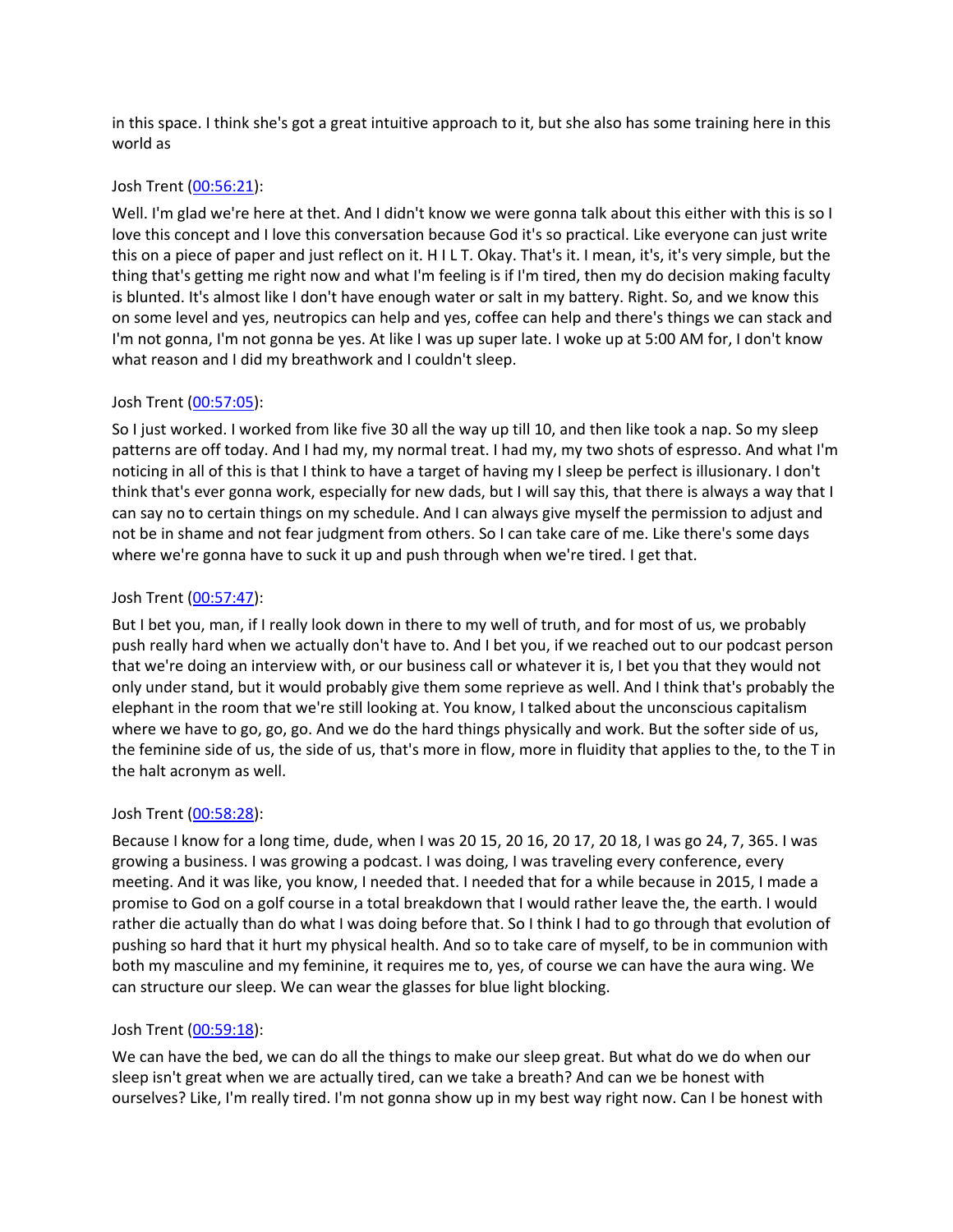this client and tell them like, listen today was unplanned. Would you be open to rescheduling this meeting? I wanna show up my best for you. Cuz I care about this business dealer. I care about what we're creating, but we don't do that as men, we hide behind the toughness and the robustness of, well, I can handle it. You know, I can do it cuz I'm the man

Jon Vroman [\(00:59:56](https://www.temi.com/editor/t/lDt1Y2438ZMtccGhL55QfwfFHlcxX4HPa5UArSv2oLQFy4JxMQsMClyMnnTeNLrjx6qEjNk9NZzri80afU2ewHUZ7so?loadFrom=DocumentDeeplink&ts=3596.27)): Said, I'm gonna do it. I'm gonna do it

## Josh Trent ([00:59:57](https://www.temi.com/editor/t/lDt1Y2438ZMtccGhL55QfwfFHlcxX4HPa5UArSv2oLQFy4JxMQsMClyMnnTeNLrjx6qEjNk9NZzri80afU2ewHUZ7so?loadFrom=DocumentDeeplink&ts=3597.43)):

Sometimes. That's important. Yeah. But not all the time. And I bet you, if we could give us solve more grace and be a little more forgiving, which is more fluid and more feminine, then we would have a lot more, less tiredness.

## Jon Vroman [\(01:00:07](https://www.temi.com/editor/t/lDt1Y2438ZMtccGhL55QfwfFHlcxX4HPa5UArSv2oLQFy4JxMQsMClyMnnTeNLrjx6qEjNk9NZzri80afU2ewHUZ7so?loadFrom=DocumentDeeplink&ts=3607.92)):

You know that interesting. Cuz you, you have some pushback with that where like, no you say you're gonna do it. You do it like your word is your bond.

# Josh Trent ([01:00:13](https://www.temi.com/editor/t/lDt1Y2438ZMtccGhL55QfwfFHlcxX4HPa5UArSv2oLQFy4JxMQsMClyMnnTeNLrjx6qEjNk9NZzri80afU2ewHUZ7so?loadFrom=DocumentDeeplink&ts=3613.93)):

There's certain times for that. Yes.

## Jon Vroman [\(01:00:15](https://www.temi.com/editor/t/lDt1Y2438ZMtccGhL55QfwfFHlcxX4HPa5UArSv2oLQFy4JxMQsMClyMnnTeNLrjx6qEjNk9NZzri80afU2ewHUZ7so?loadFrom=DocumentDeeplink&ts=3615.48)):

The other part of it is just take the flip side of that and you go, well, who is the commitment to cuz if the commitments to yourself and your word is your bond and you've committed to taking care of yourself and you've committed to putting your health first, well then you'd have to push off the other person because the real commitment is to yourself, to your health. If that's PRI if that's a primary value so that you can have that conversation someday down the road, if you keep saying yes to everybody else and you keep the commitment to every their person and be out fear of upsetting them or, or having, we don't ruining your reputation, which are all valid concerns, by the way, valid concerns things to be aware of. But you know, at the end of the day, who is the commitment really too, because I had a commitment, a great example of this. I had a commitment to front row foundation, right? Started this charity built this charity was I felt a massive commitment to donors and the Audi like everybody. But at the end of the day I was, I was failing on my primary commitment to my family. I could not commit my whole self to both could not do it. I had to pick one. And so I did, I picked my family. What, why

## Josh Trent ([01:01:16](https://www.temi.com/editor/t/lDt1Y2438ZMtccGhL55QfwfFHlcxX4HPa5UArSv2oLQFy4JxMQsMClyMnnTeNLrjx6qEjNk9NZzri80afU2ewHUZ7so?loadFrom=DocumentDeeplink&ts=3676.23)):

Did you have to pick one? What do you mean? See, because this is the deeper question. Yeah,

## Jon Vroman [\(01:01:19](https://www.temi.com/editor/t/lDt1Y2438ZMtccGhL55QfwfFHlcxX4HPa5UArSv2oLQFy4JxMQsMClyMnnTeNLrjx6qEjNk9NZzri80afU2ewHUZ7so?loadFrom=DocumentDeeplink&ts=3679.59)):

No, I'm, I'm glad you asked because when I looked at it, I have number of hours in a day to do this work over here. I had two things I wanted to do at the same hour of the day, meaning I had to choose which one of those I wanted to do between three and 4:00 PM, you know, between yeah. Eight and 9:00 AM between nine and 10 P I had to choose. So I'm, I cannot do both S in the same hour. And because there are a finite amount of hours that I was looking at. I said, how much time do I want in this calendar? There was no way. There's zero option for me to put my attention into both.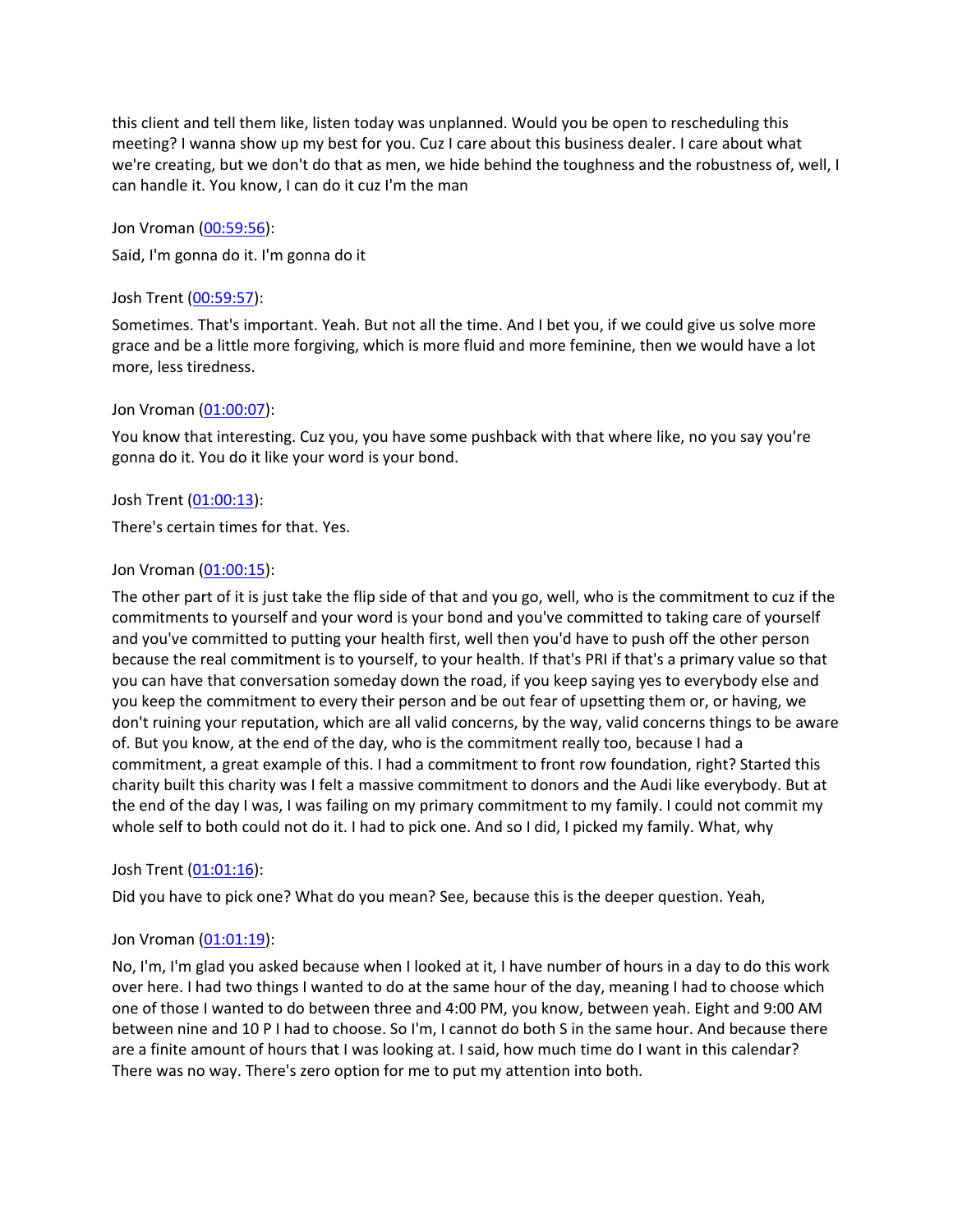### Josh Trent ([01:01:59](https://www.temi.com/editor/t/lDt1Y2438ZMtccGhL55QfwfFHlcxX4HPa5UArSv2oLQFy4JxMQsMClyMnnTeNLrjx6qEjNk9NZzri80afU2ewHUZ7so?loadFrom=DocumentDeeplink&ts=3719.4)):

That hits me really hard because I think we all go through seasons. And if you look four directions that there's a really beautiful native American proverb about, about the four directions and the four season, you go through seasons. I go through seasons. We all experience seasons. Sometimes for a season of our life, we have to grind, but that can't be the only season. Otherwise we're dishonoring nature. We're dishonoring our humanity. So like for you to make that gut decision and be like, cool, I'm gonna let something go that I love so much, but I have to let it go. Otherwise I'm not honoring myself. I'm not honoring my family. I mean, that's like the deepest of the deep gut check. That's a deep one, a lot for a lot of people, it comes with cancer. For a lot of people, it comes with disease, with health issues.

## Josh Trent ([01:02:41](https://www.temi.com/editor/t/lDt1Y2438ZMtccGhL55QfwfFHlcxX4HPa5UArSv2oLQFy4JxMQsMClyMnnTeNLrjx6qEjNk9NZzri80afU2ewHUZ7so?loadFrom=DocumentDeeplink&ts=3761.99)):

I know a lot of people that are seven, eight figure earners, and they've, they've had multiple come to their knees moments with their health because they're just grinding so hard. And it begs the big question, cuz I know we're talking about the tea on the halt. What does it mean to be tired? And where does my, of physiology direct my psychology when I'm tired, I'll say from my own experience straight up. Cause it's my choice. When I'm allowing myself to operate tired and I'm continuing to push the needle and I'm essentially John, without shaming myself, I'm abandoning my own needs. I'm abandoning my inner young man. He inside of me, he's asking for sleep. He's asking for rest he's I have to give him that at some point, if you told tiger, like you need to get up at 6:00 AM every single morning. Even if you're tired, there's only so long that would last, you know, at some point he's gonna be like, dad, I'm tired.

## Josh Trent ([01:03:33](https://www.temi.com/editor/t/lDt1Y2438ZMtccGhL55QfwfFHlcxX4HPa5UArSv2oLQFy4JxMQsMClyMnnTeNLrjx6qEjNk9NZzri80afU2ewHUZ7so?loadFrom=DocumentDeeplink&ts=3813.36)):

Right? So why don't we trade ourselves the same way? Because we're a father to ourselves too. And we have to be a father to our children the same way. So if I'm out of integrity with how I manage my inner child and I beat him down and I make him feel for not showing up to meeting and all these things, I would be absolutely thrilled. If a colleague of mine texted me or called me or emailed me and said, Hey, I wanna be honest with you. I know we have our meeting today at four, but I've had a really rough time in life lately. And I'm going through a big transition. I'm super tired today. I care about our relationship. Can we reschedule this for Thursday? I'd be like, first of all, I love you. Second of all. Hell yes. Right? Yeah. But it's the fear of being vulnerable because we quote have to have it perfect. We have to, you know, our word is our bond and granted what I said, it's situational. You don't wanna do that. Situational.

Jon Vroman [\(01:04:21](https://www.temi.com/editor/t/lDt1Y2438ZMtccGhL55QfwfFHlcxX4HPa5UArSv2oLQFy4JxMQsMClyMnnTeNLrjx6qEjNk9NZzri80afU2ewHUZ7so?loadFrom=DocumentDeeplink&ts=3861.28)): Always.

Josh Trent ([01:04:21](https://www.temi.com/editor/t/lDt1Y2438ZMtccGhL55QfwfFHlcxX4HPa5UArSv2oLQFy4JxMQsMClyMnnTeNLrjx6qEjNk9NZzri80afU2ewHUZ7so?loadFrom=DocumentDeeplink&ts=3861.75)): This is all in. You don't wanna do it one minute before your appointment. This is

Jon Vroman [\(01:04:24](https://www.temi.com/editor/t/lDt1Y2438ZMtccGhL55QfwfFHlcxX4HPa5UArSv2oLQFy4JxMQsMClyMnnTeNLrjx6qEjNk9NZzri80afU2ewHUZ7so?loadFrom=DocumentDeeplink&ts=3864.4)): All in context.

Josh Trent ([01:04:25](https://www.temi.com/editor/t/lDt1Y2438ZMtccGhL55QfwfFHlcxX4HPa5UArSv2oLQFy4JxMQsMClyMnnTeNLrjx6qEjNk9NZzri80afU2ewHUZ7so?loadFrom=DocumentDeeplink&ts=3865.39)):

It's all, it's all in context. So I think there's so many layers John, about this T the tiredness, because there's a soul lens, there's a physical lens. There's a emotional courage lens. So many of these different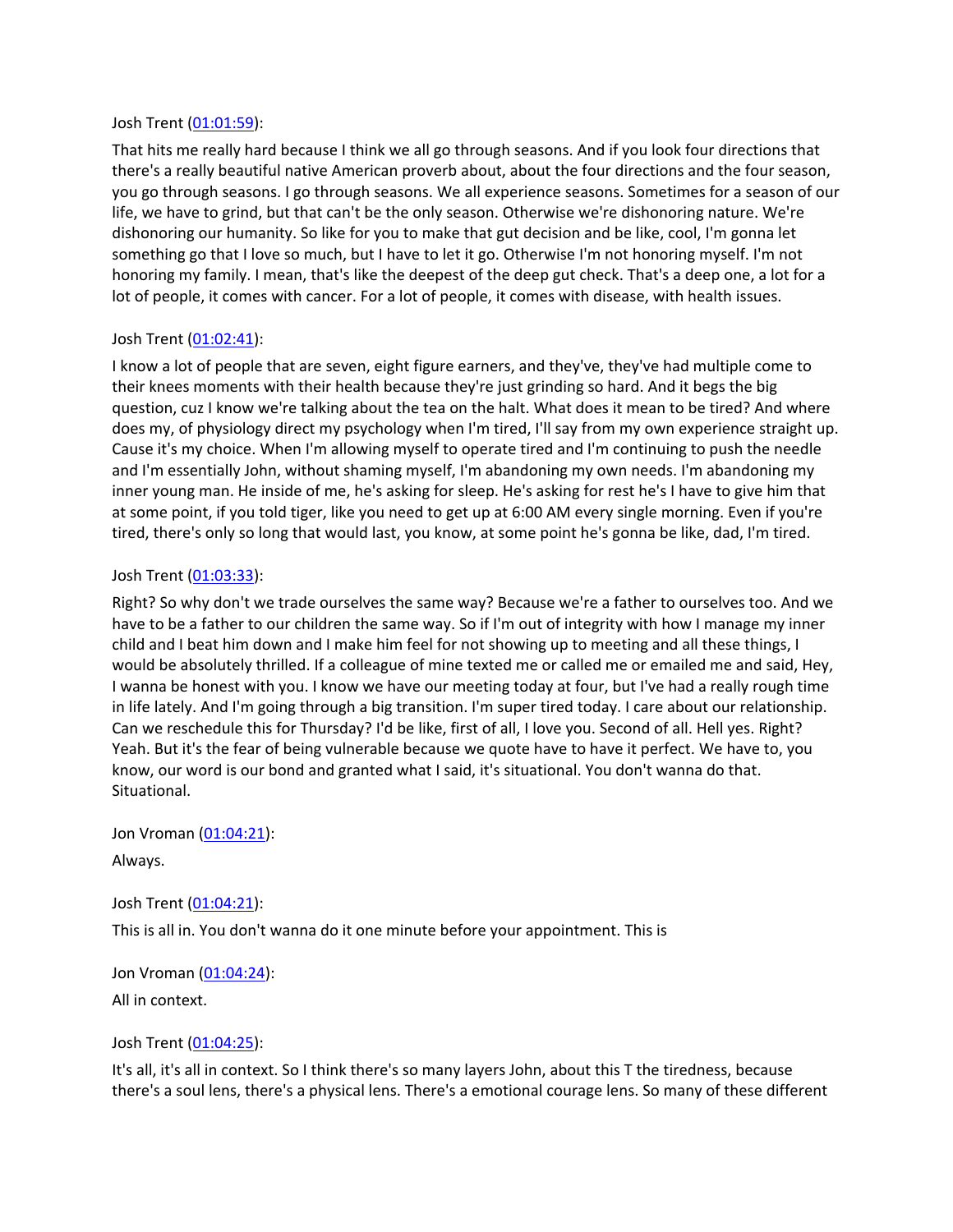layers make us show up either tired or not. It's not just what the logical mind says. It's not just take your sleep where your ring. Yep. A lot of this conversation has been very fractal in that way, because there, there are so many layers to be aware of.

Jon Vroman [\(01:04:52](https://www.temi.com/editor/t/lDt1Y2438ZMtccGhL55QfwfFHlcxX4HPa5UArSv2oLQFy4JxMQsMClyMnnTeNLrjx6qEjNk9NZzri80afU2ewHUZ7so?loadFrom=DocumentDeeplink&ts=3892.01)):

So you, you reminded me of one of my really good friends, John Kane. And he, I worked for him for a number of years is going back to cut co days like 15, 20 years ago. Right? You

Josh Trent ([01:05:01](https://www.temi.com/editor/t/lDt1Y2438ZMtccGhL55QfwfFHlcxX4HPa5UArSv2oLQFy4JxMQsMClyMnnTeNLrjx6qEjNk9NZzri80afU2ewHUZ7so?loadFrom=DocumentDeeplink&ts=3901.67)): Were cut co

Jon Vroman [\(01:05:02](https://www.temi.com/editor/t/lDt1Y2438ZMtccGhL55QfwfFHlcxX4HPa5UArSv2oLQFy4JxMQsMClyMnnTeNLrjx6qEjNk9NZzri80afU2ewHUZ7so?loadFrom=DocumentDeeplink&ts=3902.94)):

Yeah. There's, there's so many

Josh Trent ([01:05:04](https://www.temi.com/editor/t/lDt1Y2438ZMtccGhL55QfwfFHlcxX4HPa5UArSv2oLQFy4JxMQsMClyMnnTeNLrjx6qEjNk9NZzri80afU2ewHUZ7so?loadFrom=DocumentDeeplink&ts=3904.34)): Cutco people in Austin here,

Jon Vroman [\(01:05:05](https://www.temi.com/editor/t/lDt1Y2438ZMtccGhL55QfwfFHlcxX4HPa5UArSv2oLQFy4JxMQsMClyMnnTeNLrjx6qEjNk9NZzri80afU2ewHUZ7so?loadFrom=DocumentDeeplink&ts=3905.42)):

You guys,

Josh Trent ([01:05:05](https://www.temi.com/editor/t/lDt1Y2438ZMtccGhL55QfwfFHlcxX4HPa5UArSv2oLQFy4JxMQsMClyMnnTeNLrjx6qEjNk9NZzri80afU2ewHUZ7so?loadFrom=DocumentDeeplink&ts=3905.72)):

You guys know what's up. You guys have very good skills.

Jon Vroman [\(01:05:08](https://www.temi.com/editor/t/lDt1Y2438ZMtccGhL55QfwfFHlcxX4HPa5UArSv2oLQFy4JxMQsMClyMnnTeNLrjx6qEjNk9NZzri80afU2ewHUZ7so?loadFrom=DocumentDeeplink&ts=3908.76)):

So I worked for John Kane. He was the, the head of the office, if you will just simplifying things here. But he walked in and he was just like, Hey guys, I'm a little tired today. I'm not at my best. And I just wanted you to know that I'm not at my best. And I'm asking for a little grace and I love you guys. So if I'm, if I'm just not engaged or I'm a little snappy or whatever, it's just, I'm just off. So that's it just asking for a little support. And I remember this so well, man, and it was such a great lesson in leadership and he got the respect. Like he got, he got what he needed and people took care of him and I've seen it the other way where people show up and they're like, you know, Hey, what's up. It's like going great. And you're just bustling through and just putting on a smile. We can all

Josh Trent ([01:05:52](https://www.temi.com/editor/t/lDt1Y2438ZMtccGhL55QfwfFHlcxX4HPa5UArSv2oLQFy4JxMQsMClyMnnTeNLrjx6qEjNk9NZzri80afU2ewHUZ7so?loadFrom=DocumentDeeplink&ts=3952.67)):

Feel that though. Can't we it's like, it's like, dude, you're faking it

Jon Vroman [\(01:05:55](https://www.temi.com/editor/t/lDt1Y2438ZMtccGhL55QfwfFHlcxX4HPa5UArSv2oLQFy4JxMQsMClyMnnTeNLrjx6qEjNk9NZzri80afU2ewHUZ7so?loadFrom=DocumentDeeplink&ts=3955.26)):

Down inside. You're crash. But you're like, it's all good man. Good in the hood. And you just got all the lines, right? You got all

Josh Trent ([01:06:02](https://www.temi.com/editor/t/lDt1Y2438ZMtccGhL55QfwfFHlcxX4HPa5UArSv2oLQFy4JxMQsMClyMnnTeNLrjx6qEjNk9NZzri80afU2ewHUZ7so?loadFrom=DocumentDeeplink&ts=3962.1)): Bob, how about

Jon Vroman [\(01:06:02](https://www.temi.com/editor/t/lDt1Y2438ZMtccGhL55QfwfFHlcxX4HPa5UArSv2oLQFy4JxMQsMClyMnnTeNLrjx6qEjNk9NZzri80afU2ewHUZ7so?loadFrom=DocumentDeeplink&ts=3962.38)):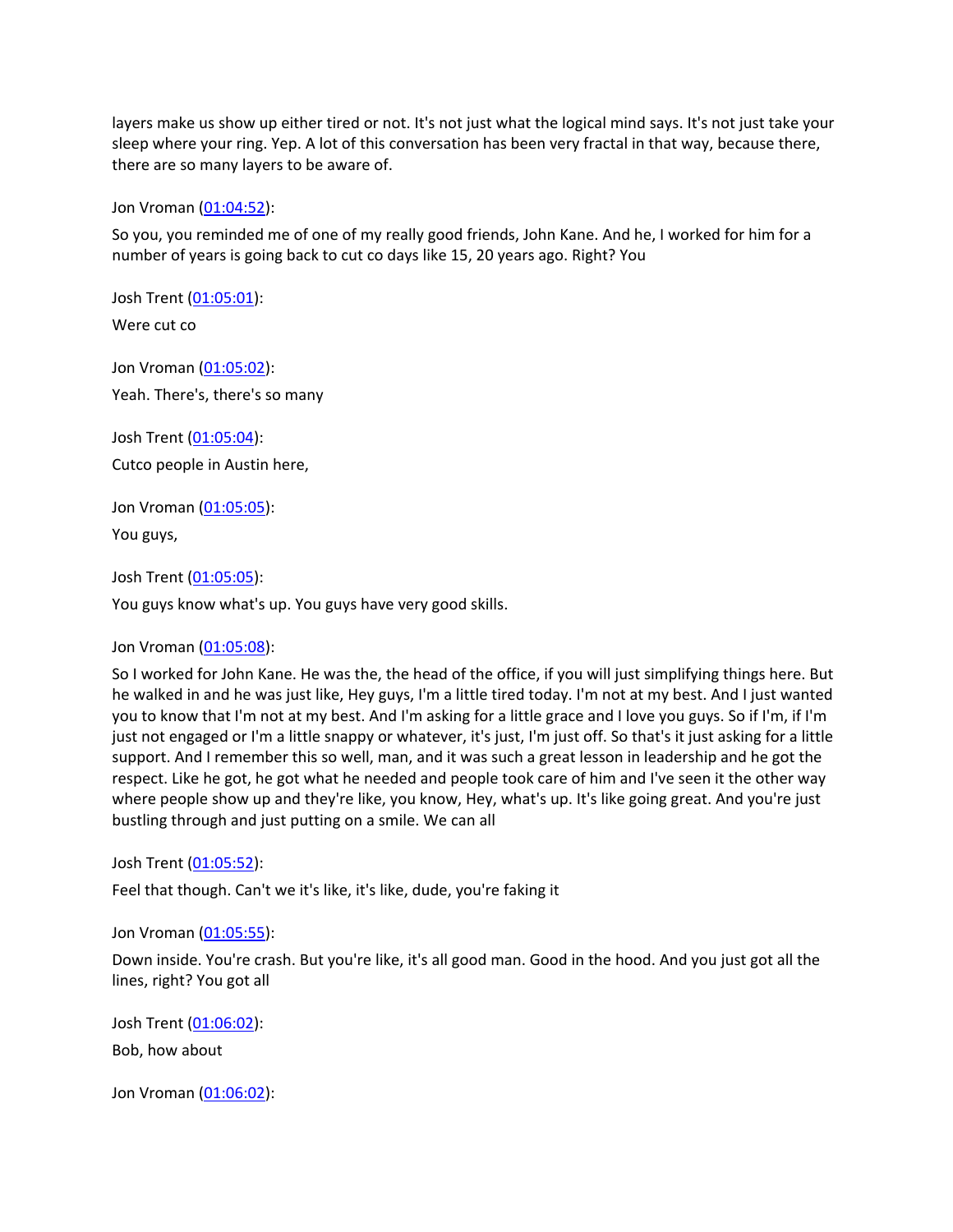You? Yeah, it's got all the lines. Like if I were any better, I'd be twins because we just rehearse the lines. And because we wanna numb the truth. And I think there is just so much brilliance and with your kids even, Hey, I'm a little off today, guys spin a rough week at work. I feel a lot of pressure or Hey guys, you know your mom and I just had a disagreement and while I love her deeply, we just don't see eye to eye on this thing. So if you see us not by being a little bit or if Hey guys, and by the way, sometimes it's nice to say these things when you're not triggered. Cause when you are triggered, it's hard to get 'em out. But like one of the things I've said to tiger is I go, Hey tiger. Here's the thing I need you to know if mom and I are ever fighting, right?

# Jon Vroman [\(01:06:42](https://www.temi.com/editor/t/lDt1Y2438ZMtccGhL55QfwfFHlcxX4HPa5UArSv2oLQFy4JxMQsMClyMnnTeNLrjx6qEjNk9NZzri80afU2ewHUZ7so?loadFrom=DocumentDeeplink&ts=4002.64)):

I want you to know that I might be more angry with you in that moment. And I'm not really angry at you. I'm just angry at her or at myself. And then I take it out on you cuz you walk in the room, just know that that's going to happen likely, but put, please know it's not about you. And I will eventually come around and I won't be angry again and everything will be fine, but just, I want you to have that awareness. And I think that, that goes back to all these things about hunger, anger, loneliness, and tired, like dude, you just gave me and I hope this is the case for a lot of guys on the show, you gave me my dinnertime conversation. Cause here's what's gonna happen. I'm gonna sit down and my kids and my wife tonight for dinner and I'm gonna say, let me teach you what Josh shared today on the show. Can you relate to that? Where have you seen that show up in our family? You know? And, and I'm gonna own my piece and tell 'em how I've experienced this.

# Josh Trent ([01:07:32](https://www.temi.com/editor/t/lDt1Y2438ZMtccGhL55QfwfFHlcxX4HPa5UArSv2oLQFy4JxMQsMClyMnnTeNLrjx6qEjNk9NZzri80afU2ewHUZ7so?loadFrom=DocumentDeeplink&ts=4052.36)):

So potent man, thank you. And you know, I know in the middle of it, one thing I want to shout out you for that I respect that you did when I was gay, giving people the practical and I was telling them how to do the emotional inventory exercise right in the middle of it. You just, you drop this little question you were like, so what makes you angry? And I think that's the type of leadership that we need. Where when and granted, like I was in a phase of really giving, what I think is, is value that I do all the time, but it's so easy for us to intellectualize our healing. It's so easy for us to go full intellect, full ego, as long as I get the logical linear download, I'm good. As long as I get the five best ways PDF to be a better dad, I'm good. And it's just not the case, right? Like we're half beast, half spirit. So I have to respect that my mind is a faculty and that faculty is meant to receive and to give information and that's it right? That is truly it. There's two other lenses that, you know, hopefully man, we have enough time. I can go into these lenses cause I've been so feeling. This is what's lighting me up late. Is this concept of the three lenses. So when we're done with halt, if we have time, do

## Jon Vroman [\(01:08:39](https://www.temi.com/editor/t/lDt1Y2438ZMtccGhL55QfwfFHlcxX4HPa5UArSv2oLQFy4JxMQsMClyMnnTeNLrjx6qEjNk9NZzri80afU2ewHUZ7so?loadFrom=DocumentDeeplink&ts=4119.99)):

You have time? Now? I know you gotta.

## Josh Trent ([01:08:41](https://www.temi.com/editor/t/lDt1Y2438ZMtccGhL55QfwfFHlcxX4HPa5UArSv2oLQFy4JxMQsMClyMnnTeNLrjx6qEjNk9NZzri80afU2ewHUZ7so?loadFrom=DocumentDeeplink&ts=4121.39)):

Absolutely no, no. I got time. I got here's what I'm feeling, dude,

## Jon Vroman [\(01:08:45](https://www.temi.com/editor/t/lDt1Y2438ZMtccGhL55QfwfFHlcxX4HPa5UArSv2oLQFy4JxMQsMClyMnnTeNLrjx6qEjNk9NZzri80afU2ewHUZ7so?loadFrom=DocumentDeeplink&ts=4125.67)):

Anytime that you're, I will literally reschedule the rest of my day. Okay. You introduce something with average excitement.

Josh Trent ([01:08:51](https://www.temi.com/editor/t/lDt1Y2438ZMtccGhL55QfwfFHlcxX4HPa5UArSv2oLQFy4JxMQsMClyMnnTeNLrjx6qEjNk9NZzri80afU2ewHUZ7so?loadFrom=DocumentDeeplink&ts=4131.5)):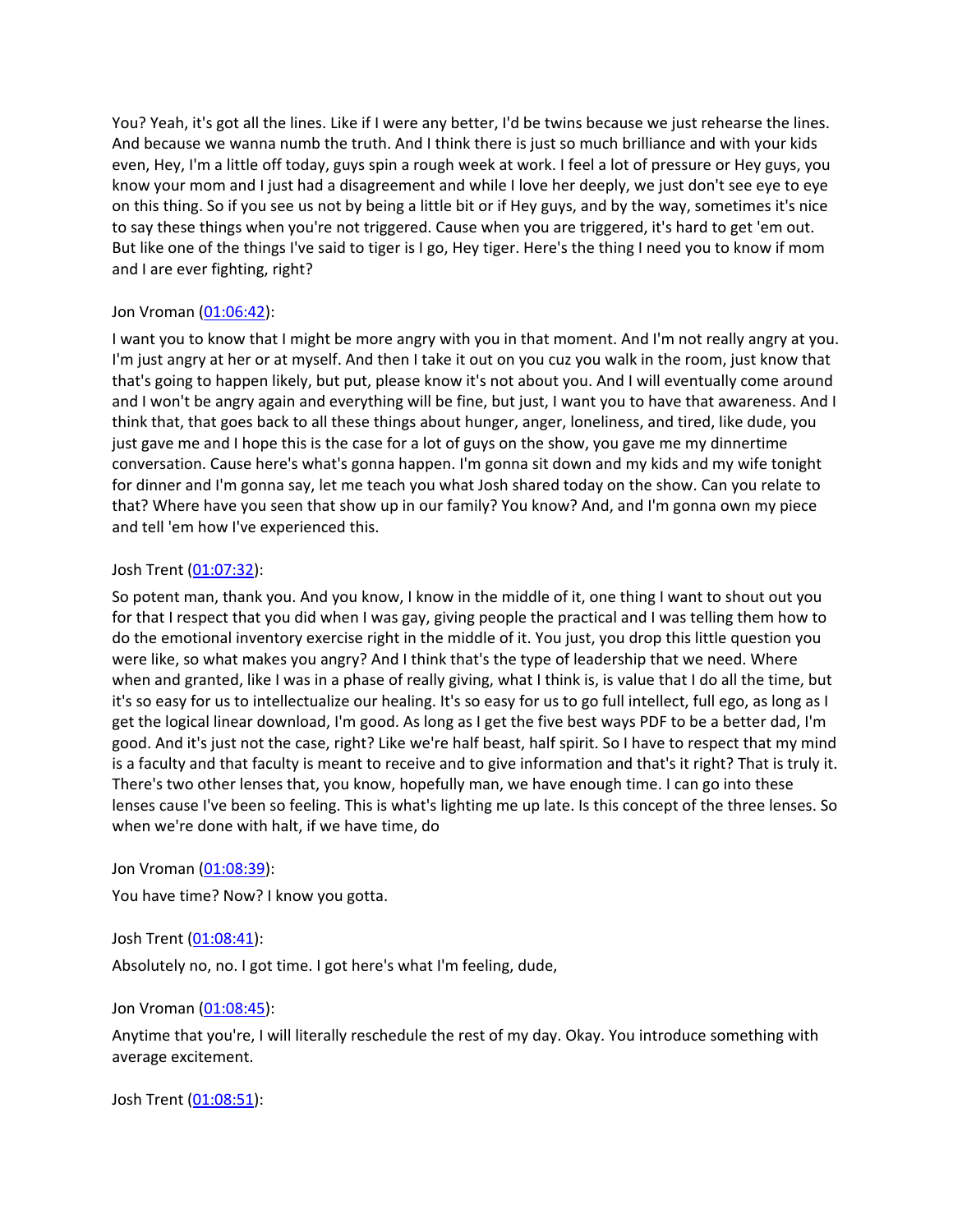This is a big one because after almost 500 interviews and you know this cuz you're a podcaster and that's why our conversation's so rich because we're having a true tennis match of curiosity with one another. And that's where good things come from. And so from that, from that lens of curiosity, I wanna present this. Are you looking at life through the colitis scope of curiosity that you did when you were a young man, as a father, as a noble human being, as somebody that carries a lot of responsibility in all those five parts of the Pentagon, there is the ego and there's three lenses in this kaleidoscope. And the big lens that we look through is our observer. And we've heard this from Eckhart toll. We understand this from Rupert shell Drake, you could be a spiritual person. You could be a scientific person. What I'm gonna share right now will hit you in a very deep way.

# Josh Trent ([01:09:37](https://www.temi.com/editor/t/lDt1Y2438ZMtccGhL55QfwfFHlcxX4HPa5UArSv2oLQFy4JxMQsMClyMnnTeNLrjx6qEjNk9NZzri80afU2ewHUZ7so?loadFrom=DocumentDeeplink&ts=4177.77)):

And it's because when you were a child and you played in the sandbox and you looked into kaleidoscope, you just wanted to see what was in there. There was no, like I gotta look in the kaleidoscope so I can figure out what's in there. That didn't exist. If you and I met, when we were like seven years old, we would be in the sandbox and we'd be like, what's up? You wanna play? You wanna play with my truck? It would just fun. It would be joy. So we lose that when we get triggered. And so what I wanna introduce here is this kaleidoscope. When I look through the lens at myself, I have to, from now on, this is a commitment I've made to myself and I've had multiple conversations with Carrie about this. And this is something I'm gonna teach to my son when I'm experiencing something, whether it's joy or whether it's fear, can I out loud to myself and to someone else?

# Josh Trent ([01:10:20](https://www.temi.com/editor/t/lDt1Y2438ZMtccGhL55QfwfFHlcxX4HPa5UArSv2oLQFy4JxMQsMClyMnnTeNLrjx6qEjNk9NZzri80afU2ewHUZ7so?loadFrom=DocumentDeeplink&ts=4220.43)):

Can I share what my ego or what my intellect is telling me? What is my ego or my intellect barking at me right now, this isn't safe. You need to get away, blah blah. And can I share that with somebody? And then let's go down on the shockers. What is my heart feeling? Cuz the heart shocker or the heart is where we experience emotions, energy and emotion. Okay. I'm, I'm feeling sad. I'm feeling alone. I'm feeling this. I'm feeling whatever I'm feeling. And then already from those two lenses, the person is gonna be connected to you. You're gonna be in power. You're in your power cuz you're being vulnerable. And then this is the big one. The third lens that we have to look at ourselves in the colonoscope is the lens of our soul. And the soul is the thing that when you go to sleep at night and you put your hands on your heart or when no one else is looking and no one else is watching and it's just you the same.

## Josh Trent ([01:11:04](https://www.temi.com/editor/t/lDt1Y2438ZMtccGhL55QfwfFHlcxX4HPa5UArSv2oLQFy4JxMQsMClyMnnTeNLrjx6qEjNk9NZzri80afU2ewHUZ7so?loadFrom=DocumentDeeplink&ts=4264.53)):

You that's been you ever since you could know what you was. It's that feeling, that essence, that narrative inside yourself, it's your connection to God. It's your connection to something bigger. It could be any type of belief set and there's wisdom. There, there is so much potent wisdom in the wisdom of the soul. The soul's gonna share things with you that your ego in your mind would never share with you. The soul's gonna share things with you that your heart space, that where you feel emotions is never gonna share with you. Now, granted there's wisdom and in those two as well, but there is potent wisdom when you connect all three, because then you look at the kaleidoscope for what it really is. What's really going on is we're looking at ourselves, our ego, our heart and our soul. And we're making meaning of the whole thing.

Josh Trent ([01:11:46](https://www.temi.com/editor/t/lDt1Y2438ZMtccGhL55QfwfFHlcxX4HPa5UArSv2oLQFy4JxMQsMClyMnnTeNLrjx6qEjNk9NZzri80afU2ewHUZ7so?loadFrom=DocumentDeeplink&ts=4306.58)):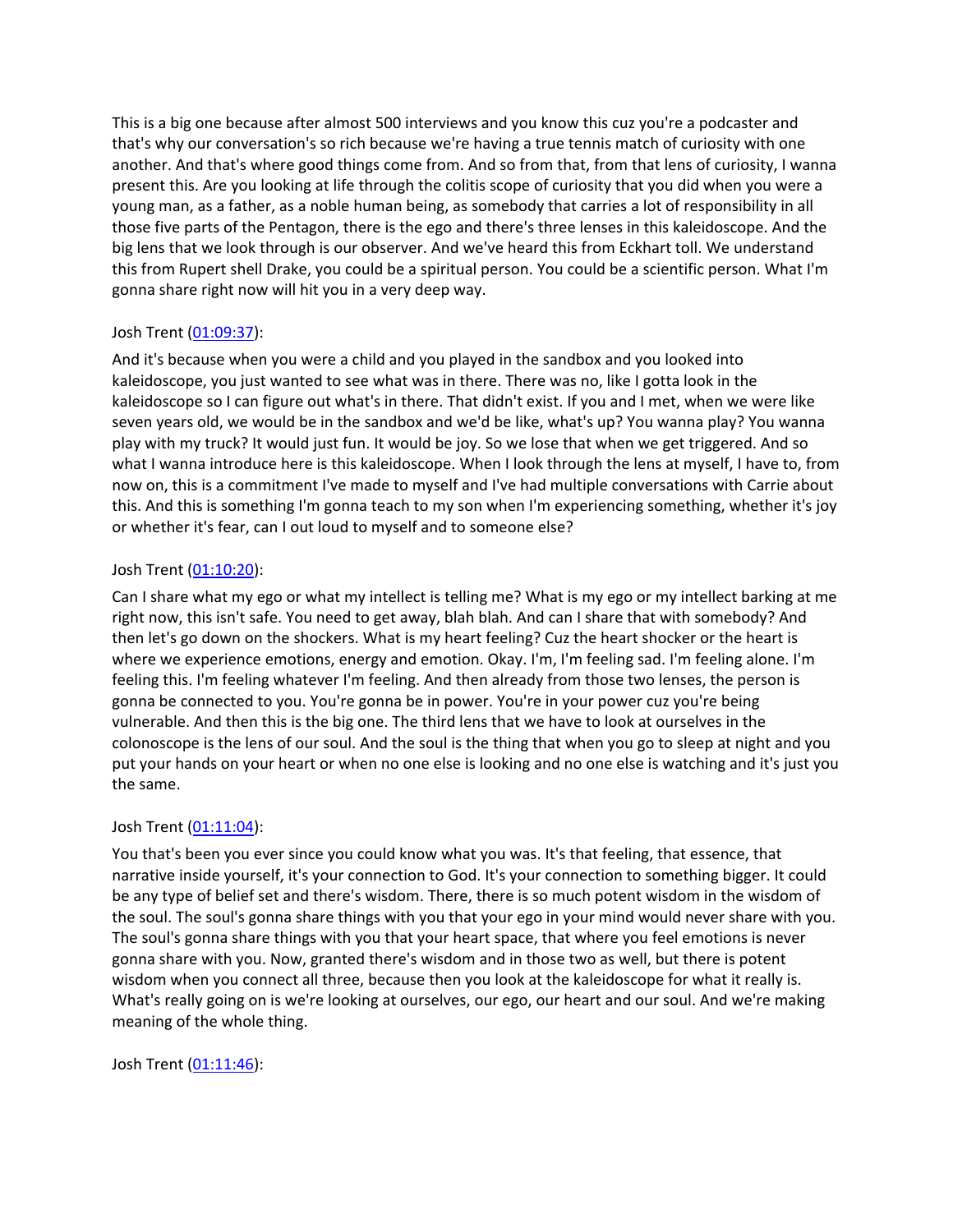Well, why not make meaning from a place of curiosity where I'm seeing myself from an observer. When I look in the kaleidoscope of that single lens and I see the heart, the soul and the ego, and I'm just in communion with all of them and I'm sharing them with you. And it's very scientific. It's very spiritual. It's both. I, I don't care who you are. Like y'all know if you were just to voice that to your wife, your heart, your ego, your soul, she would melt like butter. She melt like butter. You'd be in your power. You'd be in your masculine, feminine balance. Your children would love that. And appreciate that. That is a narrative that I want to continue on is that CODO scope and really seeing myself through those three lenses with the single on the top.

# Jon Vroman [\(01:12:28](https://www.temi.com/editor/t/lDt1Y2438ZMtccGhL55QfwfFHlcxX4HPa5UArSv2oLQFy4JxMQsMClyMnnTeNLrjx6qEjNk9NZzri80afU2ewHUZ7so?loadFrom=DocumentDeeplink&ts=4348.53)):

Mm. I feel that a lot. And I also relate it to what Jim defer talked about. He wrote the book, the 15 commitments of conscious leadership and he shared with our group about what it means to be fully revealed and that when we're fully revealed, oftentimes we're closer to being known and that's addresses that loneliness topic too, is that to be known and to know another, to be seen, to be witnessed, to be felt in that way. I think there's a lot of wisdom in that, especially when it's coming from a very transparent place when you're like, man, they literally just told me the truth. They're no longer hiding anything. The trust grows deeper as a result of that. And it's wonderful to be in the space of somebody. That's really curious because they're also it's, I, it probably, from my perspective, it's hard to be curious and critical at the same time.

## Jon Vroman [\(01:13:19](https://www.temi.com/editor/t/lDt1Y2438ZMtccGhL55QfwfFHlcxX4HPa5UArSv2oLQFy4JxMQsMClyMnnTeNLrjx6qEjNk9NZzri80afU2ewHUZ7so?loadFrom=DocumentDeeplink&ts=4399.25)):

Like, can you even hold those truths exactly. Simultaneously? Like probably not. So, you know, if somebody's being really curious, they're not being critical of themselves or of you. And that feels like a safe space. Curiosity feels like a safe space to be when somebody's, when they switch to control rolling, they're turn their curiosity into controlling and some people hide it. They're like, I'm just being curious. I wanna ask you this question, but really they're manipulating, right. Really? They're trying to get their point across by asking, faking the curiosity. We know the difference. I think intuitively

# Josh Trent ([01:13:50](https://www.temi.com/editor/t/lDt1Y2438ZMtccGhL55QfwfFHlcxX4HPa5UArSv2oLQFy4JxMQsMClyMnnTeNLrjx6qEjNk9NZzri80afU2ewHUZ7so?loadFrom=DocumentDeeplink&ts=4430.03)):

We feel it on a E jet on a somatic level. You ever just like, like today's been super fun. So they're, there's never been a time today where I felt like uncomfortable, you know, maybe a little bit, actually, when you asked me, what am I angry about? Yeah. That didn't make me feel uncomfortable. And I'm, and I'm honest in sharing that like, I didn't necessarily wanna share that, but here we are, I'm gonna share it. You know, it's a good thing. And we're closer now as friends, we're closer now as fathers because cuz you had the courage to call me out on something and be like, Hey, not call me out in an egoic way or not call me out to be like a, a great caller outer if that's even a thing. But that's what creates connection is like,

Jon Vroman [\(01:14:23](https://www.temi.com/editor/t/lDt1Y2438ZMtccGhL55QfwfFHlcxX4HPa5UArSv2oLQFy4JxMQsMClyMnnTeNLrjx6qEjNk9NZzri80afU2ewHUZ7so?loadFrom=DocumentDeeplink&ts=4463.4)):

I want that title,

Josh Trent ([01:14:26](https://www.temi.com/editor/t/lDt1Y2438ZMtccGhL55QfwfFHlcxX4HPa5UArSv2oLQFy4JxMQsMClyMnnTeNLrjx6qEjNk9NZzri80afU2ewHUZ7so?loadFrom=DocumentDeeplink&ts=4466.08)): Chief caller outer.

Jon Vroman [\(01:14:28](https://www.temi.com/editor/t/lDt1Y2438ZMtccGhL55QfwfFHlcxX4HPa5UArSv2oLQFy4JxMQsMClyMnnTeNLrjx6qEjNk9NZzri80afU2ewHUZ7so?loadFrom=DocumentDeeplink&ts=4468.18)): But, but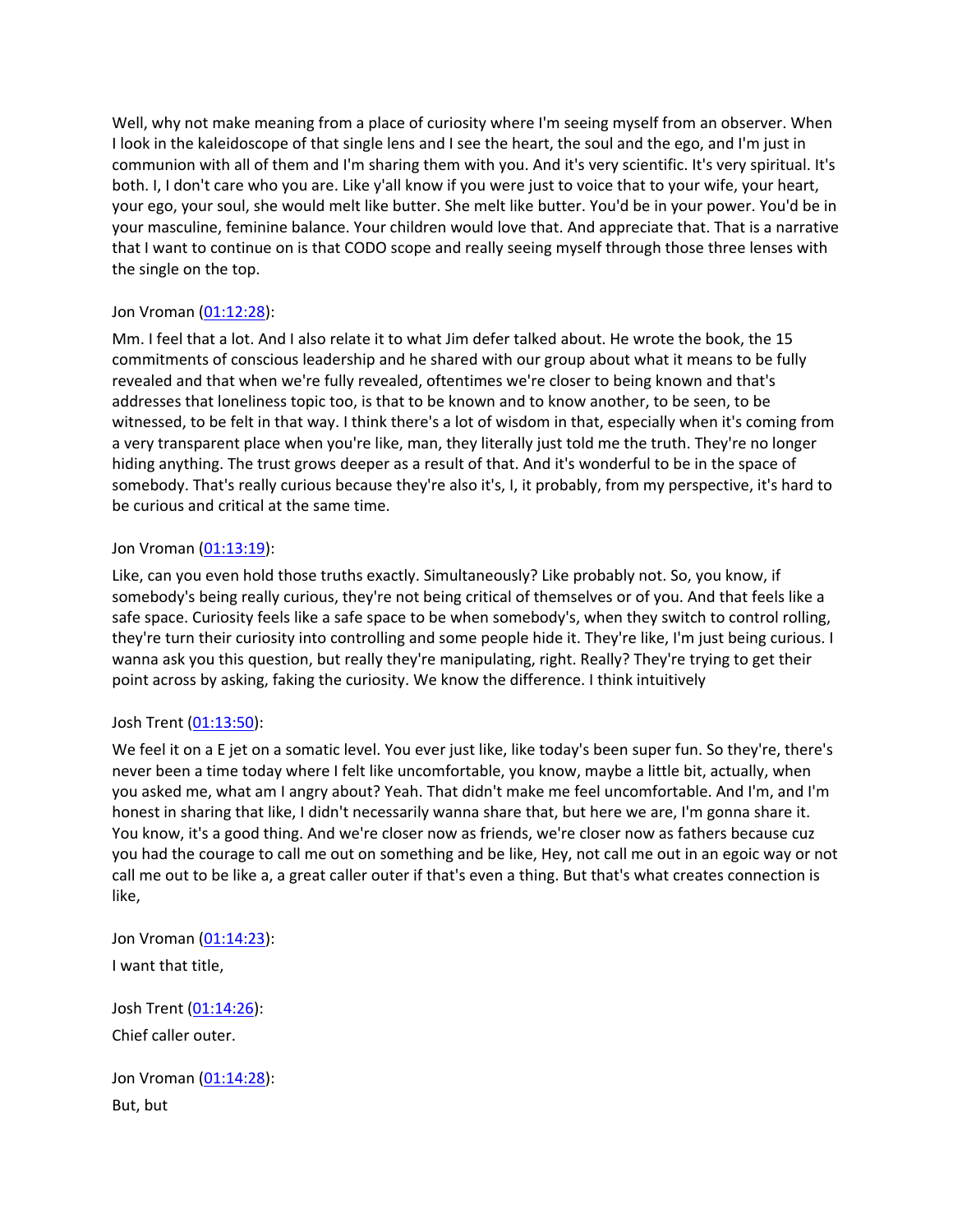### Josh Trent ([01:14:28](https://www.temi.com/editor/t/lDt1Y2438ZMtccGhL55QfwfFHlcxX4HPa5UArSv2oLQFy4JxMQsMClyMnnTeNLrjx6qEjNk9NZzri80afU2ewHUZ7so?loadFrom=DocumentDeeplink&ts=4468.72)):

That's, that's really it. And, and feeling when you're speaking, like, you know what kills curiosity, you know, what eats all the curiosity and eats all the love is resentment and judgment. Yeah. When I'm resenting someone, there is zero space for me to learn something. Yeah. When I'm judging someone and it's a finite stamp like that, person's an. There's nothing for me to learn. There's no

Jon Vroman [\(01:14:50](https://www.temi.com/editor/t/lDt1Y2438ZMtccGhL55QfwfFHlcxX4HPa5UArSv2oLQFy4JxMQsMClyMnnTeNLrjx6qEjNk9NZzri80afU2ewHUZ7so?loadFrom=DocumentDeeplink&ts=4490.75)):

C

# Josh Trent ([01:14:51](https://www.temi.com/editor/t/lDt1Y2438ZMtccGhL55QfwfFHlcxX4HPa5UArSv2oLQFy4JxMQsMClyMnnTeNLrjx6qEjNk9NZzri80afU2ewHUZ7so?loadFrom=DocumentDeeplink&ts=4491.45)):

There's no love there. So I think spending time briefly in judgment or briefly in resentment can yield wisdom cuz we start to feel the contrast of what we don't wanna feel. And then that leads us more to the other side or at least pulls us back to the middle that Lou zoo spoke about. But I'll tell you, I find myself in and out of the middle quite a bit, you know, the middle way, the middle.

## Jon Vroman [\(01:15:12](https://www.temi.com/editor/t/lDt1Y2438ZMtccGhL55QfwfFHlcxX4HPa5UArSv2oLQFy4JxMQsMClyMnnTeNLrjx6qEjNk9NZzri80afU2ewHUZ7so?loadFrom=DocumentDeeplink&ts=4512.53)):

So Josh, thanks for the chat today, man. This was, as I thought it would be. I had no idea where we would go, which is the case, but I knew that it was going wherever we went, we would stick with that and we would unpack that and we would learn from that. And that's exactly what happened here. And it's a perfect subject. It's a simple takeaway. It will absolutely change our dinner conversation tonight. And I hope it changes many other people's conversations with their kids, with their buddies, with their spouses. I think that this is gonna be an incredible spark for people, which is great. Dude. We didn't even get into your vision quest plant ceremonies. You know like the thing that blew you away in the last 12 months from all your podcast interviews. Yes. But, but here's what I hope because there's no way we could get to all that. I didn't even wanna try. People should go listen to your show. They should go check you out. They should listen to your show. They should learn with, and from you and all the epic people that you've brought to into conversation. That's what I hope they do. I hope they continue you their journey with you so that this just becomes a little bit of a peek into your heart and your world. And then they can just go further and learn what it means to really have wellness wisdom in their lives. Mm. So

## Josh Trent ([01:16:25](https://www.temi.com/editor/t/lDt1Y2438ZMtccGhL55QfwfFHlcxX4HPa5UArSv2oLQFy4JxMQsMClyMnnTeNLrjx6qEjNk9NZzri80afU2ewHUZ7so?loadFrom=DocumentDeeplink&ts=4585.35)):

Thank you, John feels good to receive that from you, man. I've always enjoyed our connection and uh, I guess the best thing for me of this entire conversation has just been the realness. I love so much that you bring dads to their core and by their core, I just mean who they're really being in a, any given moment. And so I, I know about what you went through with, with the front row foundation and, and how you've been of service. And I just want a presence and acknowledge you, your heart and your honesty with the way that you lead and the imperfect perfectness. That's always happening in the background. Cuz I feel the same way about me, man. So I have a lot to learn from you. I'm stoked to be a part of this group. I would love to join the front row dads to be a part of it. I've been hearing more and more about it. I'm a dad now. So let's continue the conversation, man.

## Jon Vroman [\(01:17:17](https://www.temi.com/editor/t/lDt1Y2438ZMtccGhL55QfwfFHlcxX4HPa5UArSv2oLQFy4JxMQsMClyMnnTeNLrjx6qEjNk9NZzri80afU2ewHUZ7so?loadFrom=DocumentDeeplink&ts=4637.63)):

Yeah, absolutely. Buddy. And this weekend the sauna gets delivered to the Roman house. So dude, we'll have you, uh, we'll have you come over and, and hang out sometime and uh, yeah, much love buddy. Thank you so much guys, for those listening today we'll link to Josh's website and the podcast and all the goodies. So you can go connect with Josh and please. Yeah. Continue to follow along with whatever he's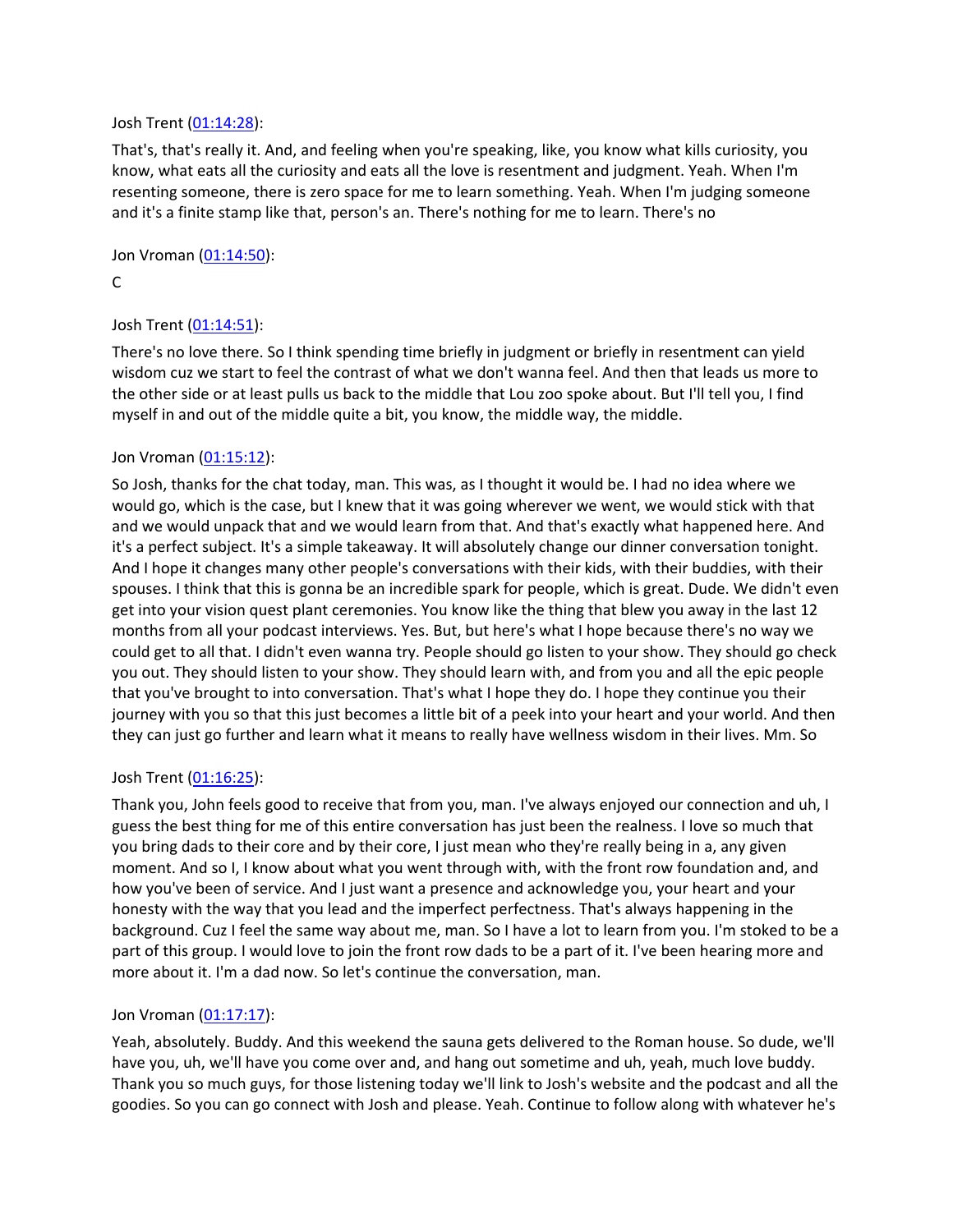releasing. Cuz I can tell you it's I'm never, ever left uninspired. Whenever I listen to one of your shows, Josh it's really it's tremendous work you're doing so guys go check it out, Josh. Thanks again. And we'll talk to you guys later,

## Jon Vroman [\(01:17:55](https://www.temi.com/editor/t/lDt1Y2438ZMtccGhL55QfwfFHlcxX4HPa5UArSv2oLQFy4JxMQsMClyMnnTeNLrjx6qEjNk9NZzri80afU2ewHUZ7so?loadFrom=DocumentDeeplink&ts=4675.77)):

Gentlemen. Thanks for listening to the show today. Two actions to take from here. First implement one thing that you learned from the interview and number two, share this episode with somebody who values being a family man with a business. If you're enjoying the front run ad podcast, the biggest thanks we ever get are honest reviews. So thank you for your feedback in advance. We read all of them. And if you wanna learn more about the brotherhood, which is our private community of 200 men from six different countries, visit front road, adss.com for more info. If you're wondering what the hell the brotherhood is all about, I'll leave you with some real feedback from guys who are active members and why they are part of our crew. Thanks again for listening to the show and I'll catch you on next episode,

# Speaker 5 ([01:18:32](https://www.temi.com/editor/t/lDt1Y2438ZMtccGhL55QfwfFHlcxX4HPa5UArSv2oLQFy4JxMQsMClyMnnTeNLrjx6qEjNk9NZzri80afU2ewHUZ7so?loadFrom=DocumentDeeplink&ts=4712.7)):

You have this passion for wanting to find a way to make you a better parent and a better husband, just better in general. And so you develop this community of like-minded men that that aspire to be better and aspire to put family first and business second. And so to me, there's no greater place. I'd rather be, you know, people ask me all the time, like if I could only pick one group mastermind organization, whatever to be part of besides my own, it's always yours and that's it. And by the way, part of it has to do with you and the leader you are and the way that you treat people, how you show up and the level of preparation that you have and the quality and amount of value that you offer. And then part of it's in the community that's been assembled and these unbelievable like-minded men that show up willing and ready to serve and to give and to share.

## Speaker 5 ([01:19:29](https://www.temi.com/editor/t/lDt1Y2438ZMtccGhL55QfwfFHlcxX4HPa5UArSv2oLQFy4JxMQsMClyMnnTeNLrjx6qEjNk9NZzri80afU2ewHUZ7so?loadFrom=DocumentDeeplink&ts=4769)):

And so to me, there's no better place that I can and be spending my time. I look at two different things that we can be doing with our time. One of them is growing relationships and starting first with the most important relationships and the other one is growing our financial acumen and, and our wealth to be able to do the things that we want to do and have impact and be able to spend time with the people that we value in by buying that time back. So to me, what you do and what I do is a great marriage of what I think is most important. And I would also throw in there that health is, you know, the other component of that. And I feel like the community that you've built that each of us have built is also centered around that because you talk about being a great husband, parent, that's gonna come from taking care of yourself and making sure that you have the energy to be able to serve.

## Speaker 5 ([01:20:19](https://www.temi.com/editor/t/lDt1Y2438ZMtccGhL55QfwfFHlcxX4HPa5UArSv2oLQFy4JxMQsMClyMnnTeNLrjx6qEjNk9NZzri80afU2ewHUZ7so?loadFrom=DocumentDeeplink&ts=4819.26)):

And I, I do the same thing on a wealth standpoint because wealth to me is not just about money. It's actually about having the time and the space to have your personal health. I would take having great health over no money any day of the week, rather than the inverse of that, having a lot of money, but no health. So to me, those are like the three most important components. And to me, we're always merging those three in the things that we each do. And so I think that's why there's a lot of crossover of, you know, members. That's why, what you do resonates so much with me. What I do resonates so much with you. I joined as a lifetime member for that small little window where you offered it. I'm like I'm in because I know if I'm gonna commit my time anywhere. This is it because it makes me a better man makes me a better husband makes me a better father. It encourages me to real. We step up my peer